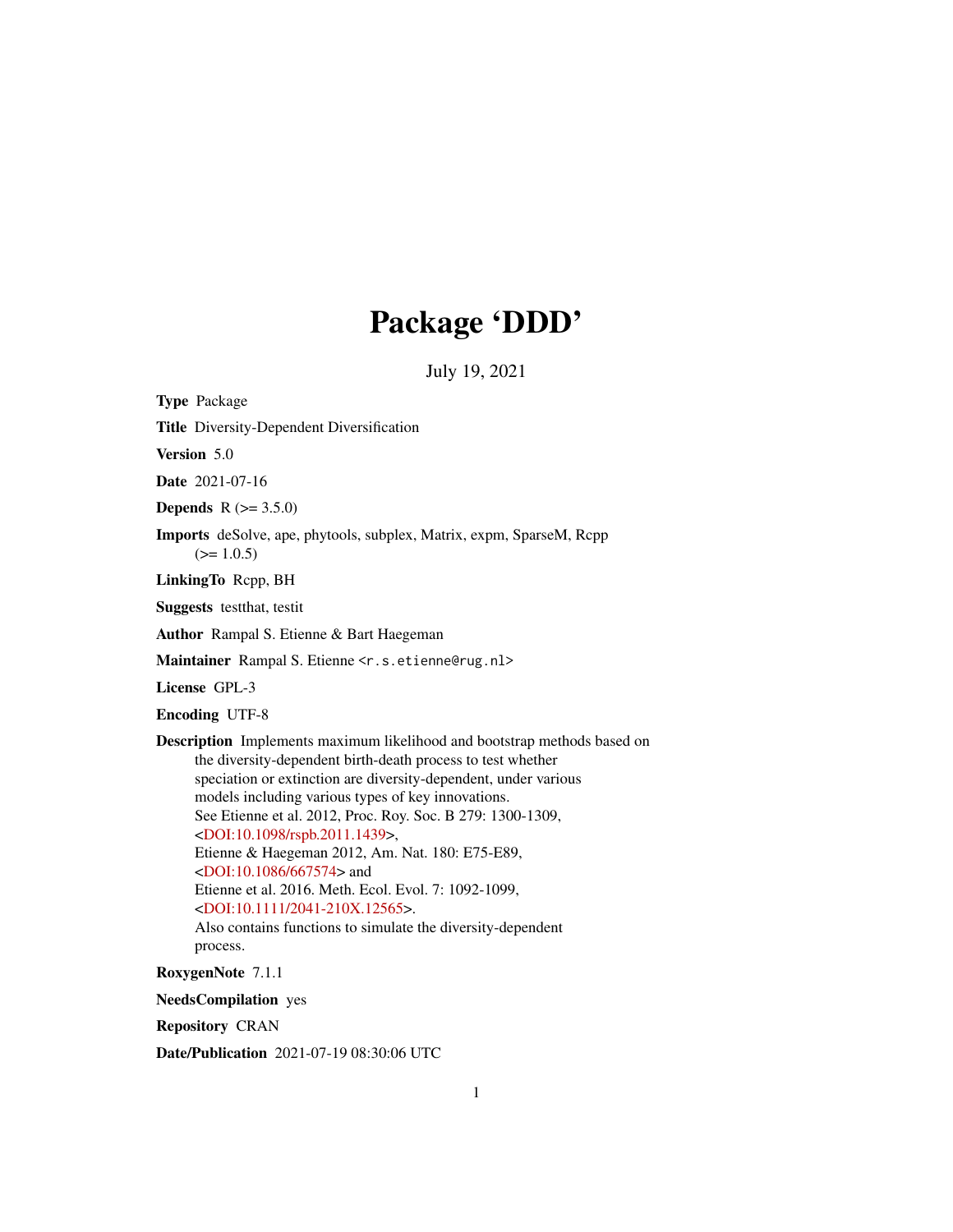# <span id="page-1-0"></span>R topics documented:

|                                                                                                                      | 2              |
|----------------------------------------------------------------------------------------------------------------------|----------------|
| bd ML                                                                                                                | $\overline{4}$ |
|                                                                                                                      | $\overline{7}$ |
|                                                                                                                      | 8              |
|                                                                                                                      | 8              |
|                                                                                                                      | 11             |
|                                                                                                                      | 14             |
|                                                                                                                      | 16             |
|                                                                                                                      | 18             |
|                                                                                                                      | 21             |
|                                                                                                                      | 25             |
|                                                                                                                      | 27             |
|                                                                                                                      | 30             |
|                                                                                                                      | 32             |
|                                                                                                                      | 34             |
|                                                                                                                      | 35             |
|                                                                                                                      | 37             |
|                                                                                                                      | 41             |
|                                                                                                                      | 42             |
|                                                                                                                      | 43             |
|                                                                                                                      | 44             |
|                                                                                                                      | 45             |
| $\text{rng\_respecting\_sample} \dots \dots \dots \dots \dots \dots \dots \dots \dots \dots \dots \dots \dots \dots$ | 46             |
|                                                                                                                      | 48             |
|                                                                                                                      | 49             |
|                                                                                                                      | 49             |
|                                                                                                                      | 50             |
|                                                                                                                      | 51             |
|                                                                                                                      | 52             |
|                                                                                                                      |                |
|                                                                                                                      | 53             |

**Index** 

<span id="page-1-1"></span> $bd\_loglik$ 

Loglikelihood for diversity-independent diversification model

# **Description**

This function computes loglikelihood of a diversity-independent diversification model for a given set of branching times and parameter values.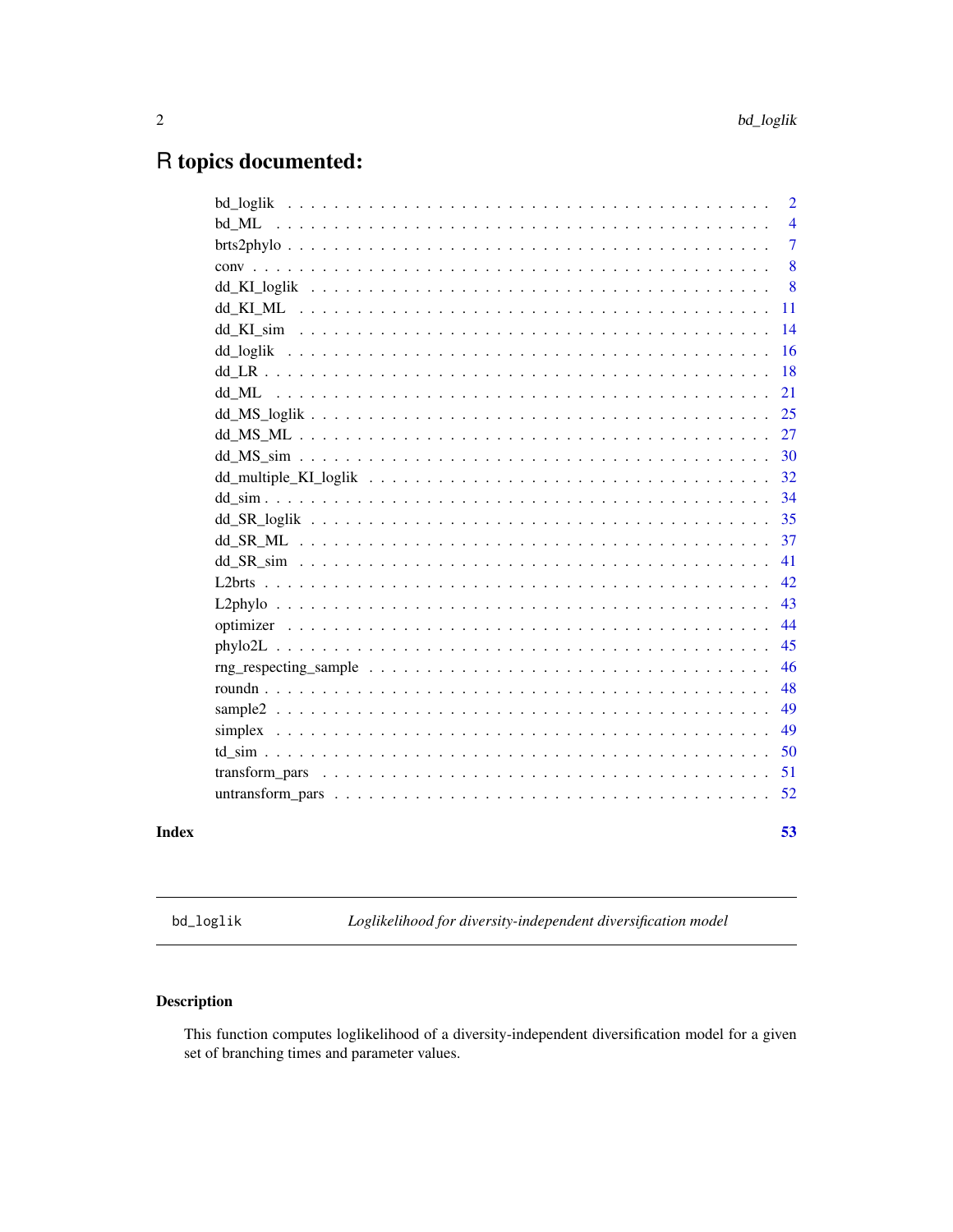#### bd\_loglik 3

# Usage

```
bd_loglik(
 pars1,
 pars2,
  brts,
  missnumspec,
 methode = "odeint::runge_kutta_cash_karp54"
)
```

| pars1 | Vector of parameters:                                                                                                                                                                                                                                                                                                                                                                                                                                                                                                                                          |
|-------|----------------------------------------------------------------------------------------------------------------------------------------------------------------------------------------------------------------------------------------------------------------------------------------------------------------------------------------------------------------------------------------------------------------------------------------------------------------------------------------------------------------------------------------------------------------|
|       | pars1[1] corresponds to lambda0 (speciation rate)<br>pars1[2] corresponds to mu0 (extinction rate)<br>pars1[3] corresponds to lambda1 (decline parameter in speciation rate) or K in<br>diversity-dependence-like models<br>pars1[4] corresponds to mu1 (decline parameter in extinction rate)                                                                                                                                                                                                                                                                 |
| pars2 | Vector of model settings:                                                                                                                                                                                                                                                                                                                                                                                                                                                                                                                                      |
|       | pars2[1] sets the model of time-dependence:<br>- pars2[1] == $\theta$ no time dependence<br>- pars2[1] == 1 speciation and/or extinction rate is exponentially declining with<br>time<br>- $pars2[1] == 2$ stepwise decline in speciation rate as in diversity-dependence<br>without extinction<br>- pars2[1] == 3 decline in speciation rate following deterministic logistic equa-<br>tion for ddmodel $= 1$<br>- $pars2[1] == 4$ decline in speciation rate such that the expected number of<br>species matches with that of ddmodel $= 1$ with the same mu |
|       | pars2[2] sets the conditioning:<br>- pars[2] == $\theta$ conditioning on stem or crown age<br>- $pars[2] == 1$ conditioning on stem or crown age and non-extinction of the<br>phylogeny<br>- $pars[2] == 2$ conditioning on stem or crown age and on the total number of<br>extant taxa (including missing species)<br>- $pars[2] == 3$ conditioning on the total number of extant taxa (including miss-<br>ing species)                                                                                                                                       |
|       | pars2[3] sets whether the likelihood is for the branching times (0) or the phy-<br>logeny $(1)$                                                                                                                                                                                                                                                                                                                                                                                                                                                                |
|       | pars2[4] sets whether the parameters and likelihood should be shown on screen<br>$(1)$ or not $(0)$                                                                                                                                                                                                                                                                                                                                                                                                                                                            |
|       | pars2[5] sets whether the first data point is stem age $(1)$ or crown age $(2)$                                                                                                                                                                                                                                                                                                                                                                                                                                                                                |
| brts  | A set of branching times of a phylogeny, all positive                                                                                                                                                                                                                                                                                                                                                                                                                                                                                                          |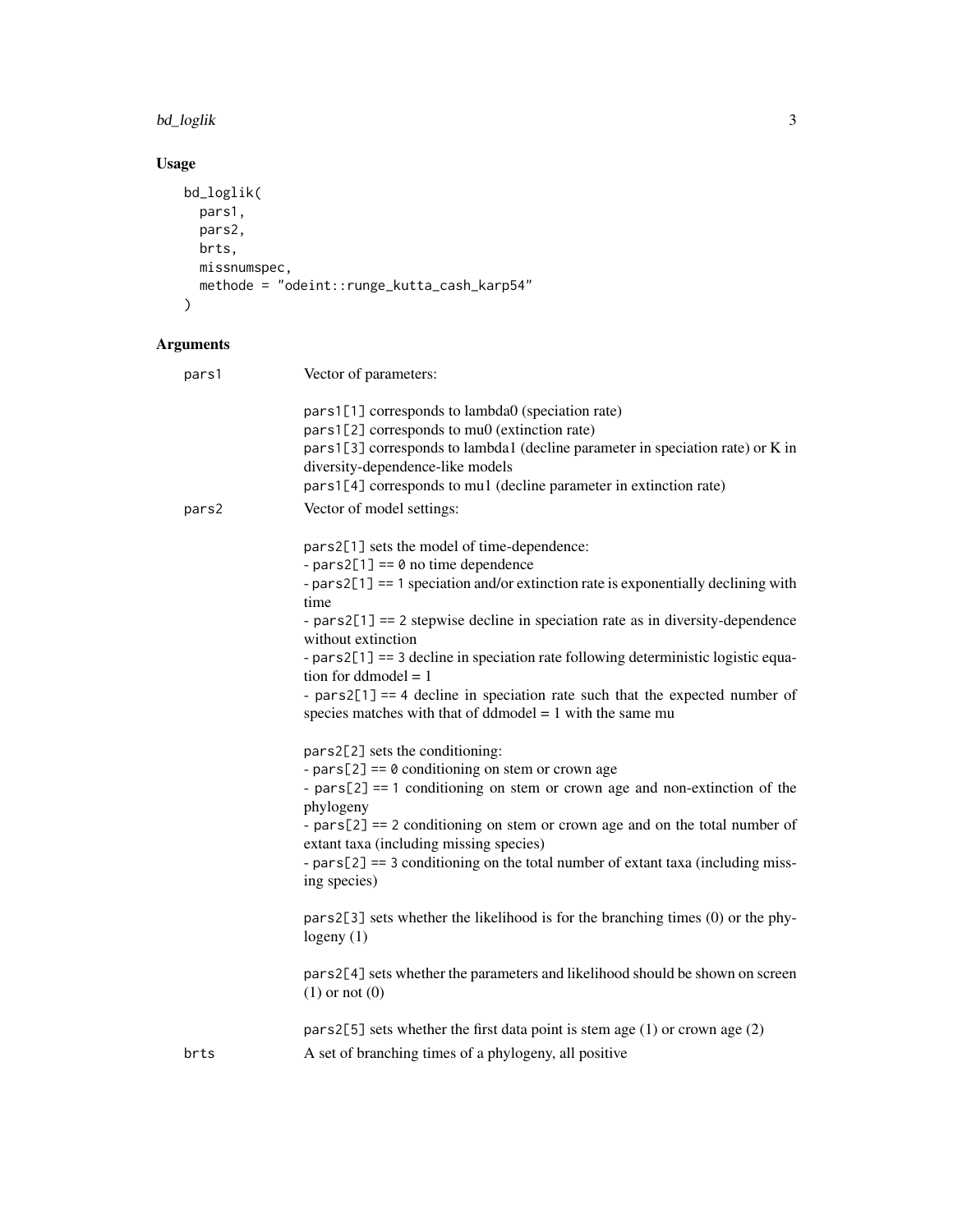<span id="page-3-0"></span>

| missnumspec | The number of species that are in the clade but missing in the phylogeny                    |
|-------------|---------------------------------------------------------------------------------------------|
| methode     | The method used to solve the master equation, default is 'odeint::runge_kutta_cash_karp54'. |

#### Value

The loglikelihood

#### Author(s)

Rampal S. Etienne, Bart Haegeman & Cesar Martinez

#### References

```
- Etienne, R.S. et al. 2012, Proc. Roy. Soc. B 279: 1300-1309, doi: 10.1098/rspb.2011.1439
- Etienne, R.S. & B. Haegeman 2012. Am. Nat. 180: E75-E89, doi: 10.1086/667574
```
#### See Also

[bd\\_ML](#page-3-1)

#### Examples

 $bd\_loglik(pars1 = c(0.5, 0.1), pars2 = c(0.1, 1, 0, 2), brts = 1:10,$  $missumspec = 0)$ 

<span id="page-3-1"></span>

|--|--|

Maximization of the loglikelihood under the diversity-independent, *possibly time-dependent diversification model*

#### Description

This function computes the maximum likelihood estimates of the parameters of a diversity-independent diversification model for a given set of phylogenetic branching times. It also outputs the corresponding loglikelihood that can be used in model comparisons.

#### Usage

```
bd_ML(
  brts,
 initparsopt = c(0.1, 0.05 \times (t d) = 1) + 10 \times (length(brts) + missnumspec) \times(tdmodel > 1)),idparsopt = c(1, 2 + (tdmodel > 1)),idparsfix = (1:4)[-idparsopt],partsfix = rep(0, 4)[idparsfix],missnumspec = 0.
  tdmodel = 0,
  cond = 1,
  btorph = 1,
```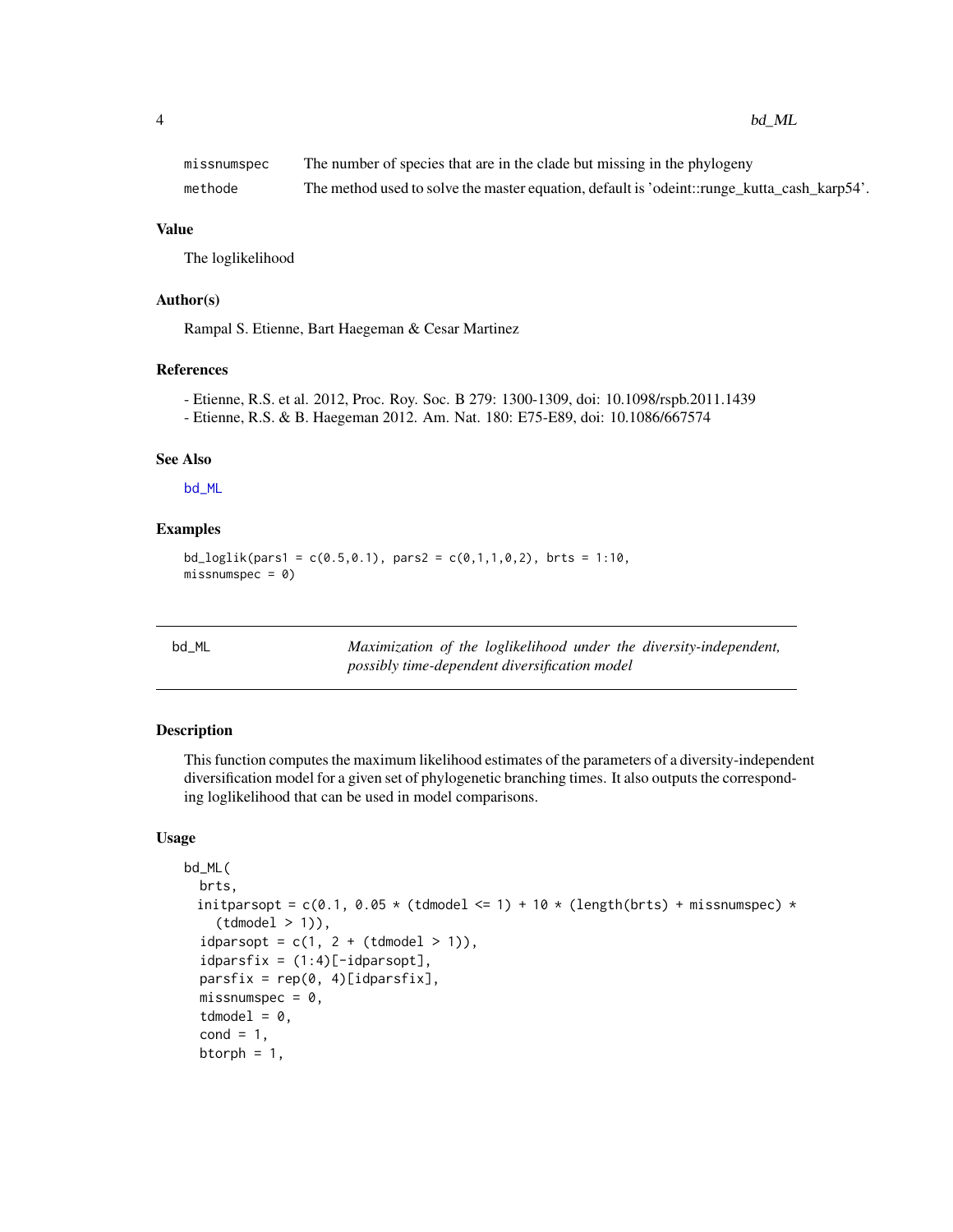#### $bd\_ML$  5

```
soc = 2,
  tol = c(0.001, 1e-04, 1e-06),
  maxiter = 1000 * \text{round}((1.25)^{\text{length}}(idparsept)),changeloglikifnoconv = FALSE,
  optimmethod = "subplex",
  num_cycles = 1,
  methode = "odeint::runge_kutta_cash_karp54",
  verbose = FALSE
\mathcal{L}
```

| brts        | A set of branching times of a phylogeny, all positive                                                                                                                                                                                                                                                                                                                                                                                                                                                                                                                           |
|-------------|---------------------------------------------------------------------------------------------------------------------------------------------------------------------------------------------------------------------------------------------------------------------------------------------------------------------------------------------------------------------------------------------------------------------------------------------------------------------------------------------------------------------------------------------------------------------------------|
| initparsopt | The initial values of the parameters that must be optimized                                                                                                                                                                                                                                                                                                                                                                                                                                                                                                                     |
| idparsopt   | The ids of the parameters that must be optimized, e.g. 1:3 for intrinsic speciation<br>rate, extinction rate and carrying capacity. The ids are defined as follows:<br>$id == 1$ corresponds to lambda0 (speciation rate)<br>$id == 2$ corresponds to mu0 (extinction rate)<br>$id == 3$ corresponds to lamda1 (parameter controlling decline in speciation rate<br>with time)<br>$id == 4$ corresponds to mul (parameter controlling decline in extinction rate<br>with time)                                                                                                  |
| idparsfix   | The ids of the parameters that should not be optimized, e.g. $c(1,3)$ if lambda0<br>and lambda1 should not be optimized, but only mu0 and mu1. In that case<br>idparsopt must be $c(2,4)$ . The default is to fix all parameters not specified in<br>idparsopt.                                                                                                                                                                                                                                                                                                                 |
| parsfix     | The values of the parameters that should not be optimized                                                                                                                                                                                                                                                                                                                                                                                                                                                                                                                       |
| missnumspec | The number of species that are in the clade but missing in the phylogeny                                                                                                                                                                                                                                                                                                                                                                                                                                                                                                        |
| tdmodel     | Sets the model of time-dependence:<br>$tdmodel == 0$ : constant speciation and extinction rates<br>$t$ dmodel = $= 1$ : speciation and/or extinction rate is exponentially declining with<br>time<br>$t$ dmodel = $2$ : stepwise decline in speciation rate as in diversity-dependence<br>without extinction<br>$t$ dmodel = $=$ 3 : decline in speciation rate following deterministic logistic equa-<br>tion for ddmodel $= 1$<br>$tdmodel == 4$ : decline in speciation rate such that the expected number of<br>species matches with that of ddmodel $= 1$ with the same mu |
| cond        | Conditioning:<br>$\text{cond} == 0$ : conditioning on stem or crown age<br>$cond == 1$ : conditioning on stem or crown age and non-extinction of the phy-<br>logeny<br>$\text{cond} == 2$ : conditioning on stem or crown age and on the total number of extant<br>taxa (including missing species)<br>$\text{cond} == 3$ : conditioning on the total number of extant taxa (including missing<br>species)                                                                                                                                                                      |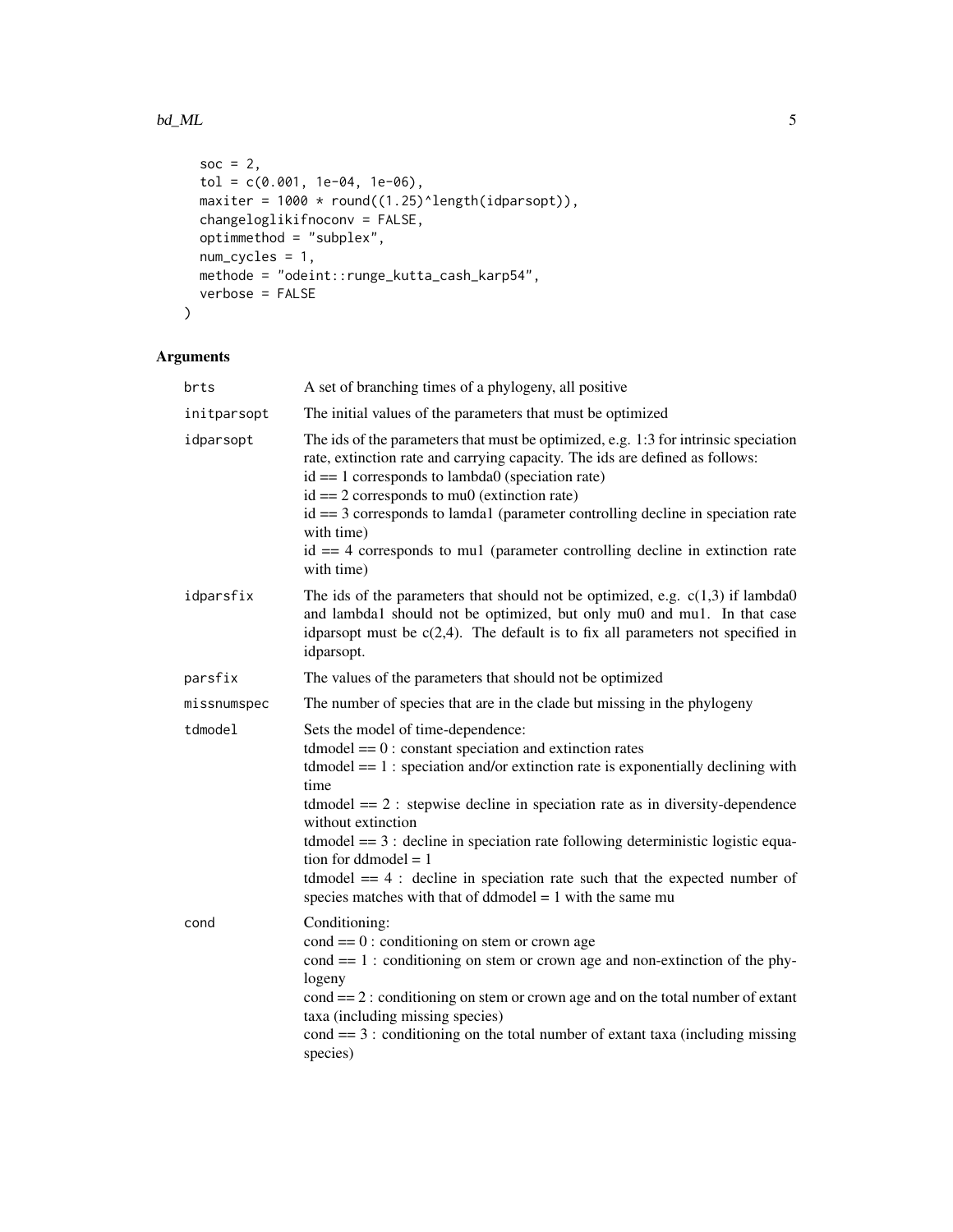| btorph               | Sets whether the likelihood is for the branching times $(0)$ or the phylogeny $(1)$                                                                                                                                                                                 |  |
|----------------------|---------------------------------------------------------------------------------------------------------------------------------------------------------------------------------------------------------------------------------------------------------------------|--|
| <b>SOC</b>           | Sets whether stem or crown age should be used (1 or 2)                                                                                                                                                                                                              |  |
| tol                  | Sets the tolerances in the optimization. Consists of:<br>$relto1x =$ relative tolerance of parameter values in optimization<br>reltolf = relative tolerance of function value in optimization<br>$abstolx = absolute tolerance of parameter values in optimization$ |  |
| maxiter              | Sets the maximum number of iterations in the optimization                                                                                                                                                                                                           |  |
| changeloglikifnoconv |                                                                                                                                                                                                                                                                     |  |
|                      | if TRUE the loglik will be set to -Inf if ML does not converge                                                                                                                                                                                                      |  |
| optimmethod          | Method used in optimization of the likelihood. Current default is 'subplex'.<br>Alternative is 'simplex' (default of previous versions)                                                                                                                             |  |
| num_cycles           | the number of cycles of opimization. If set at Inf, it will do as many cycles as<br>needed to meet the tolerance set for the target function.                                                                                                                       |  |
| methode              | The method used to solve the master equation under the state $= 4$ , default is<br>'odeint::runge_kutta_cash_karp54'.                                                                                                                                               |  |
| verbose              | Show the parameters and loglikelihood for every call to the loglik function                                                                                                                                                                                         |  |

#### Details

The output is a dataframe containing estimated parameters and maximum loglikelihood. The computed loglikelihood contains the factor q! m!  $/(q + m)!$  where q is the number of species in the phylogeny and m is the number of missing species, as explained in the supplementary material to Etienne et al. 2012.

#### Value

A dataframe with the following elements:

| lambda0 | gives the maximum likelihood estimate of lambda0                             |
|---------|------------------------------------------------------------------------------|
| mu0     | gives the maximum likelihood estimate of muon                                |
| lambda1 | gives the maximum likelihood estimate of lambda1                             |
| mu1     | gives the maximum likelihood estimate of mul                                 |
| loglik  | gives the maximum loglikelihood                                              |
| df      | gives the number of estimated parameters, <i>i.e.</i> degrees of feedom      |
| conv    | gives a message on convergence of optimization; $conv = 0$ means convergence |

#### Author(s)

Rampal S. Etienne & Bart Haegeman

#### References

- Etienne, R.S. et al. 2012, Proc. Roy. Soc. B 279: 1300-1309, doi: 10.1098/rspb.2011.1439
- Etienne, R.S. & B. Haegeman 2012. Am. Nat. 180: E75-E89, doi: 10.1086/667574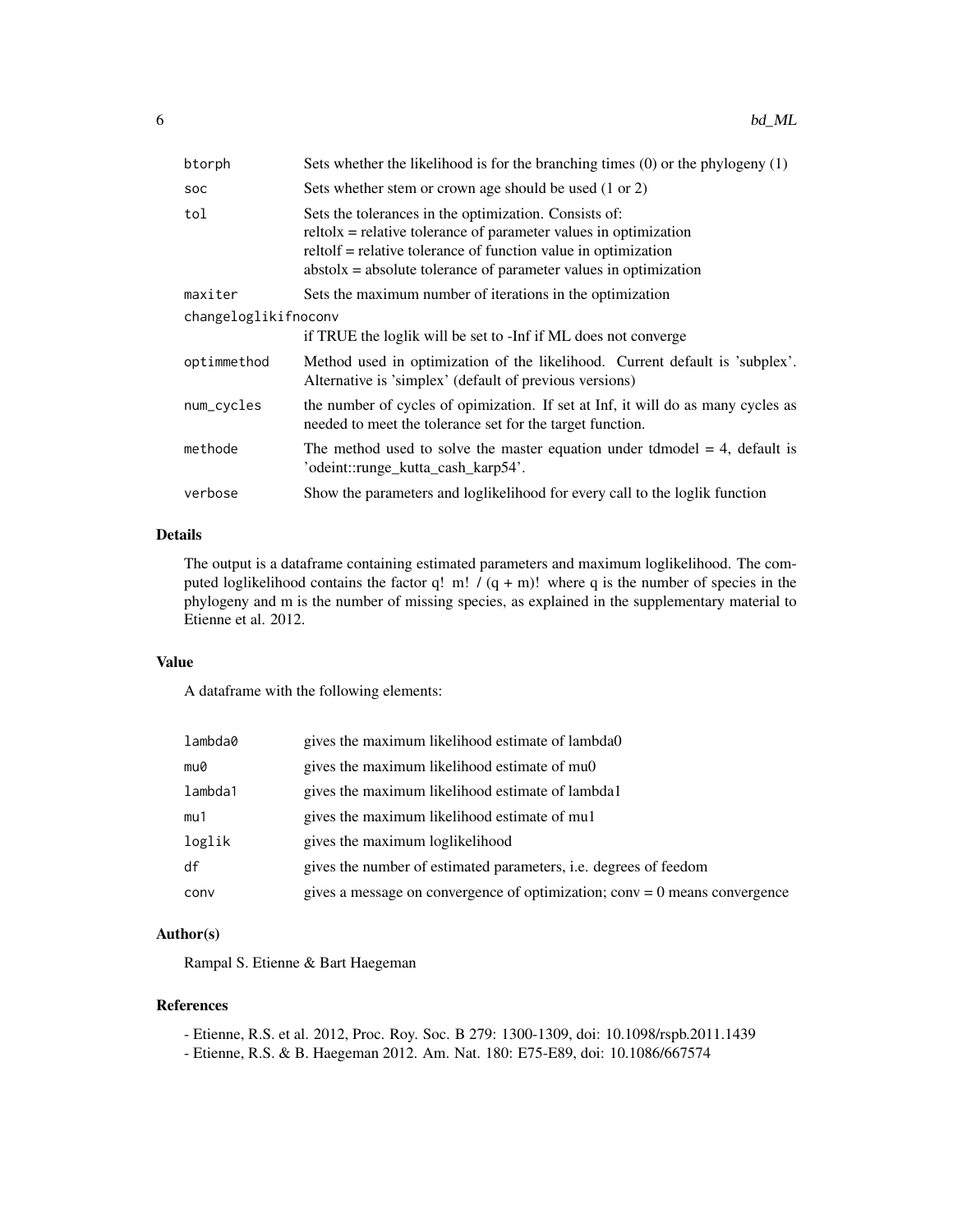# <span id="page-6-0"></span>brts2phylo 7

# See Also

[bd\\_loglik](#page-1-1)

### Examples

```
cat("Estimating parameters for a set of branching times brts with the default settings:")
brts = 1:20bd_ML(brts = brts, cond = 1)
```

| brts2phylo | Function to convert a set of branching times into a phylogeny with ran- |
|------------|-------------------------------------------------------------------------|
|            | dom topology This code is taken from the package TESS by Sebastian      |
|            | Hoehna, where the function is called tess.create.phylo                  |

#### Description

Converting a set of branching times to a phylogeny

#### Usage

brts2phylo(times, root = FALSE, tip.label = NULL)

# Arguments

| times     | Set of branching times                                                                                                             |
|-----------|------------------------------------------------------------------------------------------------------------------------------------|
| root      | When root is FALSE, the largest branching time will be assumed to be the crown<br>age. When root is TRUE, it will be the stem age. |
| tip.label | Tip labels. If set to NULL, the labels will be t1, t2, etc.                                                                        |

#### Value

```
phy A phylogeny of the phylo type
```
#### Author(s)

Rampal S. Etienne

# References

- Etienne, R.S. et al. 2012, Proc. Roy. Soc. B 279: 1300-1309, doi: 10.1098/rspb.2011.1439
- Etienne, R.S. & B. Haegeman 2012. Am. Nat. 180: E75-E89, doi: 10.1086/667574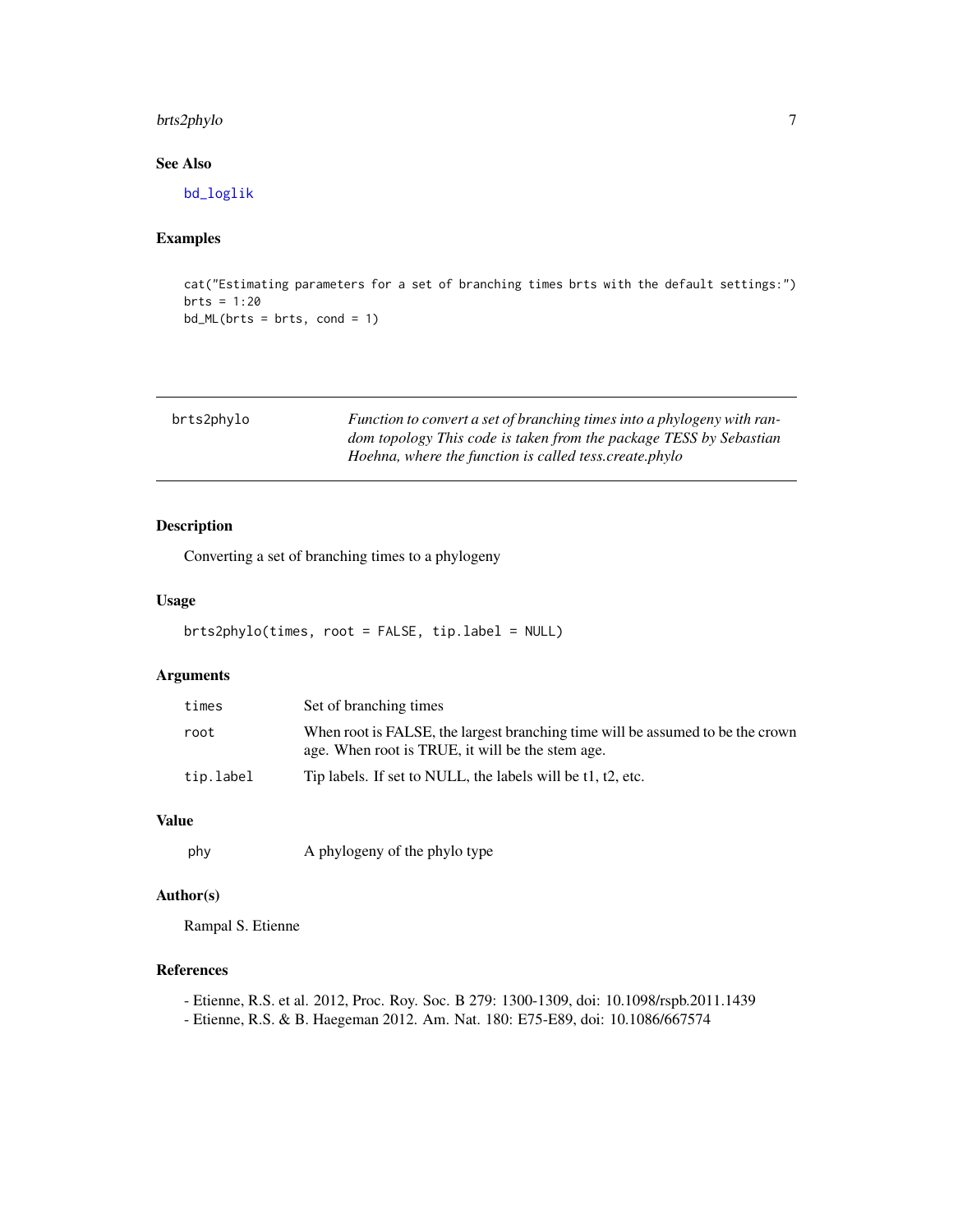<span id="page-7-0"></span>

#### Description

Convolution of two vectors

#### Usage

conv(x, y)

#### Arguments

| x        | first vector  |
|----------|---------------|
| <b>V</b> | second vector |

### Value

vector that is the convolution of x and y

#### Author(s)

Rampal S. Etienne

### References

- Etienne, R.S. et al. 2012, Proc. Roy. Soc. B 279: 1300-1309, doi: 10.1098/rspb.2011.1439 - Etienne, R.S. & B. Haegeman 2012. Am. Nat. 180: E75-E89, doi: 10.1086/667574

#### Examples

conv(1:10,1:10)

<span id="page-7-1"></span>

| dd_KI_loglik | Loglikelihood for diversity-dependent diversification models with de- |
|--------------|-----------------------------------------------------------------------|
|              | coupling of a subclade from a main clade at time $t = t_d$            |

#### Description

This function computes loglikelihood of a diversity-dependent diversification model for a given set of branching times and parameter values where the diversity-dependent dynamics of a subclade decouple from the dynamics of the main clade at time t\_d, potentially accompanied by a shift in parameters.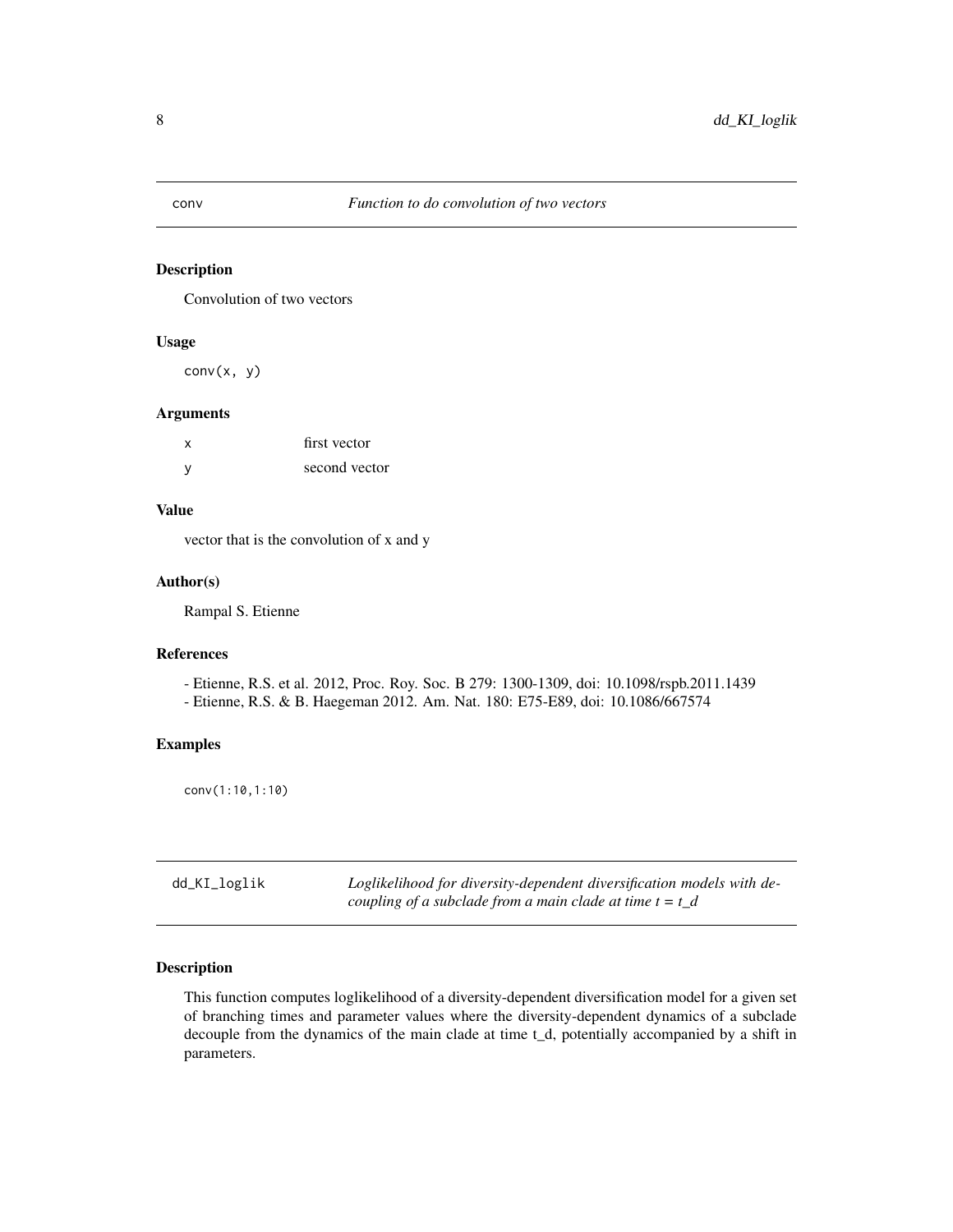# dd\_KI\_loglik 9

# Usage

```
dd_KI_loglik(
  pars1,
  pars2,
  brtsM,
  brtsS,
  missnumspec,
  methode = "odeint::runge_kutta_cash_karp54"
\mathcal{L}
```

| pars1 | Vector of parameters:                                                                                                                                                                                                                                                                                                                                                                                                                                                                                    |
|-------|----------------------------------------------------------------------------------------------------------------------------------------------------------------------------------------------------------------------------------------------------------------------------------------------------------------------------------------------------------------------------------------------------------------------------------------------------------------------------------------------------------|
|       | pars1[1] corresponds to lambda_M (speciation rate) of the main clade<br>pars1[2] corresponds to mu_M (extinction rate) of the main clade<br>pars1[3] corresponds to K_M (clade-level carrying capacity) of the main clade<br>pars1[4] corresponds to lambda_S (speciation rate) of the subclade<br>pars1[5] corresponds to mu_S (extinction rate) of the subclade<br>pars1[6] corresponds to K_S (clade-level carrying capacity) of the subclade<br>pars1[7] corresponds to t_d (the time of decoupling) |
| pars2 | Vector of model settings:                                                                                                                                                                                                                                                                                                                                                                                                                                                                                |
|       | pars2[1] sets the maximum number of species for which a probability must<br>be computed. This must be larger than $1 +$ missnumspec + length(brts).                                                                                                                                                                                                                                                                                                                                                      |
|       | pars2[2] sets the model of diversity-dependence:                                                                                                                                                                                                                                                                                                                                                                                                                                                         |
|       | - pars2[2] == 1 linear dependence in speciation rate with parameter $K$ (= diver-<br>sity where speciation $=$ extinction)                                                                                                                                                                                                                                                                                                                                                                               |
|       | - pars2[2] == 1.3 linear dependence in speciation rate with parameter $K'$ (=<br>diversity where speciation $= 0$ )                                                                                                                                                                                                                                                                                                                                                                                      |
|       | - pars2[2] == 2 exponential dependence in speciation rate with parameter $K$ (=<br>$diversity$ where speciation = extinction)                                                                                                                                                                                                                                                                                                                                                                            |
|       | - $pars2[2] == 2.1$ variant of exponential dependence in speciation rate with<br>offset at infinity                                                                                                                                                                                                                                                                                                                                                                                                      |
|       | - pars2[2] = $= 2.2$ 1/n dependence in speciation rate                                                                                                                                                                                                                                                                                                                                                                                                                                                   |
|       | - $pars2[2] == 2.3 exponential dependence in speciation rate with parameter x$<br>$(=$ exponent $)$                                                                                                                                                                                                                                                                                                                                                                                                      |
|       | - $pars2[2] == 3$ linear dependence in extinction rate                                                                                                                                                                                                                                                                                                                                                                                                                                                   |
|       | - $pars2[2] == 4$ exponential dependence in extinction rate                                                                                                                                                                                                                                                                                                                                                                                                                                              |
|       | - $pars2[2] == 4.1$ variant of exponential dependence in extinction rate with                                                                                                                                                                                                                                                                                                                                                                                                                            |
|       | offset at infinity<br>- pars2[2] == 4.2 $1/n$ dependence in extinction rate                                                                                                                                                                                                                                                                                                                                                                                                                              |
|       |                                                                                                                                                                                                                                                                                                                                                                                                                                                                                                          |
|       | pars2[3] sets the conditioning:                                                                                                                                                                                                                                                                                                                                                                                                                                                                          |
|       | - pars2[3] == $\theta$ no conditioning (or just crown age)                                                                                                                                                                                                                                                                                                                                                                                                                                               |
|       | - $pars2[3] == 1$ conditioning on non-extinction of the phylogeny                                                                                                                                                                                                                                                                                                                                                                                                                                        |
|       | - pars2[3] == 2 conditioning on number of species and crown age; not yet im-                                                                                                                                                                                                                                                                                                                                                                                                                             |
|       |                                                                                                                                                                                                                                                                                                                                                                                                                                                                                                          |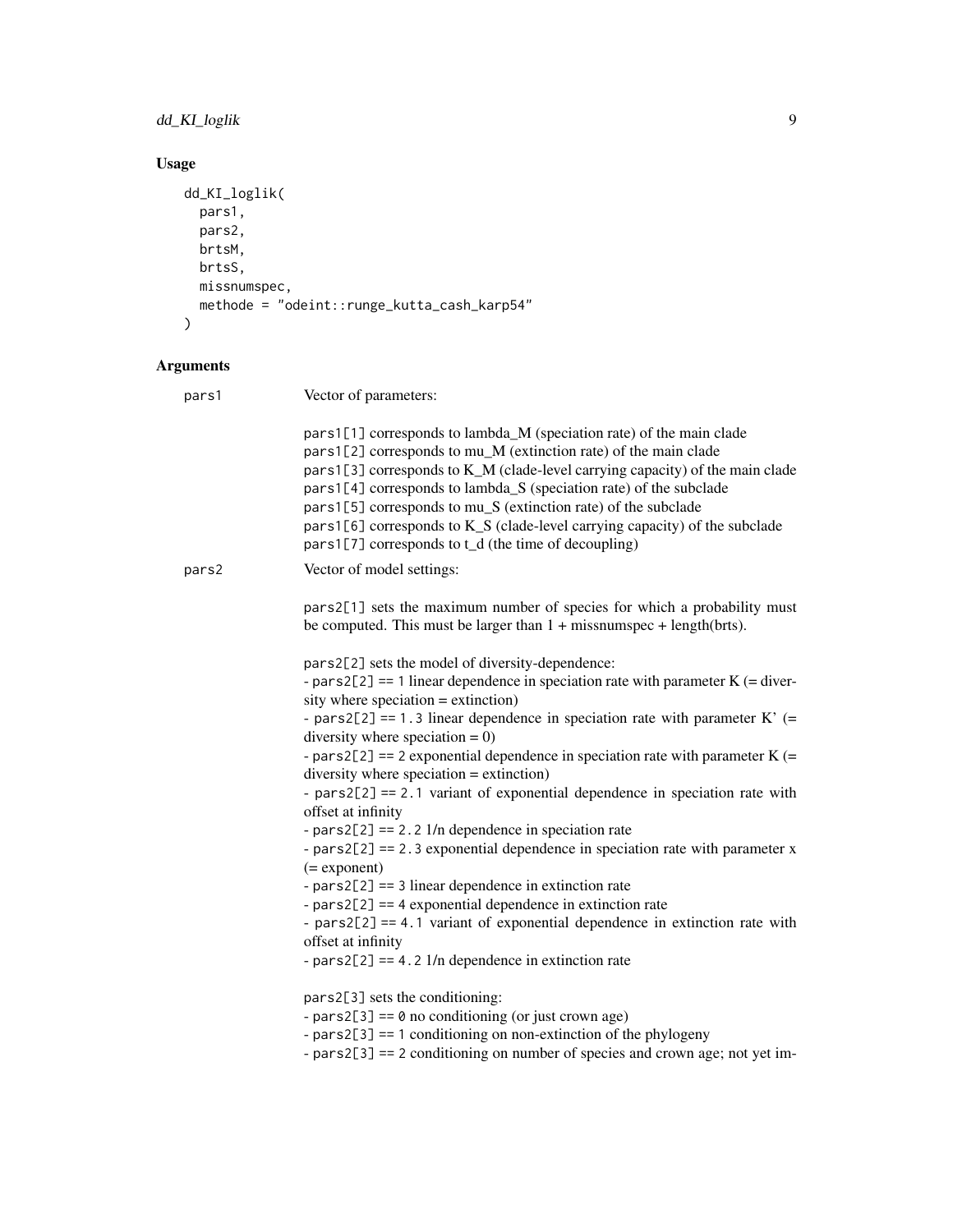<span id="page-9-0"></span>

|             | plemented<br>- $pars2[3] == 3$ conditioning on number of species only; not yet implemented<br>- $pars2[3] == 4$ conditioning on survival of the subclade<br>- pars2[3] == 5 conditioning on survival of all subclades and of both crown lin-<br>eages in the main clade. This assumes that subclades that have already shifted<br>do not undergo another shift, i.e. shifts only occur in the main clade. |
|-------------|-----------------------------------------------------------------------------------------------------------------------------------------------------------------------------------------------------------------------------------------------------------------------------------------------------------------------------------------------------------------------------------------------------------|
|             | pars2[4] Obsolete.                                                                                                                                                                                                                                                                                                                                                                                        |
|             | pars2[5] sets whether the parameters and likelihood should be shown on screen<br>$(1)$ or not $(0)$                                                                                                                                                                                                                                                                                                       |
|             | pars2[6] sets whether the first data point is stem age $(1)$ or crown age $(2)$                                                                                                                                                                                                                                                                                                                           |
|             | pars2 $[7]$ sets whether the old (incorrect) likelihood should be used $(0)$ , or<br>whether the new corrected likelihood should be used (1).                                                                                                                                                                                                                                                             |
| brtsM       | A set of branching times of the main clade in the phylogeny, all positive                                                                                                                                                                                                                                                                                                                                 |
| brtsS       | A set of branching times of the subclade in the phylogeny, all positive                                                                                                                                                                                                                                                                                                                                   |
| missnumspec | The number of species that are in the clade but missing in the phylogeny. One<br>can specify the sum of the missing species in main clade and subclade or a<br>vector c(missnumspec_M,missnumspec_S) with missing species in main clade<br>and subclade respectively.                                                                                                                                     |
| methode     | The method used to solve the master equation, default is 'analytical' which uses<br>matrix exponentiation; alternatively numerical ODE solvers can be used, such<br>as 'odeint::runge_kutta_cash_karp54'. These were used in the package before<br>version 3.1.                                                                                                                                           |

# Value

The loglikelihood

#### Author(s)

Rampal S. Etienne & Bart Haegeman

# References

- Etienne, R.S. et al. 2012, Proc. Roy. Soc. B 279: 1300-1309, doi: 10.1098/rspb.2011.1439 - Etienne, R.S. & B. Haegeman 2012. Am. Nat. 180: E75-E89, doi: 10.1086/667574

#### See Also

[dd\\_KI\\_ML](#page-10-1), [dd\\_loglik](#page-15-1) [dd\\_SR\\_loglik](#page-34-1)

#### Examples

pars1 = c(0.25,0.12,25.51,1.0,0.16,8.61,9.8) pars2 = c(200,1,0,18.8,1,2)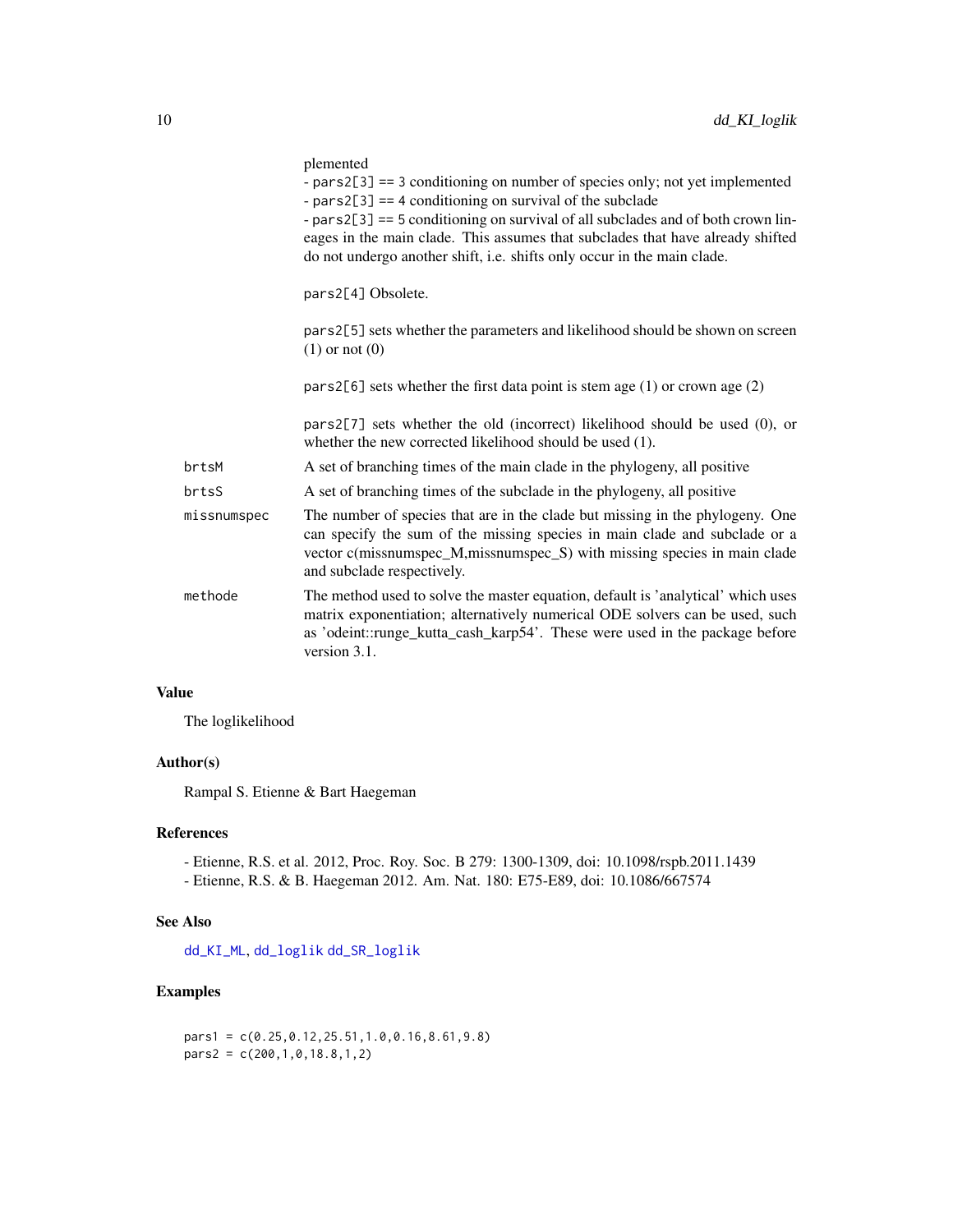```
missumspec = 0brtsM = c(25.2,24.6,24.0,22.5,21.7,20.4,19.9,19.7,18.8,17.1,15.8,11.8,9.7,8.9,5.7,5.2)
brtsS = c(9.6, 8.6, 7.4, 4.9, 2.5)dd_KI_loglik(pars1,pars2,brtsM,brtsS,missnumspec)
```
<span id="page-10-1"></span>dd\_KI\_ML *Maximization of the loglikelihood under a diversity-dependent diversification model with decoupling of a subclade's diversication dynamics from the main clade's dynamics*

#### **Description**

This function computes the maximum likelihood estimates of the parameters of a diversity-dependent diversification model with decoupling of the diversification dynamics of a subclade from the dynamics of the main clade for a given set of phylogenetic branching times of main clade and subclade and the time of splitting of the lineage that will form the subclade. It also outputs the corresponding loglikelihood that can be used in model comparisons.

#### Usage

```
dd_KI_ML(
 brtsM,
 brtsS,
  tsplit,
  initparsopt = c(0.5, 0.1, 2 \times (1 + length(brtsM) + missing)length(brtsS) + missnumspec[length(missnumspec)]), (tsplit + max(brtsS))/2),
  partsfix = NULL,idparsept = c(1:3, 6:7),
  idparsfix = NULL,
 idparsnoshift = (1:7)[c(-idparsept, (-1)^{d}(length(idparsefix) != 0) * idparsefix)],res = 10 * (1 + length(c(brtsM, brts)) + sum(missnumspec)),ddmodel = 1,
 missnumspec = 0,
  cond = 1,
  soc = 2,
  tol = c(0.001, 1e-04, 1e-06),
  maxiter = 1000 * round((1.25)^{\text{length}}(idparsept)),changeloglikifnoconv = FALSE,
  optimmethod = "subplex",
  num_cycles = 1,
 methode = "analytical",
 correction = TRUE,
  verbose = FALSE
)
```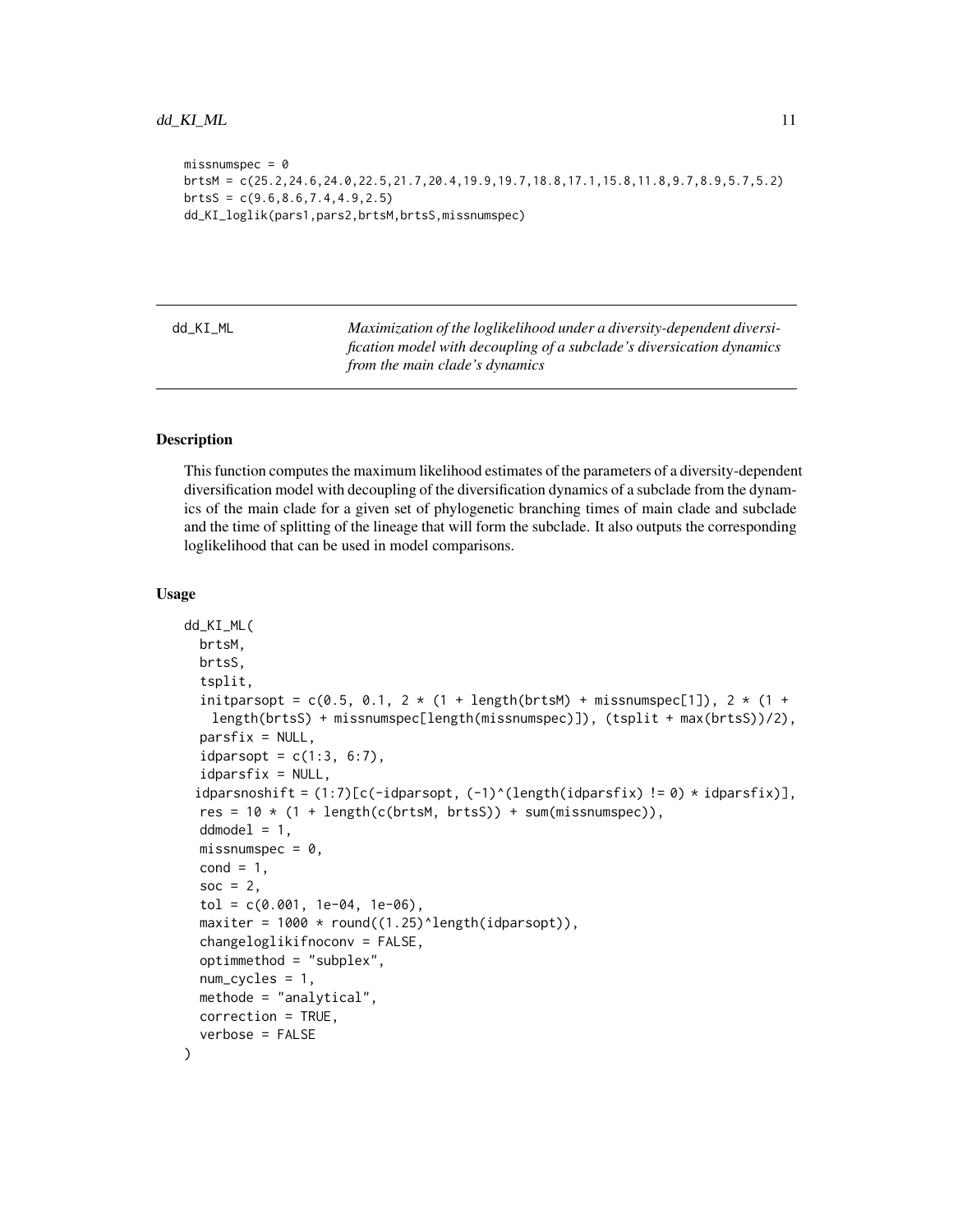| brtsM         | A set of branching times of the main clade in a phylogeny, all positive                                                                                                                                                                                                                                                                                                                                                                                                                                                                                                                                                                                                                                                                                                                                                                                                                                                                                                                                            |
|---------------|--------------------------------------------------------------------------------------------------------------------------------------------------------------------------------------------------------------------------------------------------------------------------------------------------------------------------------------------------------------------------------------------------------------------------------------------------------------------------------------------------------------------------------------------------------------------------------------------------------------------------------------------------------------------------------------------------------------------------------------------------------------------------------------------------------------------------------------------------------------------------------------------------------------------------------------------------------------------------------------------------------------------|
| brtsS         | A set of branching times of the subclade in a phylogeny, all positive                                                                                                                                                                                                                                                                                                                                                                                                                                                                                                                                                                                                                                                                                                                                                                                                                                                                                                                                              |
| tsplit        | The branching time at which the lineage forming the subclade branches off,<br>positive                                                                                                                                                                                                                                                                                                                                                                                                                                                                                                                                                                                                                                                                                                                                                                                                                                                                                                                             |
| initparsopt   | The initial values of the parameters that must be optimized                                                                                                                                                                                                                                                                                                                                                                                                                                                                                                                                                                                                                                                                                                                                                                                                                                                                                                                                                        |
| parsfix       | The values of the parameters that should not be optimized                                                                                                                                                                                                                                                                                                                                                                                                                                                                                                                                                                                                                                                                                                                                                                                                                                                                                                                                                          |
| idparsopt     | The ids of the parameters that must be optimized, e.g. 1:7 for all parameters.<br>The ids are defined as follows:<br>$id == 1$ corresponds to lambda_M (speciation rate) of the main clade<br>$id == 2$ corresponds to mu_M (extinction rate) of the main clade<br>$id == 3$ corresponds to K_M (clade-level carrying capacity) of the main clade<br>$id = 4$ corresponds to lambda_S (speciation rate) of the subclade<br>$id == 5$ corresponds to mu <sub><math>\mathbb{S}</math></sub> (extinction rate) of the subclade<br>$id == 6$ corresponds to K_S (clade-level carrying capacity) of the subclade<br>$id == 7$ corresponds to t_d (the time of decoupling)                                                                                                                                                                                                                                                                                                                                               |
| idparsfix     | The ids of the parameters that should not be optimized, e.g. $c(1,3,4,6)$ if lambda<br>and K should not be optimized, but only mu. In that case idparsopt must be<br>$c(2,5,7)$ . The default is to fix all parameters not specified in idparsopt.                                                                                                                                                                                                                                                                                                                                                                                                                                                                                                                                                                                                                                                                                                                                                                 |
| idparsnoshift | The ids of the parameters that should not shift; This can only apply to ids 4,<br>5 and 6, e.g. idparsnoshift = $c(4,5)$ means that lambda and mu have the same<br>values before and after tshift                                                                                                                                                                                                                                                                                                                                                                                                                                                                                                                                                                                                                                                                                                                                                                                                                  |
| res           | sets the maximum number of species for which a probability must be computed,<br>must be larger than $1 + max(lenath(brtsM), length(brtsS))$                                                                                                                                                                                                                                                                                                                                                                                                                                                                                                                                                                                                                                                                                                                                                                                                                                                                        |
| ddmodel       | sets the model of diversity-dependence:<br>ddmodel == 1 : linear dependence in speciation rate with parameter $K$ (= diver-<br>sity where speciation $=$ extinction)<br>ddmode1 == 1.3 : linear dependence in speciation rate with parameter $K'$ (= di-<br>versity where speciation $= 0$ )<br>ddmodel == 2 : exponential dependence in speciation rate with parameter $K$ (=<br>diversity where speciation $=$ extinction)<br>$ddmodel == 2.1$ : variant of exponential dependence in speciation rate with off-<br>set at infinity<br>$ddmodel == 2.2: 1/n$ dependence in speciation rate<br>$ddmodel == 2.3$ : exponential dependence in speciation rate with parameter x<br>$(=$ exponent $)$<br>$ddmodel == 3$ : linear dependence in extinction rate<br>$ddmodel == 4$ : exponential dependence in extinction rate<br>$ddmodel == 4.1$ : variant of exponential dependence in extinction rate with off-<br>set at infinity<br>$ddmodel == 4.2$ : $1/n$ dependence in extinction rate with offset at infinity |
| missnumspec   | The number of species that are in the clade but missing in the phylogeny. One<br>can specify the sum of the missing species in main clade and subclade or a<br>vector c(missnumspec_M,missnumspec_S) with missing species in main clade<br>and subclade respectively.                                                                                                                                                                                                                                                                                                                                                                                                                                                                                                                                                                                                                                                                                                                                              |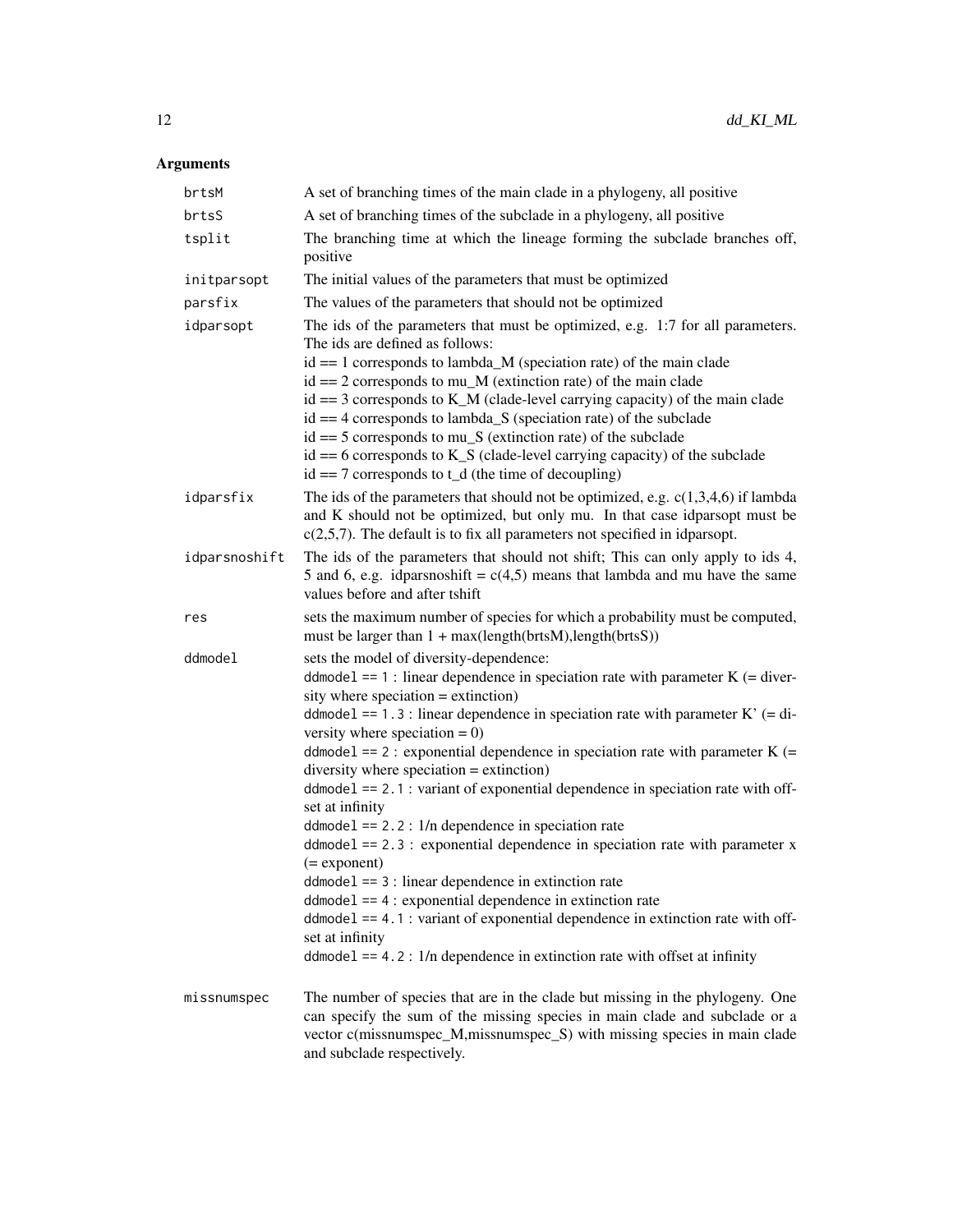| cond                 | Conditioning:                                                                                                                                                                                                                                                       |  |
|----------------------|---------------------------------------------------------------------------------------------------------------------------------------------------------------------------------------------------------------------------------------------------------------------|--|
|                      | $cond == 0: no conditioning$                                                                                                                                                                                                                                        |  |
|                      | $cond == 1:$ conditioning on non-extinction of the phylogeny                                                                                                                                                                                                        |  |
|                      |                                                                                                                                                                                                                                                                     |  |
| SOC                  | Sets whether stem or crown age should be used (1 or 2); stem age only works<br>when $\text{cond} = 0$                                                                                                                                                               |  |
| tol                  | Sets the tolerances in the optimization. Consists of:<br>$reltolx =$ relative tolerance of parameter values in optimization<br>reltolf = relative tolerance of function value in optimization<br>$abstolx = absolute tolerance of parameter values in optimization$ |  |
| maxiter              | Sets the maximum number of iterations in the optimization                                                                                                                                                                                                           |  |
| changeloglikifnoconv |                                                                                                                                                                                                                                                                     |  |
|                      | if TRUE the loglik will be set to -Inf if ML does not converge                                                                                                                                                                                                      |  |
| optimmethod          | Method used in optimization of the likelihood. Current default is 'subplex'.<br>Alternative is 'simplex' (default of previous versions)                                                                                                                             |  |
| num_cycles           | the number of cycles of opimization. If set at Inf, it will do as many cycles as<br>needed to meet the tolerance set for the target function.                                                                                                                       |  |
| methode              | The method used to solve the master equation, default is 'analytical' which uses<br>matrix exponentiation; alternatively numerical ODE solvers can be used, such<br>as 'odeint::runge_kutta_cash_karp54'. These were used in the package before<br>version 3.1.     |  |
| correction           | Sets whether the correction should be applied (TRUE) or not (FALSE)                                                                                                                                                                                                 |  |
| verbose              | Show the parameters and loglikelihood for every call to the loglik function                                                                                                                                                                                         |  |

# Details

The output is a dataframe containing estimated parameters and maximum loglikelihood. The computed loglikelihood contains the factor q!  $m!/(q + m)!$  where q is the number of species in the phylogeny and m is the number of missing species, as explained in the supplementary material to Etienne et al. 2012.

#### Value

| lambda_M   | gives the maximum likelihood estimate of lambda of the main clade            |
|------------|------------------------------------------------------------------------------|
| $mu_M$     | gives the maximum likelihood estimate of mu of the main clade                |
| K M        | gives the maximum likelihood estimate of K of the main clade                 |
| $lambda_2$ | gives the maximum likelihood estimate of lambda of the subclade              |
| $mu_S$     | gives the maximum likelihood estimate of mu of the subclade                  |
| K S        | gives the maximum likelihood estimate of K of the subclade                   |
| $t_d$      | gives the time of the decoupling event                                       |
| loglik     | gives the maximum loglikelihood                                              |
| df         | gives the number of estimated parameters, i.e. degrees of feedom             |
| conv       | gives a message on convergence of optimization; $conv = 0$ means convergence |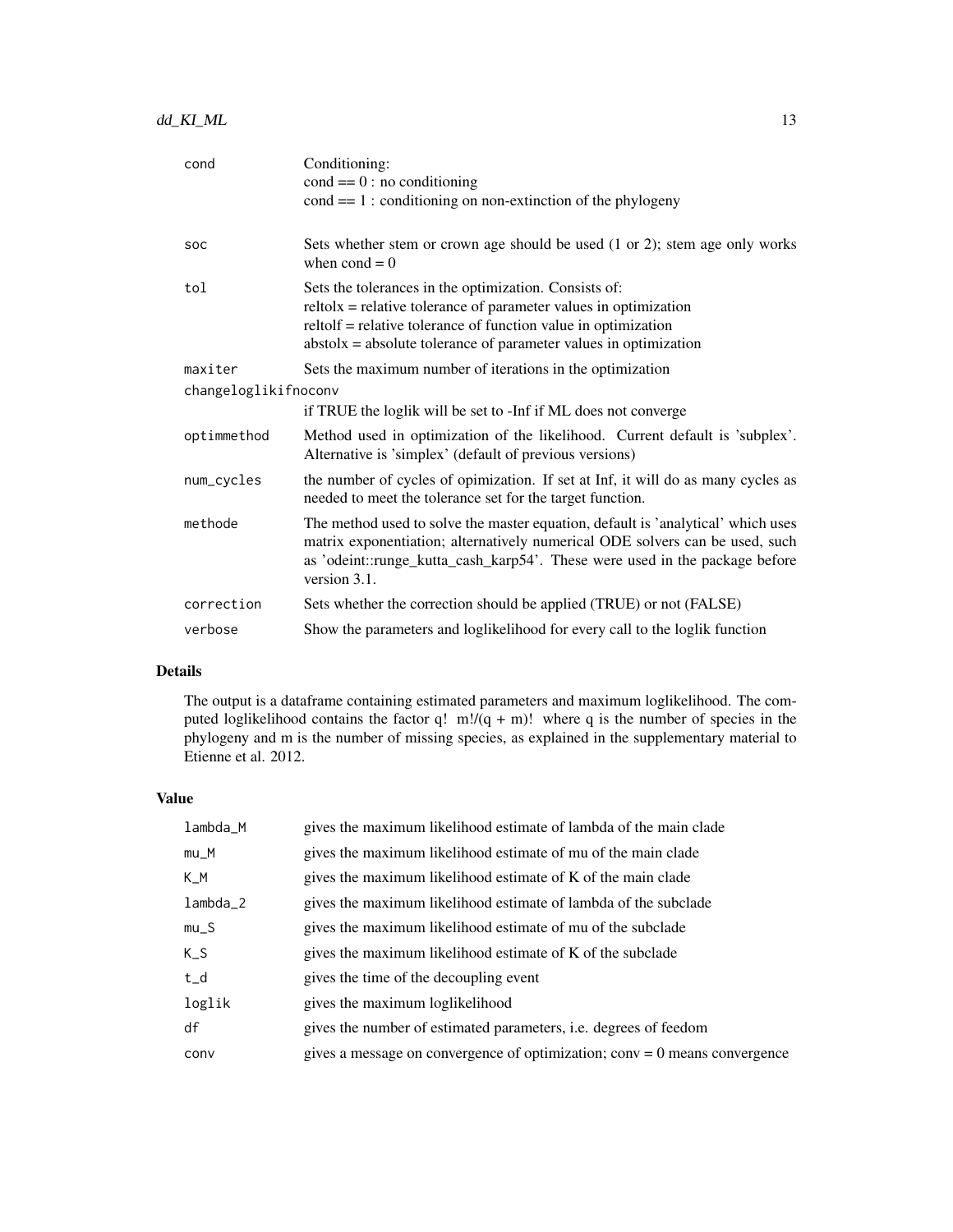#### <span id="page-13-0"></span>Note

The optimization may get trapped in local optima. Try different starting values to search for the global optimum.

#### Author(s)

Rampal S. Etienne & Bart Haegeman

#### References

- Etienne, R.S. et al. 2012, Proc. Roy. Soc. B 279: 1300-1309, doi: 10.1098/rspb.2011.1439
- Etienne, R.S. & B. Haegeman 2012. Am. Nat. 180: E75-E89, doi: 10.1086/667574

#### See Also

[dd\\_KI\\_loglik](#page-7-1), [dd\\_ML](#page-20-1), [dd\\_SR\\_ML](#page-36-1),

#### Examples

cat("This will estimate parameters for two sets of branching times brtsM, brtsS\n") cat("without conditioning.\n") cat("The tolerance of the optimization is set high so runtime is fast in this example.\n") cat("In real applications, use the default or more stringent settins for tol.\n")  $brtsM = 4:10$  $brtsS = seq(0.1, 3.5, 0.7)$  $tsplit = 5$ dd\_KI\_ML(brtsM = brtsM, brtsS = brtsS, tsplit = tsplit, idparsopt = c(1:3,6,7), initparsopt = c(0.885, 2e-14, 6.999, 6.848, 4.001), idparsfix = NULL, parsfix = NULL,idparsnoshift =  $c(4,5)$ , cond = 0, tol =  $c(3E-1,3E-1,3E-1)$ , optimmethod = 'simplex')

| dd KI sim | Function to simulate a key innovation in macro-evolution with the in-  |
|-----------|------------------------------------------------------------------------|
|           | novative clade decoupling from the diversity-dependent diversification |
|           | dynamics of the main clade                                             |

#### Description

Simulating a diversity-dependent diversification process where at a given time a new clade emerges with different inherent speciation rate and extinction rate and clade-level carrying capacity and with decoupled dynamics

#### Usage

dd\_KI\_sim(pars, age, ddmodel = 1)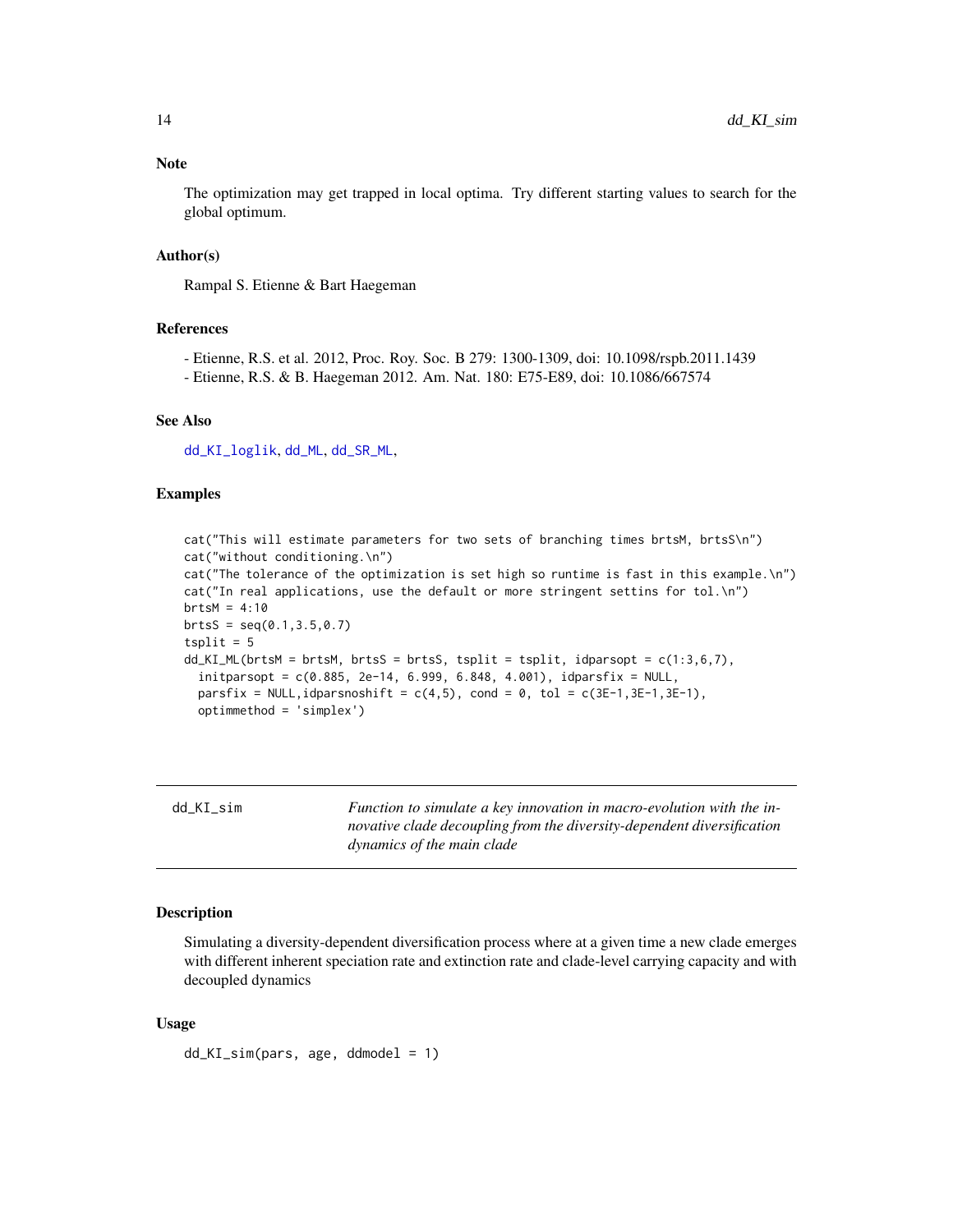# dd\_KI\_sim 15

| Vector of parameters:                                                                                                                                                                                                                                                                                                                                                                                                                                                                                                                                                                                                                                                                                                                                                                                                                                                                                                                              |
|----------------------------------------------------------------------------------------------------------------------------------------------------------------------------------------------------------------------------------------------------------------------------------------------------------------------------------------------------------------------------------------------------------------------------------------------------------------------------------------------------------------------------------------------------------------------------------------------------------------------------------------------------------------------------------------------------------------------------------------------------------------------------------------------------------------------------------------------------------------------------------------------------------------------------------------------------|
| pars[1] corresponds to lambda_M (speciation rate of the main clade)<br>pars[2] corresponds to mu_M (extinction rate of the main clade)<br>pars[3] corresponds to K_M (clade-level carrying capacity of the main clade)<br>pars[4] corresponds to lambda_S (speciation rate of the subclade)<br>pars[5] corresponds to mu_S (extinction rate of the subclade)<br>pars[5] corresponds to K_S (clade-level carrying capacity of the subclade)<br>pars[7] tinn, the time the shift in rates occurs in the lineage leading to the<br>subclade                                                                                                                                                                                                                                                                                                                                                                                                           |
| Sets the crown age for the simulation                                                                                                                                                                                                                                                                                                                                                                                                                                                                                                                                                                                                                                                                                                                                                                                                                                                                                                              |
| Sets the model of diversity-dependence:<br>ddmodel == 1 : linear dependence in speciation rate with parameter $K$ (= diver-<br>sity where speciation $=$ extinction)<br>ddmode1 == 1.3 : linear dependence in speciation rate with parameter $K'$ (= di-<br>versity where speciation $= 0$ )<br>ddmodel == 2 : exponential dependence in speciation rate with parameter $K$ (=<br>diversity where speciation $=$ extinction)<br>$ddmodel == 2.1$ : variant of exponential dependence in speciation rate with off-<br>set at infinity<br>$ddmodel == 2.2: 1/n$ dependence in speciation rate<br>$ddmodel == 2.3$ : exponential dependence in speciation rate with parameter x<br>$(=$ exponent $)$<br>$ddmodel == 3$ : linear dependence in extinction rate<br>$ddmodel == 4$ : exponential dependence in extinction rate<br>$ddmodel == 4.1$ : variant of exponential dependence in extinction rate with off-<br>set at infinity                   |
| $ddmodel == 4.2$ : $1/n$ dependence in extinction rate with offset at infinity                                                                                                                                                                                                                                                                                                                                                                                                                                                                                                                                                                                                                                                                                                                                                                                                                                                                     |
|                                                                                                                                                                                                                                                                                                                                                                                                                                                                                                                                                                                                                                                                                                                                                                                                                                                                                                                                                    |
| A list with the following elements: The first element is the tree of extant species<br>in phylo format<br>The second element is the tree of all species, including extinct species, in phylo<br>format<br>The third element is a matrix of all species where<br>- the first column is the time at which a species is born<br>- the second column is the label of the parent of the species; positive and nega-<br>tive values only indicate whether the species belongs to the left or right crown<br>lineage<br>- the third column is the label of the daughter species itself; positive and nega-<br>tive values only indicate whether the species belongs to the left or right crown<br>lineage<br>- the fourth column is the time of extinction of the species<br>If the fourth element equals -1, then the species is still extant.<br>- the fifth column indicates whether the species belong to the main clade (0) or<br>the subclade $(1)$ |
|                                                                                                                                                                                                                                                                                                                                                                                                                                                                                                                                                                                                                                                                                                                                                                                                                                                                                                                                                    |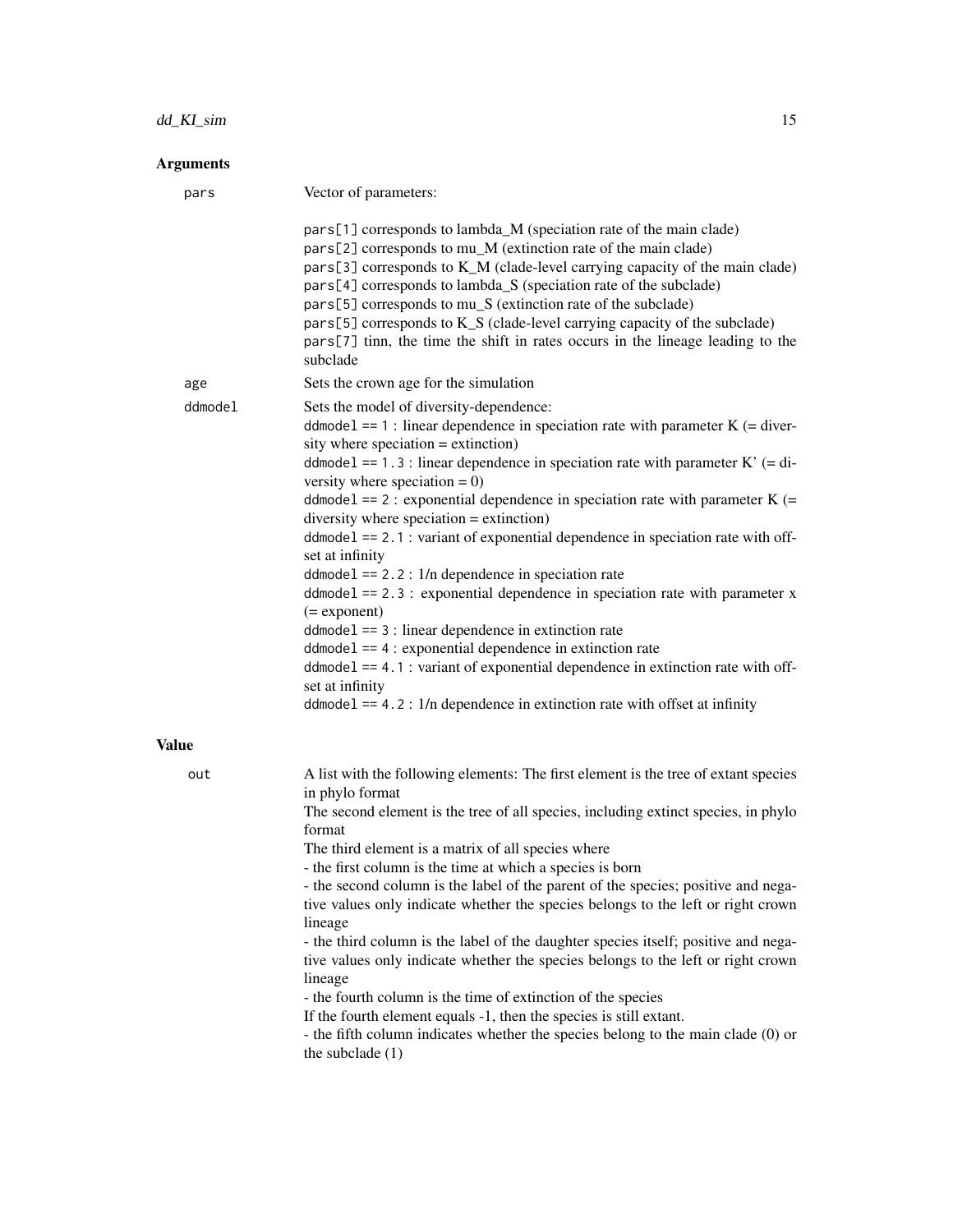<span id="page-15-0"></span>The fourth element is the subclade tree of extant species (without stem) The fifth element is the subclade tree of all species (without stem) The sixth element is the same as the first, except that it has attributed 0 for the main clade and 1 for the subclade The seventh element is the same as the Second, except that it has attributed 0 for the main clade and 1 for the subclade The sixth and seventh element will be NULL if the subclade does not exist (because it went extinct).

#### Author(s)

Rampal S. Etienne

#### References

- Etienne, R.S. et al. 2012, Proc. Roy. Soc. B 279: 1300-1309, doi: 10.1098/rspb.2011.1439 - Etienne, R.S. & B. Haegeman 2012. Am. Nat. 180: E75-E89, doi: 10.1086/667574

#### Examples

dd\_KI\_sim(c(0.2,0.1,20,0.1,0.05,30,4),10)

<span id="page-15-1"></span>

dd\_loglik *Loglikelihood for diversity-dependent diversification models*

#### Description

This function computes loglikelihood of a diversity-dependent diversification model for a given set of branching times and parameter values.

#### Usage

dd\_loglik(pars1, pars2, brts, missnumspec, methode = "analytical")

| pars1 | Vector of parameters:                                                                                                                                             |
|-------|-------------------------------------------------------------------------------------------------------------------------------------------------------------------|
|       | $pars1[1]$ corresponds to lambda (speciation rate)<br>pars1[2] corresponds to mu (extinction rate)<br>$pars1[3]$ corresponds to K (clade-level carrying capacity) |
| pars2 | Vector of model settings:                                                                                                                                         |
|       | pars2[1] sets the maximum number of species for which a probability must<br>be computed. This must be larger than $1 +$ missnumspec + length(brts).               |
|       | pars2[2] sets the model of diversity-dependence:                                                                                                                  |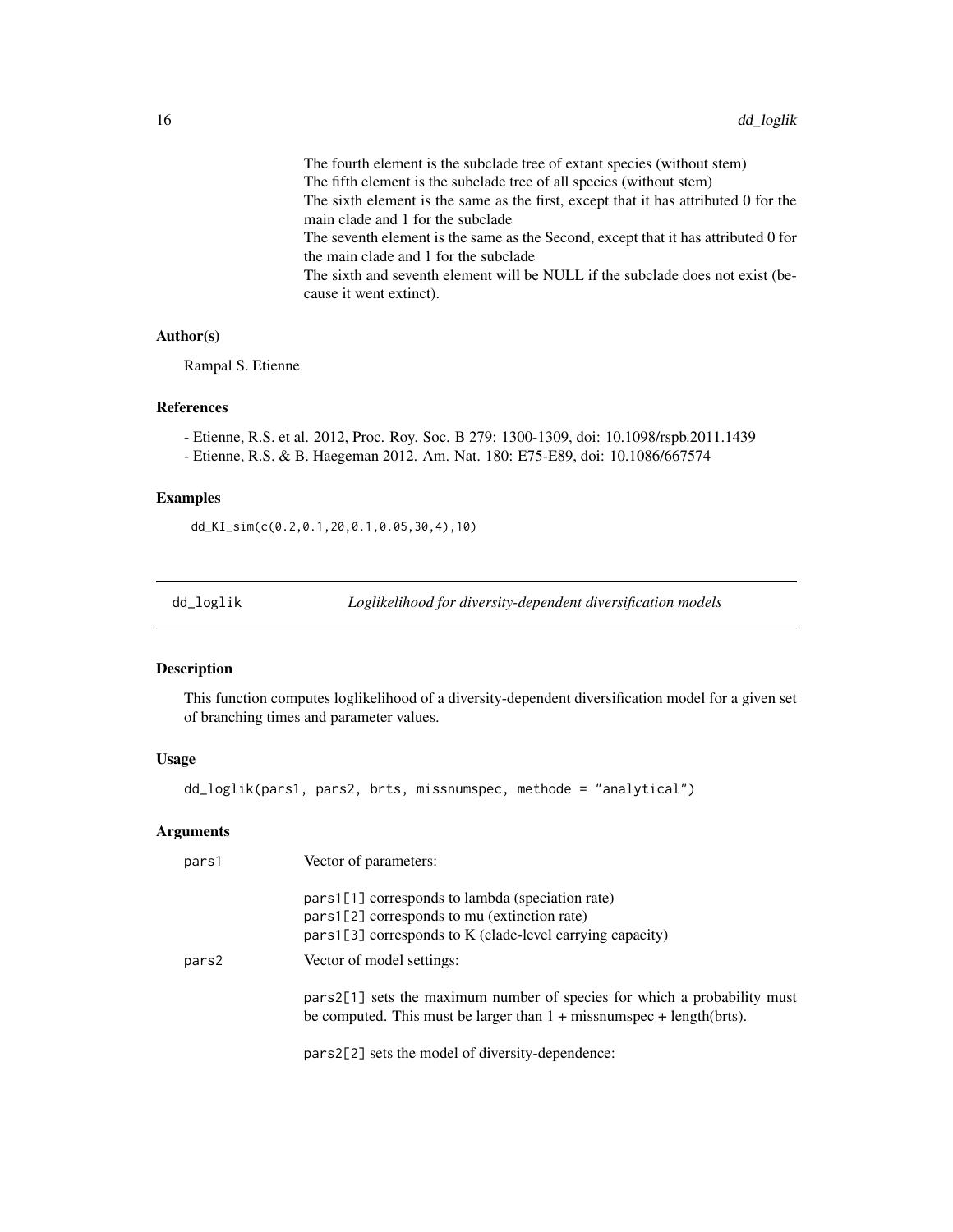| - pars2[2] == 1 linear dependence in speciation rate with parameter $K$ (= diver- |
|-----------------------------------------------------------------------------------|
| sity where speciation $=$ extinction)                                             |

- pars2[2] == 1.3 linear dependence in speciation rate with parameter K' (= diversity where speciation  $= 0$ )

- pars2[2] == 1.4 : positive diversity-dependence in speciation rate with parameter K' (= diversity where speciation rate reaches half its maximum); lambda  $=$  lambda0  $* S/(S + K')$  where S is species richness

- pars2[2] == 1.5 : positive and negative diversity-dependence in speciation rate with parameter K' (= diversity where speciation = 0); lambda = lambda0  $*$  $S/K' * (1 - S/K')$  where S is species richness

- pars2[2] == 2 exponential dependence in speciation rate with parameter  $K$  (= diversity where speciation = extinction)

- pars2[2] == 2.1 variant of exponential dependence in speciation rate with offset at infinity

- pars2[2] == 2.2 1/n dependence in speciation rate

- pars2[2] == 2.3 exponential dependence in speciation rate with parameter x (= exponent)

- pars2[2] == 3 linear dependence in extinction rate

- pars2[2] == 4 exponential dependence in extinction rate

- pars2[2] == 4.1 variant of exponential dependence in extinction rate with offset at infinity

 $-pars2[2] == 4.2 1/n dependence in extinction rate$ 

- pars2[2] == 5 linear dependence in speciation and extinction rate

pars2[3] sets the conditioning:

 $-pars2[3] == 0$  conditioning on stem or crown age

- pars2[3] == 1 conditioning on stem or crown age and non-extinction of the phylogeny

- pars2[3] == 2 conditioning on stem or crown age and on the total number of extant taxa (including missing species)

- pars2[3] == 3 conditioning on the total number of extant taxa (including missing species)

pars2[4] sets whether the likelihood is for the branching times (0) or the phylogeny (1)

pars2[5] sets whether the parameters and likelihood should be shown on screen (1) or not (0)

pars2[6] sets whether the first data point is stem age  $(1)$  or crown age  $(2)$ 

brts A set of branching times of a phylogeny, all positive

missnumspec The number of species that are in the clade but missing in the phylogeny

methode The method used to solve the master equation, default is 'analytical' which uses matrix exponentiation; alternatively numerical ODE solvers can be used. Before version 3.1 these were solvers from the deSolve package such as 'lsoda' and 'ode45'. Currently solvers from odeint are used, such as 'odeint::runge\_kutta\_cash\_karp54', 'odeint::runge\_kutta\_fehlberg78', 'odeint::runge\_kutta\_dopri5', or odeint::bulirsch\_stoer'. The first two are recommended in most cases.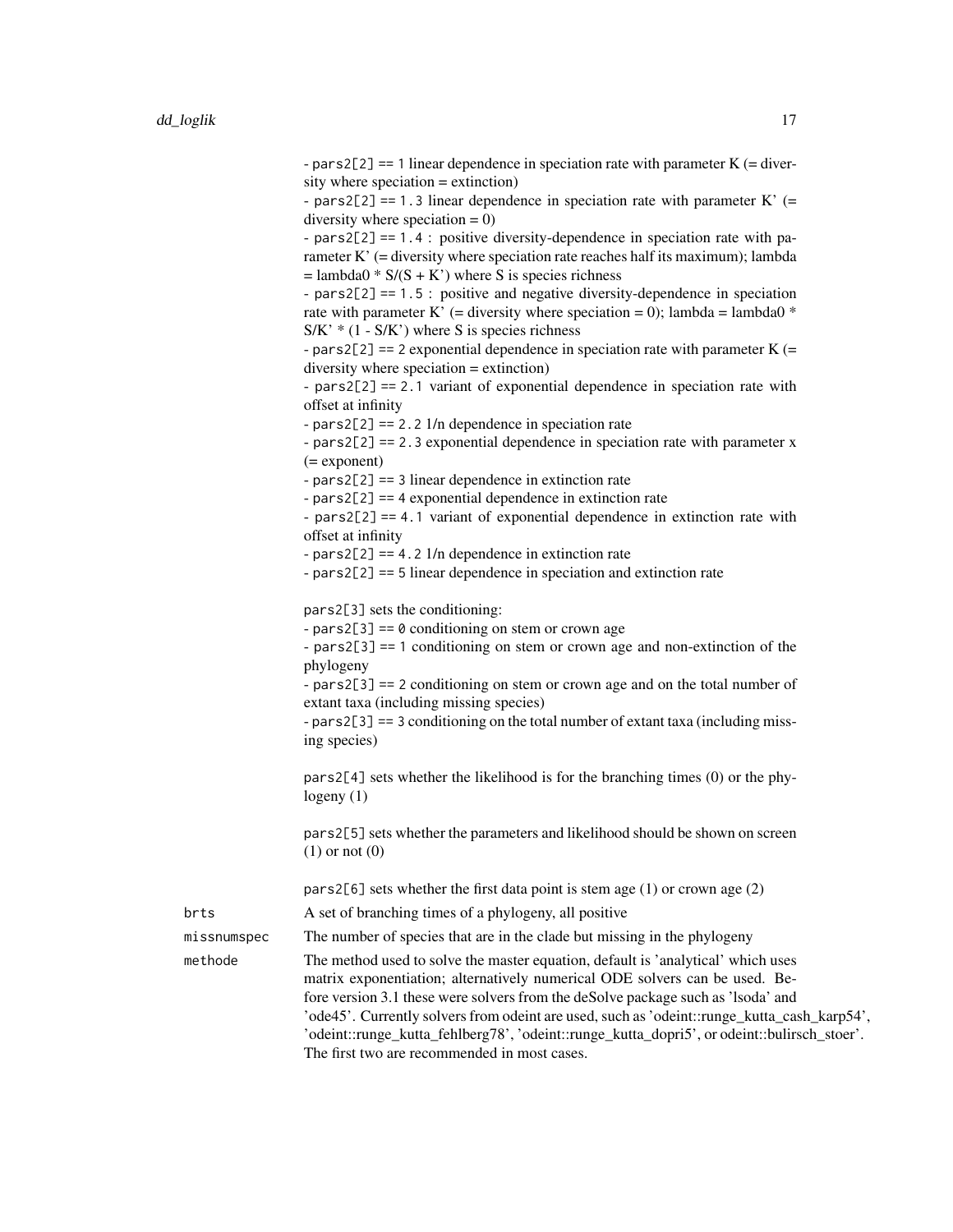#### <span id="page-17-0"></span>Value

The loglikelihood

#### Author(s)

Rampal S. Etienne & Bart Haegeman

#### References

- Etienne, R.S. et al. 2012, Proc. Roy. Soc. B 279: 1300-1309, doi: 10.1098/rspb.2011.1439

- Etienne, R.S. & B. Haegeman 2012. Am. Nat. 180: E75-E89, doi: 10.1086/667574

#### See Also

[dd\\_ML](#page-20-1), [dd\\_SR\\_loglik](#page-34-1), [dd\\_KI\\_loglik](#page-7-1)

#### Examples

```
dd_loglik(pars1 = c(0.5, 0.1, 100), pars2 = c(100, 1, 1, 1, 0, 2), brts = 1:10, missnumspec = 0)
```

| dd LR |       |  | Bootstrap likelihood ratio test of diversity-dependent diversification |  |
|-------|-------|--|------------------------------------------------------------------------|--|
|       | model |  |                                                                        |  |

#### Description

This function computes the maximum likelihood and the associated estimates of the parameters of a diversity-dependent diversification model for a given set of phylogenetic branching times. It then performs a bootstrap likelihood ratio test of the diversity-dependent (DD) model against the constant-rates (CR) birth-death model. Finally, it computes the power of this test.

#### Usage

```
dd_LR(
 brts,
  initparsoptDD,
  initparsoptCR,
 missnumspec,
  outputfilename = NULL,
  seed = 42,
  endmc = 1000,
  alpha = 0.05,
 plotit = TRUE,
  res = 10 * (1 + length(brts) + missing.ddmodel = 1,
  cond = 1,
  btorph = 1,
```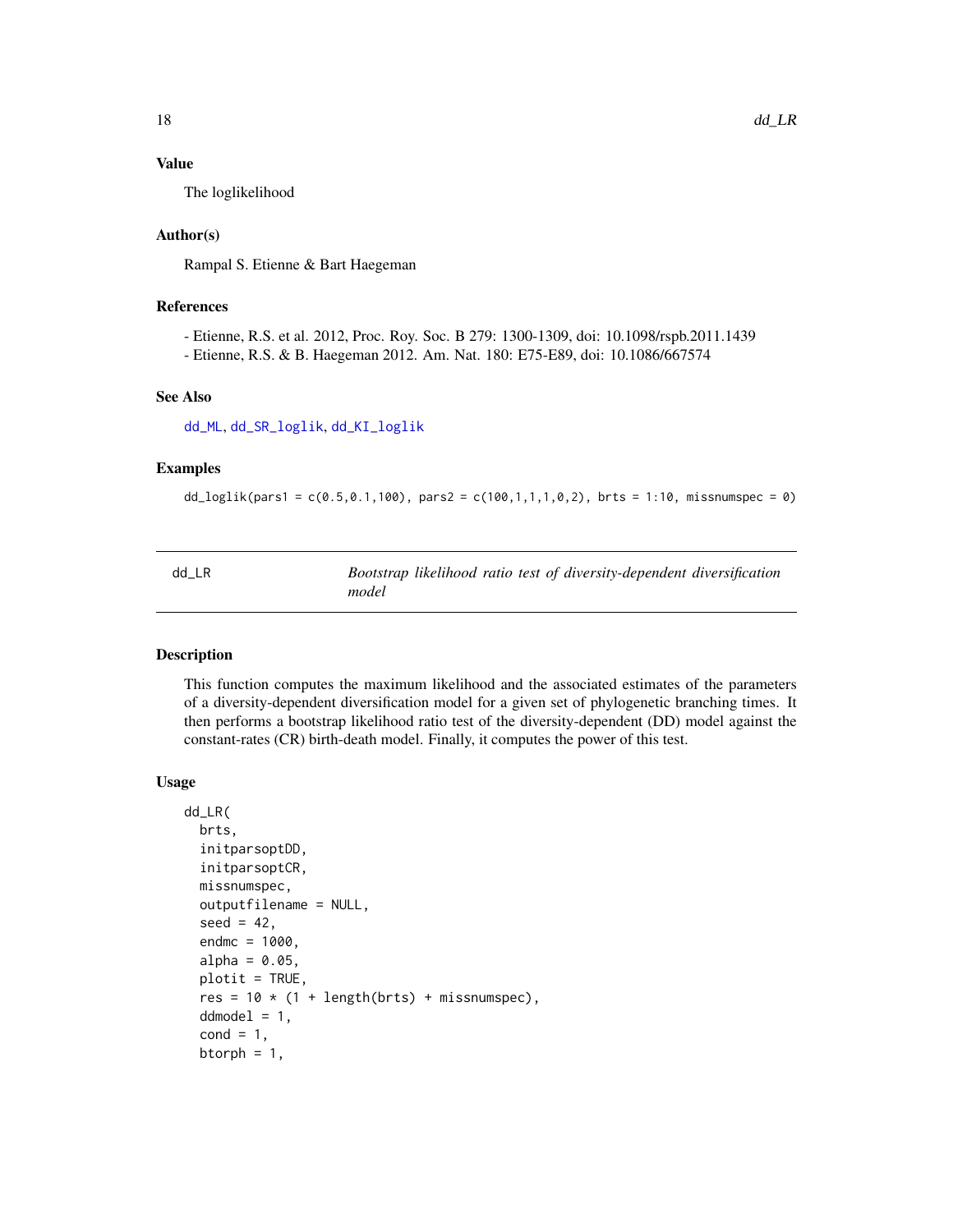#### dd\_LR 19

```
soc = 2,
 tol = c(0.001, 1e-04, 1e-06),
 maxiter = 2000,changeloglikifnoconv = FALSE,
 optimmethod = "subplex",
 methode = "analytical"
\mathcal{L}
```

| brts           | A set of branching times of a phylogeny, all positive                                                                                                                                                                                                                                                                                                                                                                                                                                                                                                                                                                                                                                                                                                                                                                                                                                                                                                                                                                                                                                   |  |  |
|----------------|-----------------------------------------------------------------------------------------------------------------------------------------------------------------------------------------------------------------------------------------------------------------------------------------------------------------------------------------------------------------------------------------------------------------------------------------------------------------------------------------------------------------------------------------------------------------------------------------------------------------------------------------------------------------------------------------------------------------------------------------------------------------------------------------------------------------------------------------------------------------------------------------------------------------------------------------------------------------------------------------------------------------------------------------------------------------------------------------|--|--|
| initparsoptDD  | The initial values of the parameters that must be optimized for the diversity-<br>dependent (DD) model: lambda_0, mu and K                                                                                                                                                                                                                                                                                                                                                                                                                                                                                                                                                                                                                                                                                                                                                                                                                                                                                                                                                              |  |  |
| initparsoptCR  | The initial values of the parameters that must be optimized for the constant-rates<br>(CR) model: lambda and mu                                                                                                                                                                                                                                                                                                                                                                                                                                                                                                                                                                                                                                                                                                                                                                                                                                                                                                                                                                         |  |  |
| missnumspec    | The number of species that are in the clade but missing in the phylogeny                                                                                                                                                                                                                                                                                                                                                                                                                                                                                                                                                                                                                                                                                                                                                                                                                                                                                                                                                                                                                |  |  |
| outputfilename | The name (and location) of the file where the output will be saved. Default is no<br>save.                                                                                                                                                                                                                                                                                                                                                                                                                                                                                                                                                                                                                                                                                                                                                                                                                                                                                                                                                                                              |  |  |
| seed           | The seed for the pseudo random number generator for simulating the bootstrap<br>data                                                                                                                                                                                                                                                                                                                                                                                                                                                                                                                                                                                                                                                                                                                                                                                                                                                                                                                                                                                                    |  |  |
| endmc          | The number of bootstraps                                                                                                                                                                                                                                                                                                                                                                                                                                                                                                                                                                                                                                                                                                                                                                                                                                                                                                                                                                                                                                                                |  |  |
| alpha          | The significance level of the test                                                                                                                                                                                                                                                                                                                                                                                                                                                                                                                                                                                                                                                                                                                                                                                                                                                                                                                                                                                                                                                      |  |  |
| plotit         | Boolean to plot results or not                                                                                                                                                                                                                                                                                                                                                                                                                                                                                                                                                                                                                                                                                                                                                                                                                                                                                                                                                                                                                                                          |  |  |
| res            | Sets the maximum number of species for which a probability must be computed,<br>must be larger than $1 + length(brts)$                                                                                                                                                                                                                                                                                                                                                                                                                                                                                                                                                                                                                                                                                                                                                                                                                                                                                                                                                                  |  |  |
| ddmodel        | Sets the model of diversity-dependence:<br>ddmodel == 1 : linear dependence in speciation rate with parameter $K$ (= diver-<br>sity where speciation $=$ extinction)<br>ddmodel == 1.3 : linear dependence in speciation rate with parameter $K'$ (= di-<br>versity where speciation $= 0$ )<br>ddmodel == $2:$ exponential dependence in speciation rate with parameter K (=<br>diversity where speciation $=$ extinction)<br>$ddmodel == 2.1$ : variant of exponential dependence in speciation rate with off-<br>set at infinity<br>$ddmodel == 2.2: 1/n$ dependence in speciation rate<br>$ddmodel == 2.3$ : exponential dependence in speciation rate with parameter x<br>$(=$ exponent $)$<br>$ddmodel == 3$ : linear dependence in extinction rate<br>$ddmodel == 4$ : exponential dependence in extinction rate<br>$ddmodel == 4.1$ : variant of exponential dependence in extinction rate with off-<br>set at infinity<br>$ddmodel == 4.2$ : 1/n dependence in extinction rate with offset at infinity<br>$ddmodel == 5$ : linear dependence in speciation and extinction rate |  |  |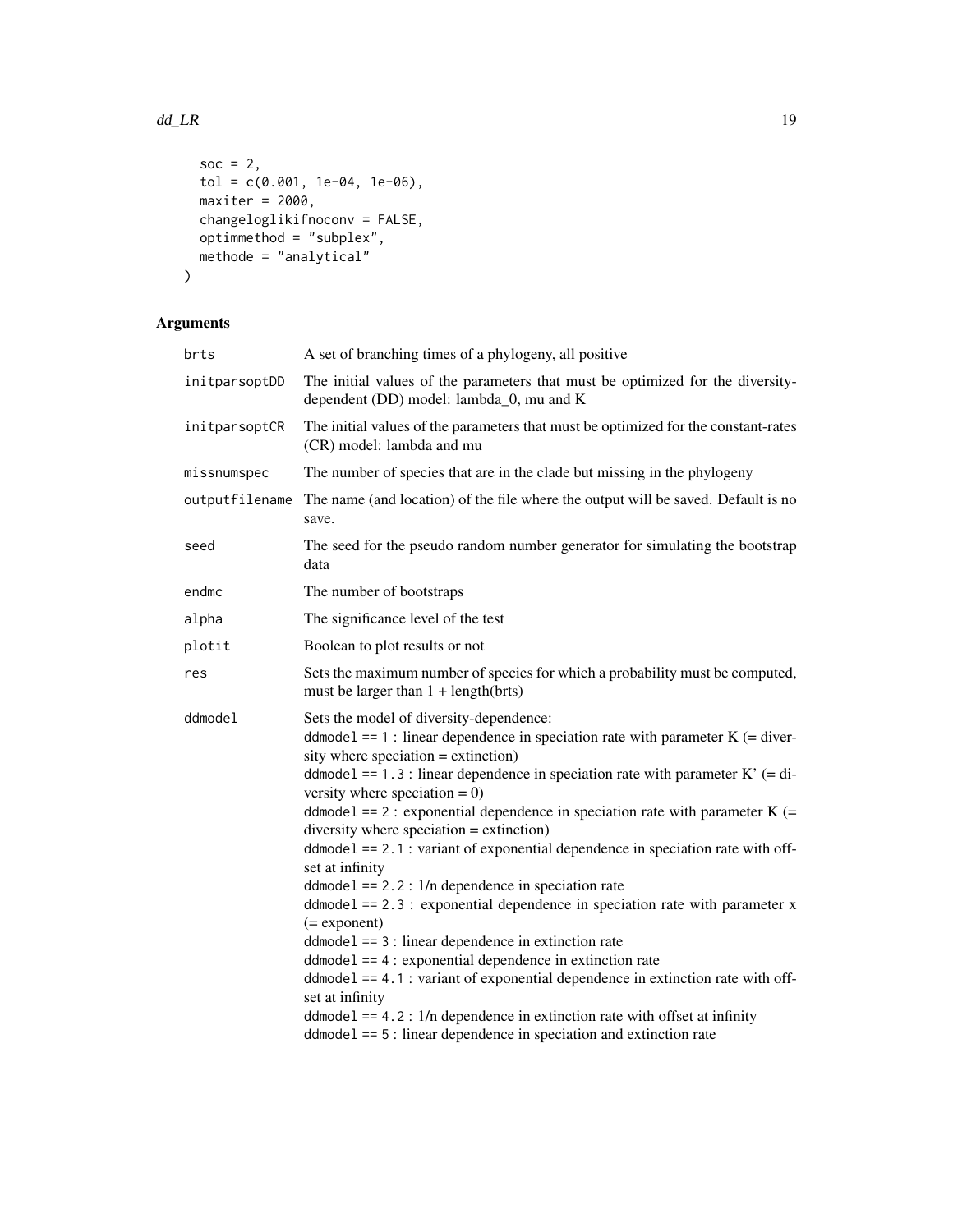| cond                 | Conditioning:                                                                                                                                                                                                                                                       |
|----------------------|---------------------------------------------------------------------------------------------------------------------------------------------------------------------------------------------------------------------------------------------------------------------|
|                      | $\text{cond} == 0$ : conditioning on stem or crown age                                                                                                                                                                                                              |
|                      | $cond == 1$ : conditioning on stem or crown age and non-extinction of the phy-                                                                                                                                                                                      |
|                      | logeny                                                                                                                                                                                                                                                              |
|                      | $\text{cond} == 2$ : conditioning on stem or crown age and on the total number of extant<br>taxa (including missing species)                                                                                                                                        |
|                      | $cond == 3$ : conditioning on the total number of extant taxa (including missing<br>species)                                                                                                                                                                        |
|                      | Note: cond $== 3$ assumes a uniform prior on stem age, as is the standard in<br>constant-rate birth-death models, see e.g. D. Aldous & L. Popovic 2004. Adv.<br>Appl. Prob. 37: 1094-1115 and T. Stadler 2009. J. Theor. Biol. 261: 58-66.                          |
| btorph               | Sets whether the likelihood is for the branching times $(0)$ or the phylogeny $(1)$                                                                                                                                                                                 |
| SOC                  | Sets whether stem or crown age should be used (1 or 2)                                                                                                                                                                                                              |
| tol                  | Sets the tolerances in the optimization. Consists of:<br>$reltolx = relative tolerance of parameter values in optimization$<br>reltolf = relative tolerance of function value in optimization<br>$abstolx = absolute tolerance of parameter values in optimization$ |
| maxiter              | Sets the maximum number of iterations in the optimization                                                                                                                                                                                                           |
| changeloglikifnoconv |                                                                                                                                                                                                                                                                     |
|                      | if TRUE the loglik will be set to -Inf if ML does not converge                                                                                                                                                                                                      |
| optimmethod          | Method used in optimization of the likelihood. Current default is 'subplex'.<br>Alternative is 'simplex' (default of previous versions)                                                                                                                             |
| methode              | The method used to solve the master equation, default is 'analytical' which uses<br>matrix exponentiation; alternatively numerical ODE solvers can be used, such<br>as 'odeint::runge_kutta_cash_karp54'. These were used in the package before<br>version 3.1.     |

# Details

The output is a list with 3 elements:

# Value

| treeCR | a list of trees generated under the constant-rates model using the ML parameters<br>under the CR model                                                                                                                                                                                                                                                                                                                                                                                                                            |
|--------|-----------------------------------------------------------------------------------------------------------------------------------------------------------------------------------------------------------------------------------------------------------------------------------------------------------------------------------------------------------------------------------------------------------------------------------------------------------------------------------------------------------------------------------|
| treeDD | a list of trees generated under the diversity-dependent model using the ML pa-<br>rameters under the diversity-dependent model                                                                                                                                                                                                                                                                                                                                                                                                    |
| out    | a data frame with the parameter estimates and maximum likelihoods for diversity-<br>dependent and constant-rates models \$model - the model used to generate the<br>data. $0 =$ unknown (for real data), $1 = CR$ , $2 = DD$<br>\$mc - the simulation number for each model<br>\$1ambda_CR - speciation rate estimated under CR<br>\$mu CR - extinction rate estimated under CR<br>\$LL_CR - maximum likelihood estimated under CR<br>\$conv_CR - convergence code for likelihood optimization; conv = $0$ means con-<br>vergence |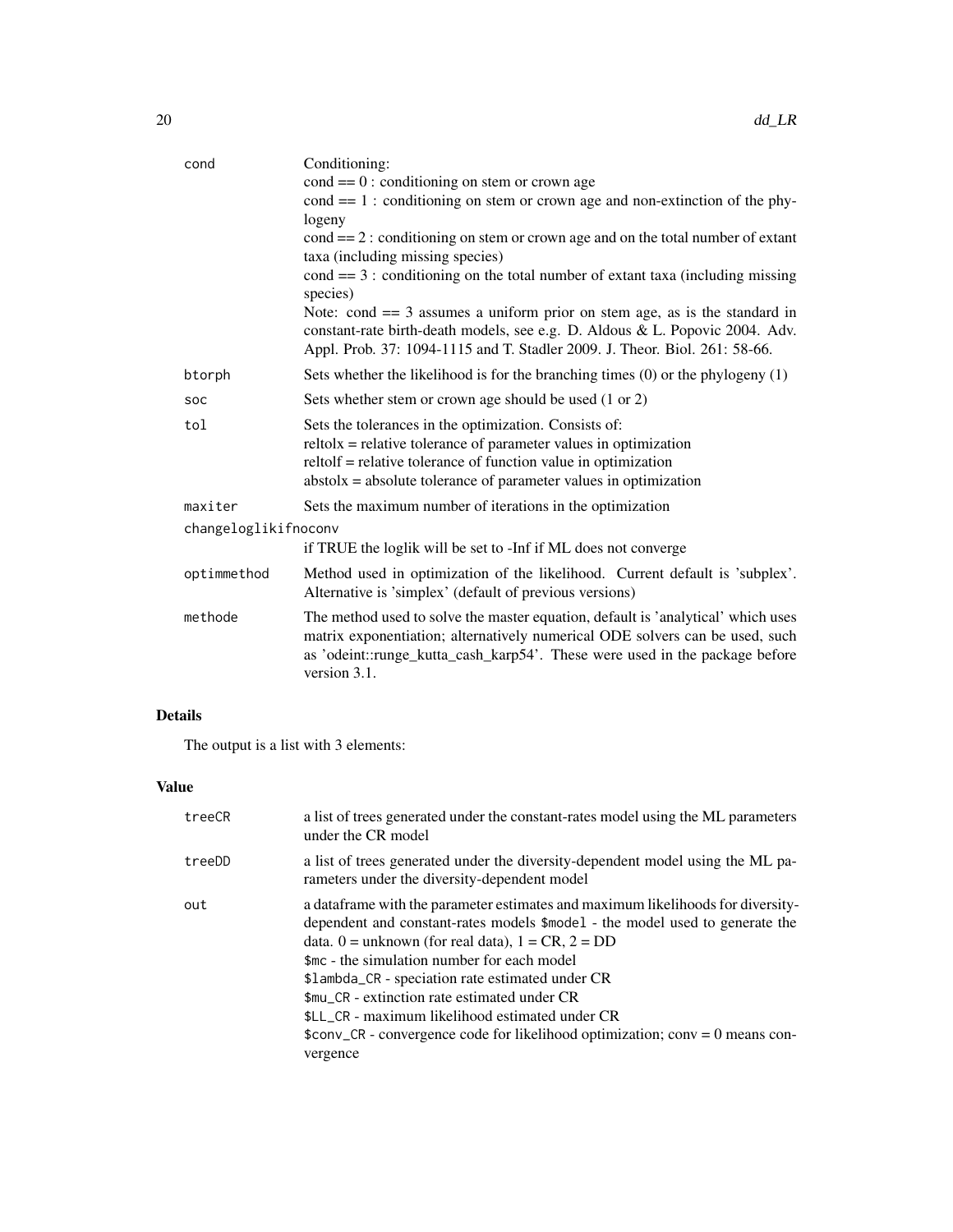<span id="page-20-0"></span>

| \$1ambda_DD1 - initial speciation rate estimated under DD for first set of initial<br>values                                  |
|-------------------------------------------------------------------------------------------------------------------------------|
| \$mu_DD1 - extinction rate estimated under DD for first set of initial values                                                 |
| \$K_DD1 - clade-wide carrying-capacity estimated under DD for first set of initial<br>values                                  |
| \$LL_DD1 - maximum likelihood estimated under DD for first set of initial values                                              |
| \$conv_DD1 - convergence code for likelihood optimization for first set of initial<br>values; $conv = 0$ means convergence    |
| \$1ambda_DD2 - initial speciation rate estimated under DD for second set of ini-<br>tial values                               |
| \$mu_DD2 - extinction rate estimated under DD for second set of initial values                                                |
| \$K_DD2 - clade-wide carrying-capacity estimated under DD for second set of<br>initial values                                 |
| \$LL_DD2 - maximum likelihood estimated under DD for second set of initial val-<br>ues                                        |
| \$conv_DD2 - convergence code for likelihood optimization for second set of ini-<br>tial values; $conv = 0$ means convergence |
| \$LR - likelihood ratio between DD and CR                                                                                     |
| p-value of the test                                                                                                           |
| Likelihood ratio at the signifiance level alpha                                                                               |
| power of the test for significance level alpha                                                                                |
|                                                                                                                               |

#### Author(s)

Rampal S. Etienne & Bart Haegeman

#### References

- Etienne, R.S. et al. 2016. Meth. Ecol. Evol. 7: 1092-1099, doi: 10.1111/2041-210X.12565
- Etienne, R.S. et al. 2012, Proc. Roy. Soc. B 279: 1300-1309, doi: 10.1098/rspb.2011.1439
- Etienne, R.S. & B. Haegeman 2012. Am. Nat. 180: E75-E89, doi: 10.1086/667574

#### See Also

[dd\\_loglik](#page-15-1), [dd\\_ML](#page-20-1)

<span id="page-20-1"></span>dd\_ML *Maximization of the loglikelihood under a diversity-dependent diversification model*

#### Description

This function computes the maximum likelihood estimates of the parameters of a diversity-dependent diversification model for a given set of phylogenetic branching times. It also outputs the corresponding loglikelihood that can be used in model comparisons.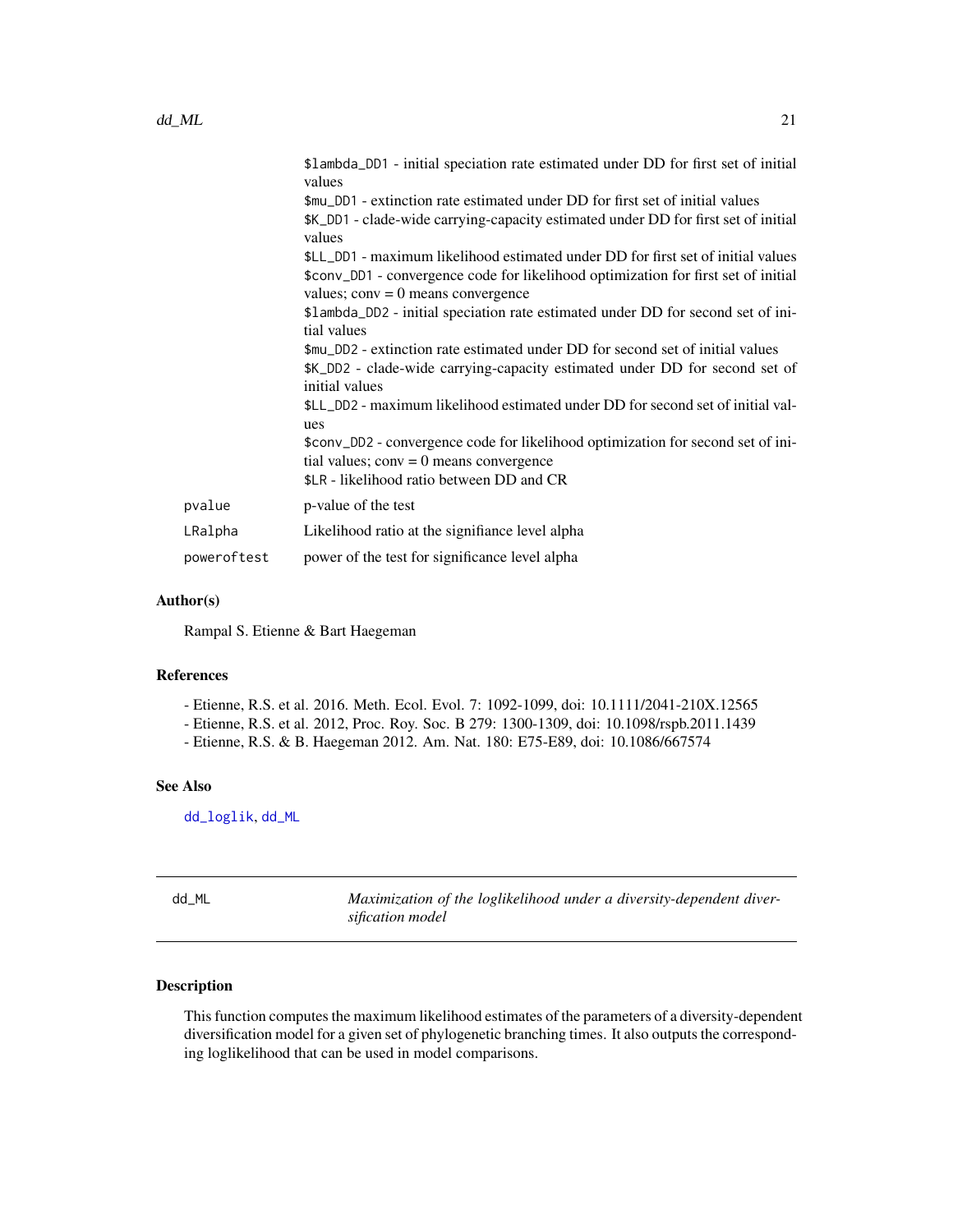# Usage

```
dd_ML(
 brts,
  initparsopt = initparsoptdefault(ddmodel, brts, missnumspec),
  idparsopt = 1:length(initparsopt),
  idparsfix = (1:(3 + (ddmodel == 5)))[-idparsopt],parsfix = parsfixdefault(ddmodel, brts, missnumspec, idparsopt),
  res = 10 * (1 + length(brts) + missing)ddmodel = 1,
 missnumspec = 0,
  cond = 1,
 btorph = 1,
  soc = 2,
  tol = c(0.001, 1e-04, 1e-06),
  maxiter = 1000 * round((1.25)^{\text{length}}(idparsept)),changeloglikifnoconv = FALSE,
  optimmethod = "subplex",
 num_cycles = 1,
 methode = "analytical",
  verbose = FALSE
\mathcal{L}
```

| brts                                                                                                                                                                                                                                                                                                                                                                                                                                                                                               | A set of branching times of a phylogeny, all positive                                                                                                                                                                                                                                                                                                                                                                                                             |
|----------------------------------------------------------------------------------------------------------------------------------------------------------------------------------------------------------------------------------------------------------------------------------------------------------------------------------------------------------------------------------------------------------------------------------------------------------------------------------------------------|-------------------------------------------------------------------------------------------------------------------------------------------------------------------------------------------------------------------------------------------------------------------------------------------------------------------------------------------------------------------------------------------------------------------------------------------------------------------|
| initparsopt                                                                                                                                                                                                                                                                                                                                                                                                                                                                                        | The initial values of the parameters that must be optimized                                                                                                                                                                                                                                                                                                                                                                                                       |
| The ids of the parameters that must be optimized, e.g. 1:3 for intrinsic speciation<br>idparsopt<br>rate, extinction rate and carrying capacity. The ids are defined as follows:<br>$id == 1$ corresponds to lambda (speciation rate)<br>$id == 2$ corresponds to mu (extinction rate)<br>$id == 3$ corresponds to K (clade-level carrying capacity)<br>id == 4 corresponds to r (r = b/a where mu = mu_0 + b $*$ N and lambda =<br>lambda_0 - $a * N$ ) (This is only available when ddmodel = 5) |                                                                                                                                                                                                                                                                                                                                                                                                                                                                   |
| idparsfix                                                                                                                                                                                                                                                                                                                                                                                                                                                                                          | The ids of the parameters that should not be optimized, e.g. $c(1,3)$ if lambda and<br>K should not be optimized, but only mu. In that case idparsopt must be 2. The<br>default is to fix all parameters not specified in idparsopt.                                                                                                                                                                                                                              |
| parsfix                                                                                                                                                                                                                                                                                                                                                                                                                                                                                            | The values of the parameters that should not be optimized                                                                                                                                                                                                                                                                                                                                                                                                         |
| res                                                                                                                                                                                                                                                                                                                                                                                                                                                                                                | Sets the maximum number of species for which a probability must be computed,<br>must be larger than $1 + length(brts)$                                                                                                                                                                                                                                                                                                                                            |
| ddmodel                                                                                                                                                                                                                                                                                                                                                                                                                                                                                            | Sets the model of diversity-dependence:<br>ddmodel == 1 : linear dependence in speciation rate with parameter $K$ (= diver-<br>sity where speciation $=$ extinction)<br>ddmode1 == 1.3 : linear dependence in speciation rate with parameter $K'$ (= di-<br>versity where speciation = $0$ )<br>$ddmodel == 1.4$ : positive diversity-dependence in speciation rate with param-<br>eter K' (= diversity where speciation rate reaches half its maximum); lambda = |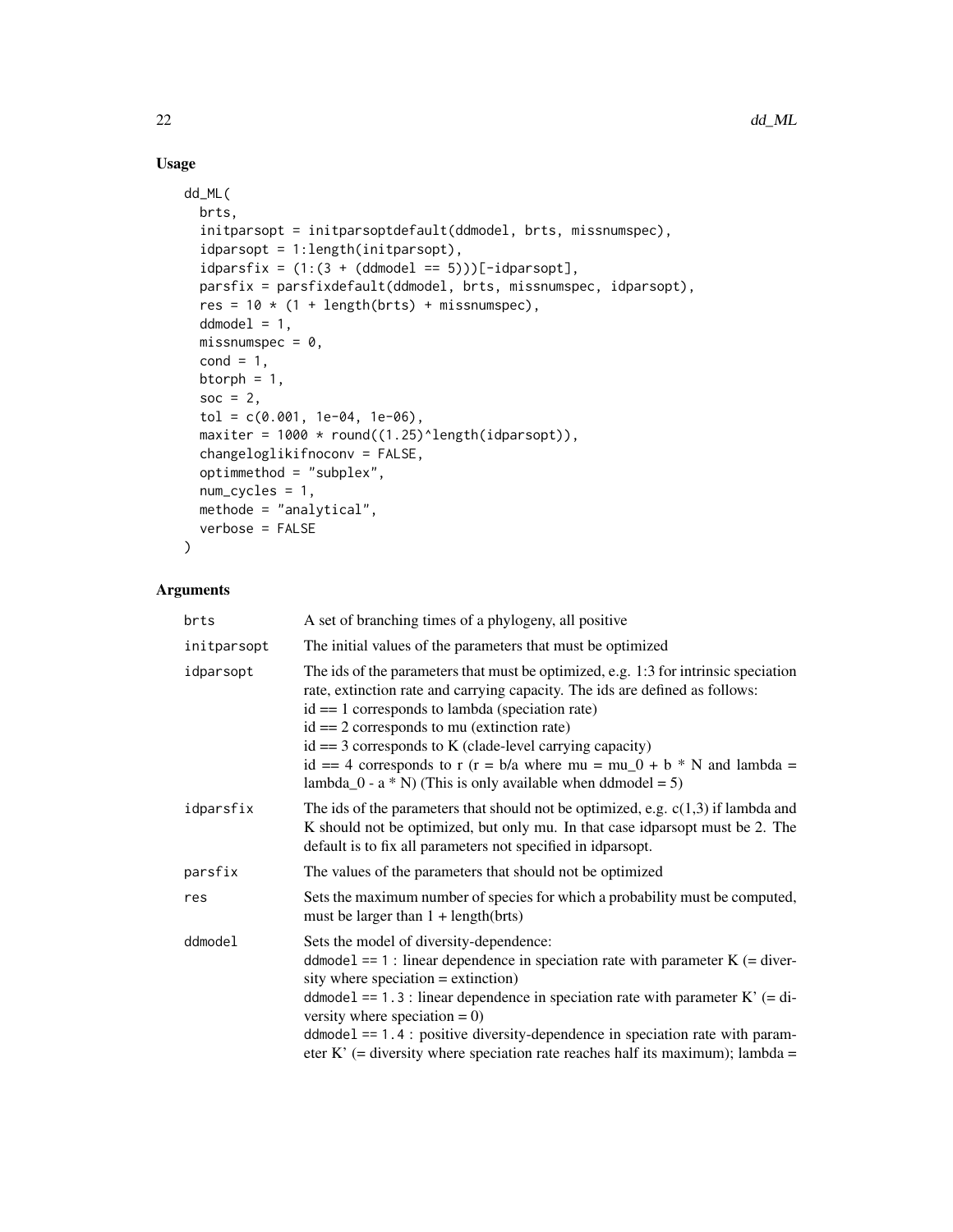|                      | lambda $0 * S/(S + K')$ where S is species richness<br>$ddmodel == 1.5$ : positive and negative dependence in speciation rate with pa-<br>rameter K' (= diversity where speciation = 0); lambda = lambda0 $*$ S/K' $*$ (1 -<br>S/K') where S is species richness<br>ddmodel == 2 : exponential dependence in speciation rate with parameter $K$ (=<br>diversity where speciation $=$ extinction)<br>ddmodel == 2.1 : variant of exponential dependence in speciation rate with off-<br>set at infinity<br>$ddmodel == 2.2$ : $1/n$ dependence in speciation rate<br>$ddmodel == 2.3$ : exponential dependence in speciation rate with parameter x<br>$(=$ exponent $)$<br>$ddmodel == 3$ : linear dependence in extinction rate<br>$ddmodel == 4$ : exponential dependence in extinction rate<br>$ddmodel == 4.1$ : variant of exponential dependence in extinction rate with off-<br>set at infinity<br>$ddmodel$ == 4.2 : 1/n dependence in extinction rate with offset at infinity<br>$ddmodel == 5$ : linear dependence in speciation and extinction rate |
|----------------------|---------------------------------------------------------------------------------------------------------------------------------------------------------------------------------------------------------------------------------------------------------------------------------------------------------------------------------------------------------------------------------------------------------------------------------------------------------------------------------------------------------------------------------------------------------------------------------------------------------------------------------------------------------------------------------------------------------------------------------------------------------------------------------------------------------------------------------------------------------------------------------------------------------------------------------------------------------------------------------------------------------------------------------------------------------------|
| missnumspec          | The number of species that are in the clade but missing in the phylogeny                                                                                                                                                                                                                                                                                                                                                                                                                                                                                                                                                                                                                                                                                                                                                                                                                                                                                                                                                                                      |
| cond                 | Conditioning:<br>$\text{cond} == 0$ : conditioning on stem or crown age<br>$cond == 1$ : conditioning on stem or crown age and non-extinction of the phy-<br>logeny<br>$cond == 2:$ conditioning on stem or crown age and on the total number of extant<br>taxa (including missing species)<br>$cond == 3$ : conditioning on the total number of extant taxa (including missing<br>species)<br>Note: cond $== 3$ assumes a uniform prior on stem age, as is the standard in<br>constant-rate birth-death models, see e.g. D. Aldous & L. Popovic 2004. Adv.<br>Appl. Prob. 37: 1094-1115 and T. Stadler 2009. J. Theor. Biol. 261: 58-66.                                                                                                                                                                                                                                                                                                                                                                                                                     |
| btorph               | Sets whether the likelihood is for the branching times (0) or the phylogeny (1)                                                                                                                                                                                                                                                                                                                                                                                                                                                                                                                                                                                                                                                                                                                                                                                                                                                                                                                                                                               |
| <b>SOC</b>           | Sets whether stem or crown age should be used (1 or 2)                                                                                                                                                                                                                                                                                                                                                                                                                                                                                                                                                                                                                                                                                                                                                                                                                                                                                                                                                                                                        |
| tol                  | Sets the tolerances in the optimization. Consists of:<br>$reltolx = relative tolerance of parameter values in optimization$<br>reltolf = relative tolerance of function value in optimization<br>$abstolx = absolute tolerance of parameter values in optimization$                                                                                                                                                                                                                                                                                                                                                                                                                                                                                                                                                                                                                                                                                                                                                                                           |
| maxiter              | Sets the maximum number of iterations in the optimization                                                                                                                                                                                                                                                                                                                                                                                                                                                                                                                                                                                                                                                                                                                                                                                                                                                                                                                                                                                                     |
| changeloglikifnoconv | if TRUE the loglik will be set to -Inf if ML does not converge                                                                                                                                                                                                                                                                                                                                                                                                                                                                                                                                                                                                                                                                                                                                                                                                                                                                                                                                                                                                |
| optimmethod          | Method used in optimization of the likelihood. Current default is 'subplex'.<br>Alternative is 'simplex' (default of previous versions)                                                                                                                                                                                                                                                                                                                                                                                                                                                                                                                                                                                                                                                                                                                                                                                                                                                                                                                       |
| num_cycles           | the number of cycles of opimization. If set at Inf, it will do as many cycles as<br>needed to meet the tolerance set for the target function.                                                                                                                                                                                                                                                                                                                                                                                                                                                                                                                                                                                                                                                                                                                                                                                                                                                                                                                 |
| methode              | The method used to solve the master equation, default is 'analytical' which uses<br>matrix exponentiation; alternatively numerical ODE solvers can be used, such                                                                                                                                                                                                                                                                                                                                                                                                                                                                                                                                                                                                                                                                                                                                                                                                                                                                                              |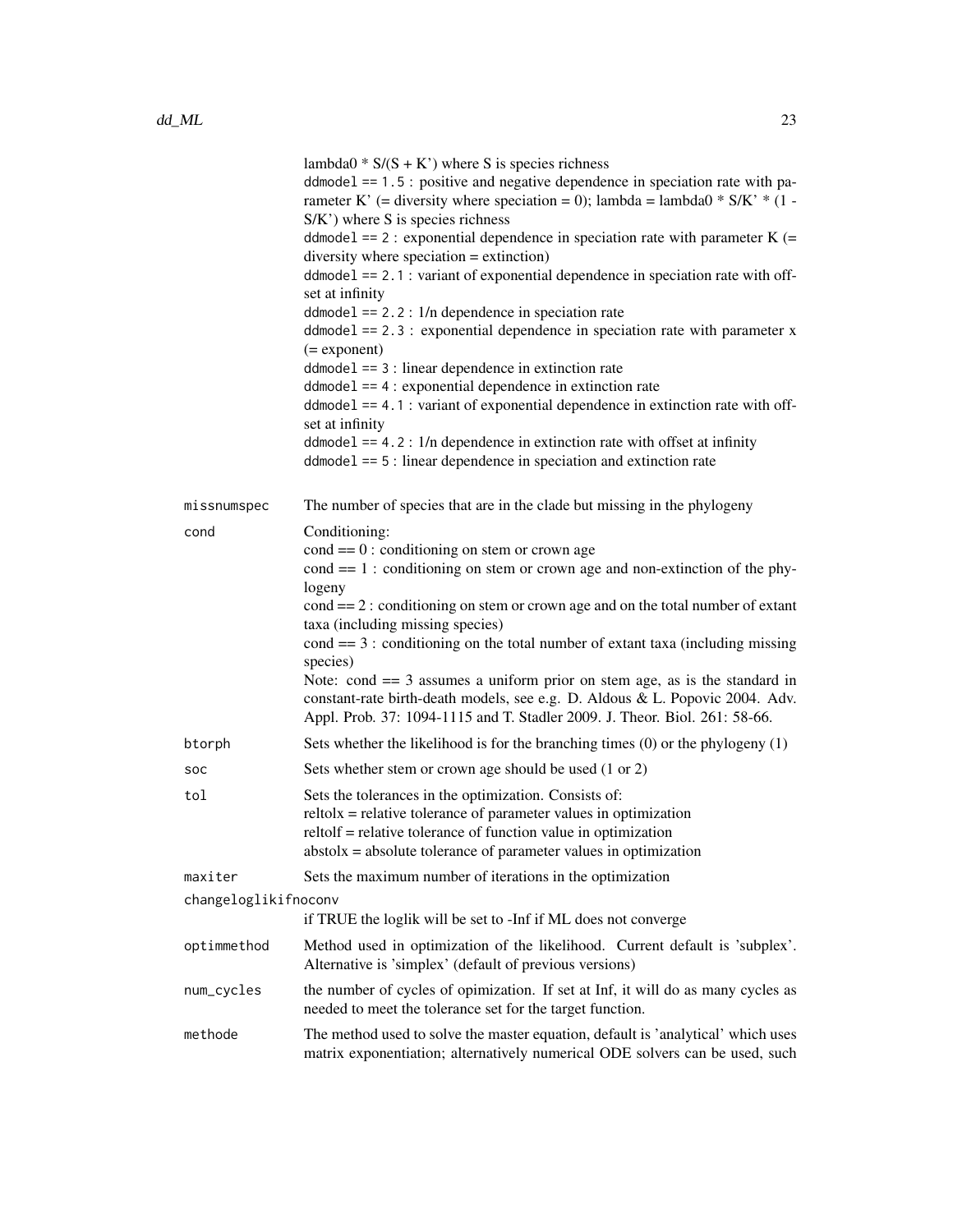<span id="page-23-0"></span>

|         | as 'odeint::runge kutta cash karp54'. These were used in the package before<br>version $3.1$ . |
|---------|------------------------------------------------------------------------------------------------|
| verbose | Show the parameters and loglikelihood for every call to the loglik function                    |

#### Details

The output is a dataframe containing estimated parameters and maximum loglikelihood. The computed loglikelihood contains the factor q! m!  $/(q + m)!$  where q is the number of species in the phylogeny and m is the number of missing species, as explained in the supplementary material to Etienne et al. 2012.

#### Value

| gives the maximum likelihood estimate of mu<br>mu<br>К<br>gives the maximum likelihood estimate of K<br>extinction rates<br>gives the maximum loglikelihood<br>loglik<br>df<br>gives the number of estimated parameters, <i>i.e.</i> degrees of feedom<br>conv | lambda | gives the maximum likelihood estimate of lambda                                    |
|----------------------------------------------------------------------------------------------------------------------------------------------------------------------------------------------------------------------------------------------------------------|--------|------------------------------------------------------------------------------------|
|                                                                                                                                                                                                                                                                |        |                                                                                    |
|                                                                                                                                                                                                                                                                |        |                                                                                    |
|                                                                                                                                                                                                                                                                |        | (only if ddmodel $== 5$ ) gives the ratio of linear dependencies in speciation and |
|                                                                                                                                                                                                                                                                |        |                                                                                    |
|                                                                                                                                                                                                                                                                |        |                                                                                    |
|                                                                                                                                                                                                                                                                |        | gives a message on convergence of optimization; $conv = 0$ means convergence       |

#### Author(s)

Rampal S. Etienne & Bart Haegeman

#### References

- Etienne, R.S. et al. 2012, Proc. Roy. Soc. B 279: 1300-1309, doi: 10.1098/rspb.2011.1439

- Etienne, R.S. & B. Haegeman 2012. Am. Nat. 180: E75-E89, doi: 10.1086/667574

#### See Also

[dd\\_loglik](#page-15-1), [dd\\_SR\\_ML](#page-36-1), [dd\\_KI\\_ML](#page-10-1),

#### Examples

```
cat("Estimating the intrinsic speciation rate lambda and the carrying capacity K")
cat("for a fixed extinction rate of 0.1, conditioning on clade survival and two missing species:")
brts = 1:5dd_ML(brts = brts,initparsopt = c(1.3078, 7.4188), idparsopt = c(1,3), parsfix = 0.1,
      cond = 1, missnumspec = 2, tol = c(1E-3, 1E-3, 1E-4), optimmethod = 'simplex')
```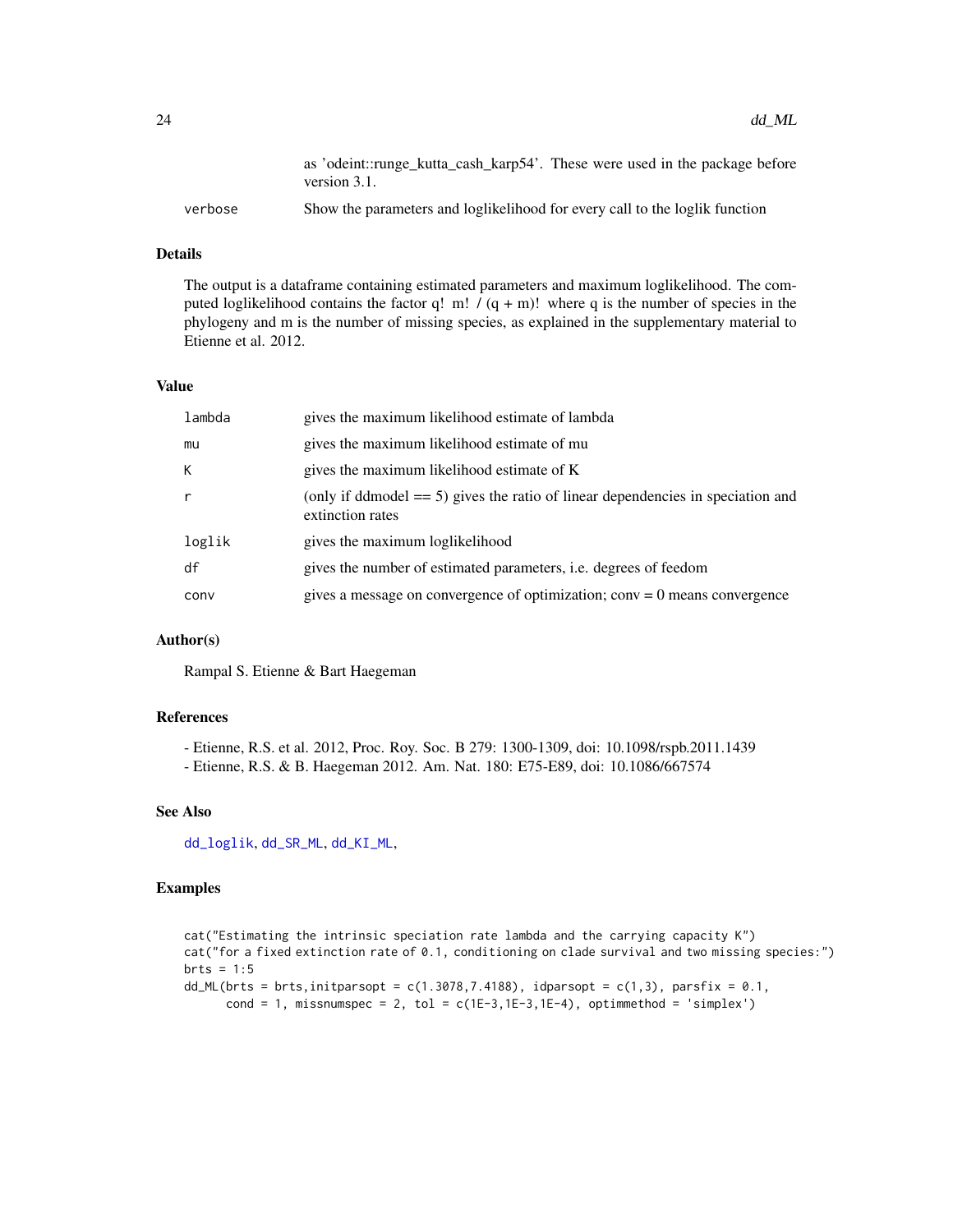<span id="page-24-1"></span><span id="page-24-0"></span>dd\_MS\_loglik *Loglikelihood for macro-evolutionary succession under diversitydependent diversification with the key innovation at time t = t\_d*

# Description

This function computes the loglikelihood of a diversity-dependent diversification model for a given set of branching times and parameter values where the diversity-dependent dynamics of an innovative subclade have different parameters from the dynamics of the main clade from time t\_d, but both are governed by the same carrying capacity and experience each other's diversity.

#### Usage

```
dd_MS_loglik(
 pars1,
 pars2,
 brtsM,
 brtsS,
 missnumspec,
  methode = "odeint::runge_kutta_cash_karp54"
)
```

| pars1 | Vector of parameters:                                                                                                                                                                                                                                                                                                                                                                                                                                                                                                                                                                                              |
|-------|--------------------------------------------------------------------------------------------------------------------------------------------------------------------------------------------------------------------------------------------------------------------------------------------------------------------------------------------------------------------------------------------------------------------------------------------------------------------------------------------------------------------------------------------------------------------------------------------------------------------|
|       | pars1[1] corresponds to lambda_M (speciation rate) of the main clade<br>pars1[2] corresponds to mu_M (extinction rate) of the main clade<br>pars1[3] corresponds to K_M (clade-level carrying capacity) of the main clade<br>pars1[4] corresponds to lambda_M (speciation rate) of the subclade<br>pars1[5] corresponds to mu_S (extinction rate) of the subclade<br>$pars1[6]$ corresponds to t_d (the time of the key innovation)                                                                                                                                                                                |
| pars2 | Vector of model settings:                                                                                                                                                                                                                                                                                                                                                                                                                                                                                                                                                                                          |
|       | pars2[1] sets the maximum number of species for which a probability must<br>be computed. This must be larger than $1 + \text{missum}$ pec + length(brts).                                                                                                                                                                                                                                                                                                                                                                                                                                                          |
|       | pars2[2] sets the model of diversity-dependence:<br>- pars2[2] = $=$ 1 linear dependence in speciation rate with parameter K (= diver-<br>sity where speciation $=$ extinction)<br>- pars2[2] = $= 1.3$ linear dependence in speciation rate with parameter K' (=<br>diversity where speciation $= 0$ )<br>- pars2[2] = 2 exponential dependence in speciation rate with parameter $K$ (=<br>$diversity$ where speciation = extinction)<br>- $pars2[2] == 2.1$ variant of exponential dependence in speciation rate with<br>offset at infinity<br>- pars2[2] = $2 \cdot 2 \cdot 1/n$ dependence in speciation rate |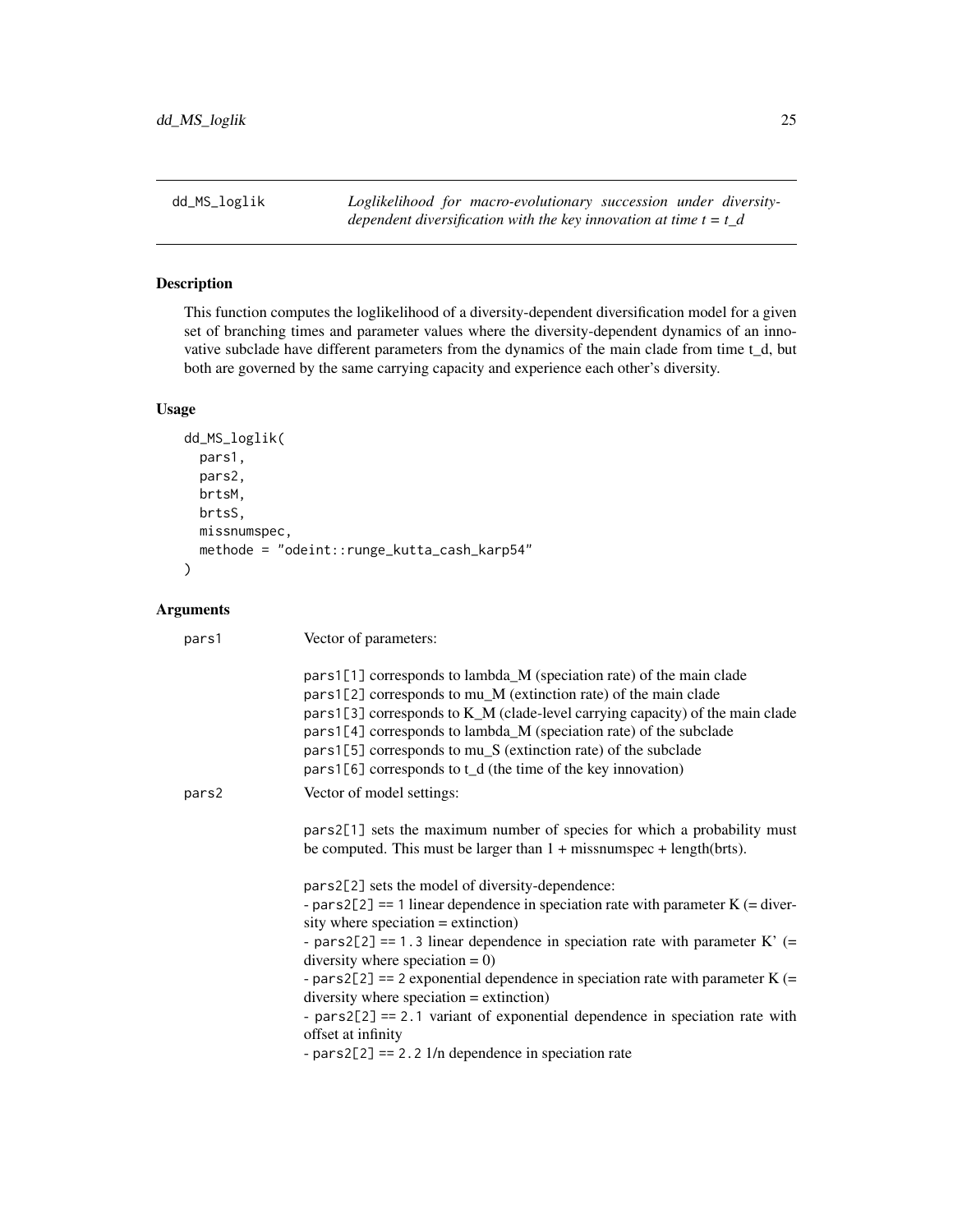<span id="page-25-0"></span>

|             | - pars2[2] = $= 2.3$ exponential dependence in speciation rate with parameter x<br>$(=$ exponent)<br>- $pars2[2] == 3$ linear dependence in extinction rate<br>- $pars2[2] == 4$ exponential dependence in extinction rate<br>- $pars2[2] == 4.1$ variant of exponential dependence in extinction rate with<br>offset at infinity<br>- pars2[2] = $=$ 4.2 1/n dependence in extinction rate |
|-------------|---------------------------------------------------------------------------------------------------------------------------------------------------------------------------------------------------------------------------------------------------------------------------------------------------------------------------------------------------------------------------------------------|
|             | pars2[3] sets the conditioning:<br>- pars2[3] == $\theta$ no conditioning<br>- $pars2[3] == 1$ conditioning on non-extinction of the phylogeny                                                                                                                                                                                                                                              |
|             | pars2[4] sets the time of splitting of the branch that will undergo the key inno-<br>vation leading to different parameters                                                                                                                                                                                                                                                                 |
|             | pars2[5] sets whether the parameters and likelihood should be shown on screen<br>$(1)$ or not $(0)$                                                                                                                                                                                                                                                                                         |
|             | pars2[6] sets whether the first data point is stem age $(1)$ or crown age $(2)$<br>pars2[7] sets whether the old (incorrect) likelihood should be used (0) or whether<br>new corrected version should be used (1)                                                                                                                                                                           |
| brtsM       | A set of branching times of the main clade in the phylogeny, all positive                                                                                                                                                                                                                                                                                                                   |
| brtsS       | A set of branching times of the subclade in the phylogeny, all positive                                                                                                                                                                                                                                                                                                                     |
| missnumspec | The number of species that are in the clade but missing in the phylogeny. One<br>can specify the sum of the missing species in main clade and subclade or a<br>vector c(missnumspec_M,missnumspec_S) with missing species in main clade<br>and subclade respectively.                                                                                                                       |
| methode     | The method used to solve the master equation, default is 'analytical' which uses<br>matrix exponentiation; alternatively numerical ODE solvers can be used, such<br>as 'odeint::runge_kutta_cash_karp54'. These were used in the package before<br>version 3.1.                                                                                                                             |

### Value

The loglikelihood

#### Author(s)

Rampal S. Etienne & Bart Haegeman

# References

- Etienne, R.S. et al. 2012, Proc. Roy. Soc. B 279: 1300-1309, doi: 10.1098/rspb.2011.1439

- Etienne, R.S. & B. Haegeman 2012. Am. Nat. 180: E75-E89, doi: 10.1086/667574

# See Also

[dd\\_MS\\_ML](#page-26-1), [dd\\_loglik](#page-15-1), [dd\\_KI\\_loglik](#page-7-1), [dd\\_SR\\_loglik](#page-34-1)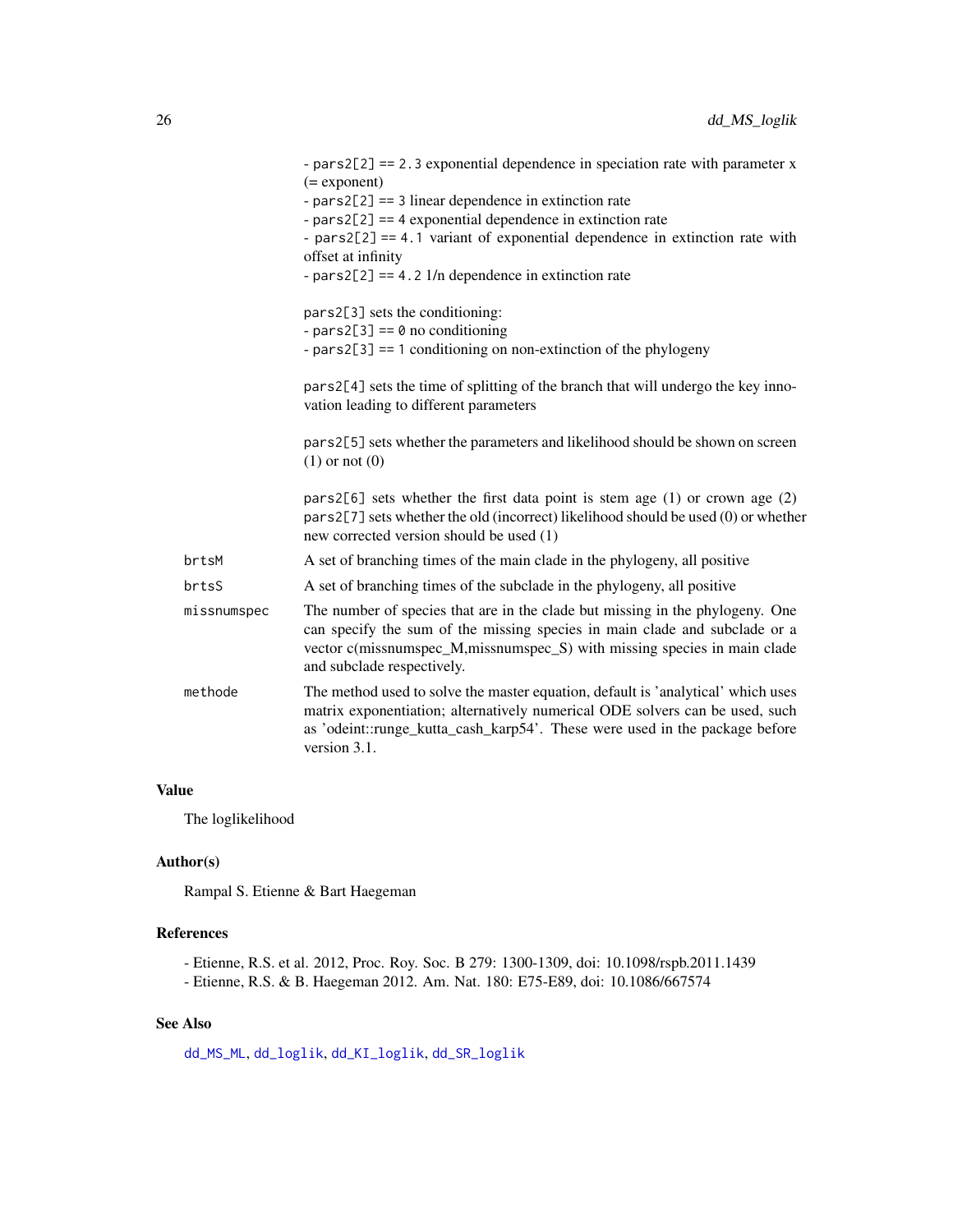#### <span id="page-26-0"></span>dd\_MS\_ML 27

#### Examples

```
pars1 = c(0.2,0.1,40,1.0,0.1,9.8)
pars2 = c(200, 1, 0, 18.8, 1, 2)missnumspec = 0brtsM = c(25.2,24.6,24.0,22.5,21.7,20.4,19.9,19.7,18.8,17.1,15.8,11.8,9.7,8.9,5.7,5.2)
brtsS = c(9.6, 8.6, 7.4, 4.9, 2.5)dd_MS_loglik(pars1,pars2,brtsM,brtsS,missnumspec)
```
<span id="page-26-1"></span>

| dd MS ML | Maximization of the loglikelihood under a diversity-dependent diversi- |
|----------|------------------------------------------------------------------------|
|          | fication model with decoupling of a subclade's diversication dynamics  |
|          | from the main clade's dynamics                                         |

#### Description

This function computes the maximum likelihood estimates of the parameters of a diversity-dependent diversification model where the diversity-dependent dynamics of an innovative subclade have different parameters from the dynamics of the main clade from time t\_d, but both are governed by the same carrying capacity and experience each other's diversity. Required isa given set of phylogenetic branching times of main clade and subclade and the time of splitting of the lineage that will form the subclade. The function also outputs the corresponding loglikelihood that can be used in model comparisons.

#### Usage

```
dd_MS_ML(
 brtsM,
 brtsS,
  tsplit,
 initparsopt = c(0.5, 0.1, 2 * (1 + length(brtsM) + length(brtsS) + sum(missnumspec)),(tsplit + max(brtsS))/2),
  partsfix = NULL,idparsopt = c(1:3, 6),
  idparsfix = NULL,idparsnoshift = (1:6)[c(-idparsopt, (-1)^{(length(idparsi)x}) != 0) * idparsi)x],
  res = 10 * (1 + length(c(brtsM, brts)) + sum(missnumspec)),ddmodel = 1.3,
  missnumspec = 0,
  cond = \theta,
  soc = 2.
  tol = c(0.001, 1e-04, 1e-06),
  maxiter = 1000 * round((1.25)^{\text{length}(idparsept)}),changeloglikifnoconv = FALSE,
  optimmethod = "subplex",
  num_cycles = 1,
```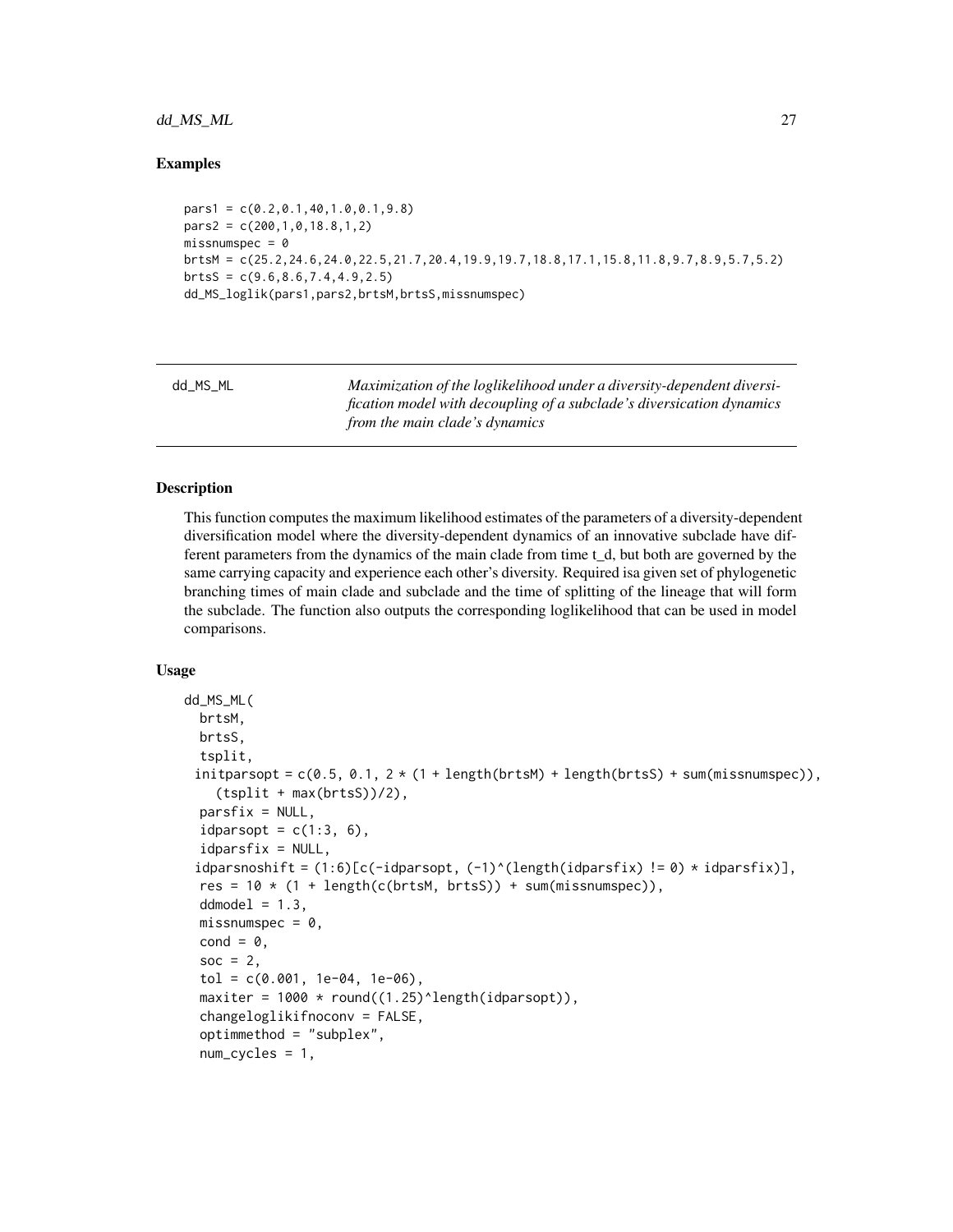```
methode = "ode45",
 correction = FALSE,
 verbose = FALSE
\lambda
```

| brtsM         | A set of branching times of the main clade in a phylogeny, all positive                                                                                                                                                                                                                                                                                                                                                                                                                                                                                                                                                                                                                                                                                                                                                                                                                                                                                                                                            |
|---------------|--------------------------------------------------------------------------------------------------------------------------------------------------------------------------------------------------------------------------------------------------------------------------------------------------------------------------------------------------------------------------------------------------------------------------------------------------------------------------------------------------------------------------------------------------------------------------------------------------------------------------------------------------------------------------------------------------------------------------------------------------------------------------------------------------------------------------------------------------------------------------------------------------------------------------------------------------------------------------------------------------------------------|
| brtsS         | A set of branching times of the subclade in a phylogeny, all positive                                                                                                                                                                                                                                                                                                                                                                                                                                                                                                                                                                                                                                                                                                                                                                                                                                                                                                                                              |
| tsplit        | The branching time at which the lineage forming the subclade branches off,<br>positive                                                                                                                                                                                                                                                                                                                                                                                                                                                                                                                                                                                                                                                                                                                                                                                                                                                                                                                             |
| initparsopt   | The initial values of the parameters that must be optimized                                                                                                                                                                                                                                                                                                                                                                                                                                                                                                                                                                                                                                                                                                                                                                                                                                                                                                                                                        |
| parsfix       | The values of the parameters that should not be optimized                                                                                                                                                                                                                                                                                                                                                                                                                                                                                                                                                                                                                                                                                                                                                                                                                                                                                                                                                          |
| idparsopt     | The ids of the parameters that must be optimized, e.g. 1:7 for all parameters.<br>The ids are defined as follows:<br>$id == 1$ corresponds to lambda_M (speciation rate) of the main clade<br>$id == 2$ corresponds to mu_M (extinction rate) of the main clade<br>$id == 3$ corresponds to K_M (clade-level carrying capacity) of the main clade<br>$id == 4$ corresponds to lambda_S (speciation rate) of the subclade<br>$id == 5$ corresponds to mu <sub><math>\mathbb{S}</math></sub> (extinction rate) of the subclade<br>$id == 6$ corresponds to t_d (the time of the key innovation)                                                                                                                                                                                                                                                                                                                                                                                                                      |
| idparsfix     | The ids of the parameters that should not be optimized, e.g. $c(1,3,4,6)$ if lambda<br>and K should not be optimized, but only mu. In that case idparsopt must be<br>$c(2,5,7)$ . The default is to fix all parameters not specified in idparsopt.                                                                                                                                                                                                                                                                                                                                                                                                                                                                                                                                                                                                                                                                                                                                                                 |
| idparsnoshift | The ids of the parameters that should not shift; This can only apply to ids 4,<br>5 and 6, e.g. idparsnoshift = $c(4,5)$ means that lambda and mu have the same<br>values before and after tshift                                                                                                                                                                                                                                                                                                                                                                                                                                                                                                                                                                                                                                                                                                                                                                                                                  |
| res           | sets the maximum number of species for which a probability must be computed,<br>must be larger than $1 + max(lenath(brtsM), length(brtsS))$                                                                                                                                                                                                                                                                                                                                                                                                                                                                                                                                                                                                                                                                                                                                                                                                                                                                        |
| ddmodel       | sets the model of diversity-dependence:<br>ddmodel == 1 : linear dependence in speciation rate with parameter $K$ (= diver-<br>sity where speciation $=$ extinction)<br>ddmodel == 1.3 : linear dependence in speciation rate with parameter $K'$ (= di-<br>versity where speciation = $0$ )<br>ddmode1 == 2 : exponential dependence in speciation rate with parameter $K$ (=<br>diversity where speciation $=$ extinction)<br>$ddmodel == 2.1$ : variant of exponential dependence in speciation rate with off-<br>set at infinity<br>$ddmodel == 2.2: 1/n$ dependence in speciation rate<br>$ddmodel == 2.3$ : exponential dependence in speciation rate with parameter x<br>$(=$ exponent $)$<br>$ddmodel == 3$ : linear dependence in extinction rate<br>$ddmodel == 4$ : exponential dependence in extinction rate<br>$ddmodel == 4.1$ : variant of exponential dependence in extinction rate with off-<br>set at infinity<br>$ddmodel == 4.2$ : $1/n$ dependence in extinction rate with offset at infinity |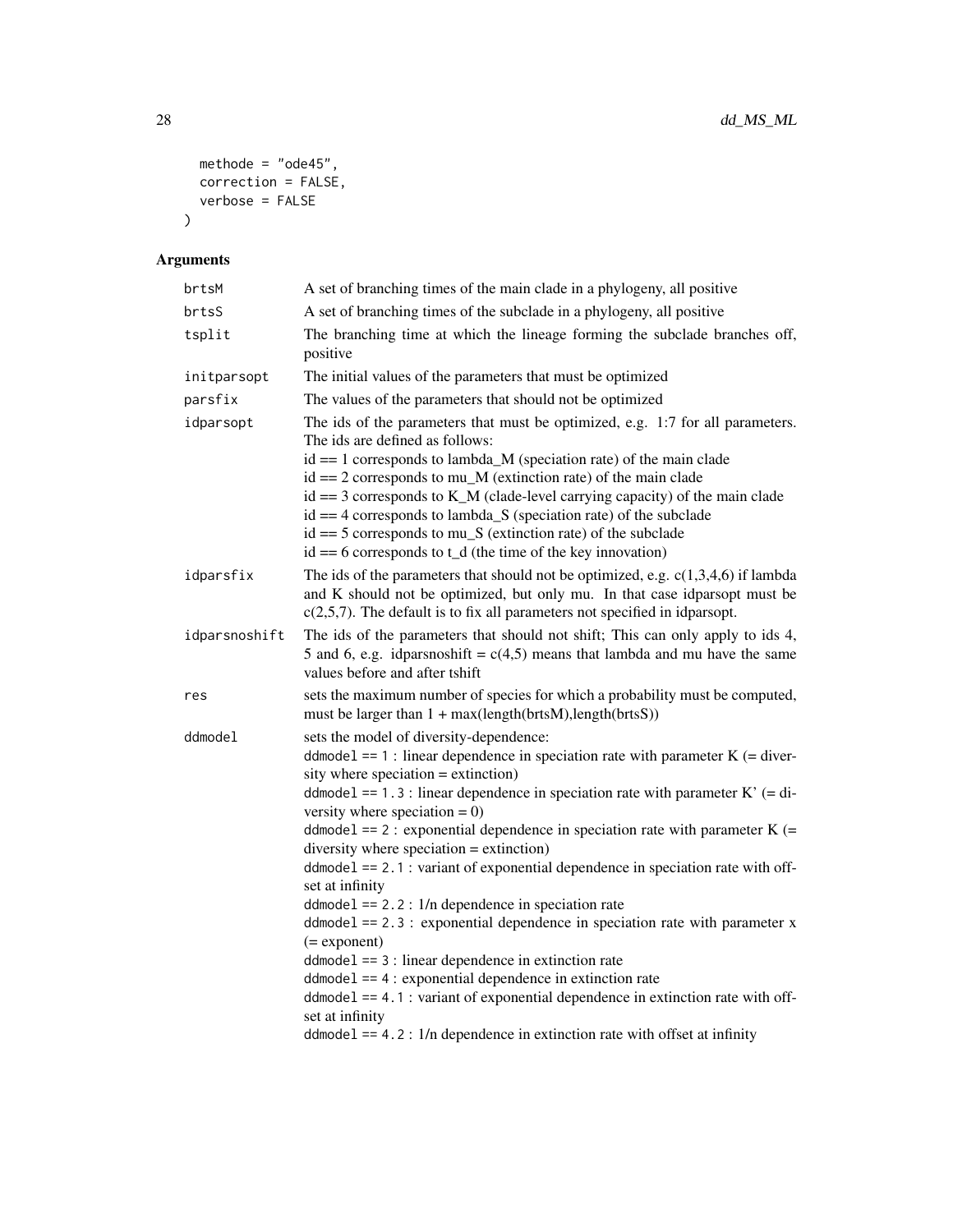| missnumspec          | The number of species that are in the clade but missing in the phylogeny. One<br>can specify the sum of the missing species in main clade and subclade or a<br>vector c(missnumspec_M,missnumspec_S) with missing species in main clade<br>and subclade respectively. |
|----------------------|-----------------------------------------------------------------------------------------------------------------------------------------------------------------------------------------------------------------------------------------------------------------------|
| cond                 | Conditioning:<br>$cond == 0: no conditioning$<br>$cond == 1:$ conditioning on non-extinction of the phylogeny                                                                                                                                                         |
| <b>SOC</b>           | Sets whether stem or crown age should be used (1 or 2); stem age only works<br>when $\text{cond} = 0$                                                                                                                                                                 |
| tol                  | Sets the tolerances in the optimization. Consists of:<br>$relto1x = relative tolerance of parameter values in optimization$<br>reltolf = relative tolerance of function value in optimization<br>$abstolx = absolute tolerance of parameter values in optimization$   |
| maxiter              | Sets the maximum number of iterations in the optimization                                                                                                                                                                                                             |
| changeloglikifnoconv |                                                                                                                                                                                                                                                                       |
|                      | if TRUE the loglik will be set to -Inf if ML does not converge                                                                                                                                                                                                        |
| optimmethod          | Method used in optimization of the likelihood. Current default is 'subplex'.<br>Alternative is 'simplex' (default of previous versions)                                                                                                                               |
| num_cycles           | the number of cycles of opimization. If set at Inf, it will do as many cycles as<br>needed to meet the tolerance set for the target function.                                                                                                                         |
| methode              | The method used in the ode solver. This can be either 'analytical' for explicit<br>matrix exponentation or any of the solvers in the deSolve package.                                                                                                                 |
| correction           | Sets whether the correction should be applied (TRUE) or not (FALSE)                                                                                                                                                                                                   |
| verbose              | Show the parameters and loglikelihood for every call to the loglik function                                                                                                                                                                                           |

# Details

The output is a dataframe containing estimated parameters and maximum loglikelihood. The computed loglikelihood contains the factor q! m!/(q + m)! where q is the number of species in the phylogeny and m is the number of missing species, as explained in the supplementary material to Etienne et al. 2012.

### Value

| lambda_M | gives the maximum likelihood estimate of lambda of the main clade            |
|----------|------------------------------------------------------------------------------|
| $mu_M$   | gives the maximum likelihood estimate of mu of the main clade                |
| K M      | gives the maximum likelihood estimate of K of the main clade                 |
| lambda_2 | gives the maximum likelihood estimate of lambda of the subclade              |
| $mu_S$   | gives the maximum likelihood estimate of mu of the subclade                  |
| $t_d$    | gives the time of the key innovation event                                   |
| loglik   | gives the maximum loglikelihood                                              |
| df       | gives the number of estimated parameters, <i>i.e.</i> degrees of feedom      |
| conv     | gives a message on convergence of optimization; $conv = 0$ means convergence |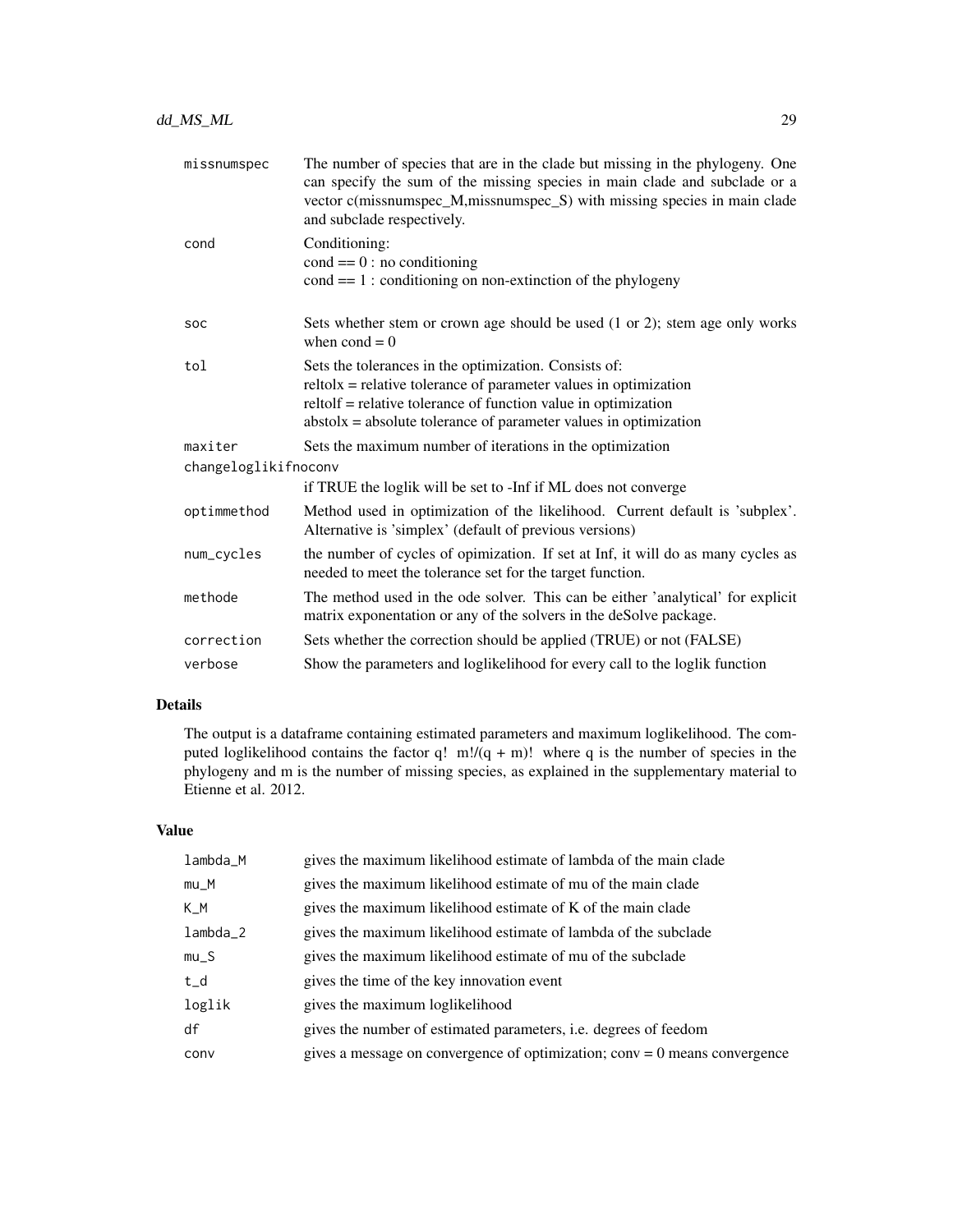#### <span id="page-29-0"></span>Note

The optimization may get trapped in local optima. Try different starting values to search for the global optimum.

#### Author(s)

Rampal S. Etienne & Bart Haegeman

#### References

- Etienne, R.S. et al. 2012, Proc. Roy. Soc. B 279: 1300-1309, doi: 10.1098/rspb.2011.1439
- Etienne, R.S. & B. Haegeman 2012. Am. Nat. 180: E75-E89, doi: 10.1086/667574

#### See Also

[dd\\_MS\\_loglik](#page-24-1), [dd\\_ML](#page-20-1), [dd\\_KI\\_ML](#page-10-1), [dd\\_SR\\_ML](#page-36-1),

#### Examples

cat("This will estimate parameters for two sets of branching times brtsM, brtsS\n") cat("without conditioning.\n") cat("The tolerance of the optimization is set high so runtime is fast in this example.\n") cat("In real applications, use the default or more stringent settins for tol.\n")  $brtsM = 4:10$  $brtsS = seq(0.1, 3.5, 0.7)$  $tsplit = 5$  $dd$ <sub>MS</sub> $ML(b$ rtsM = brtsM, brtsS = brtsS, tsplit = tsplit, idparsopt =  $c(1:3,6)$ ,  $initparsopt = c(0.885, 2e-14, 10, 4.001), idparstix = NULL, parsfix = NULL,$ idparsnoshift =  $c(4,5)$ , cond = 0, tol =  $c(3E-1, 3E-1, 3E-1)$ )

| dd | MS. | S1m |  |
|----|-----|-----|--|
|----|-----|-----|--|

Function to simulate the macro-evolutionary succession process as*suming diversity-dependent diversification*

#### Description

Simulating a diversity-dependent diversification process where at a given time a new clade emerges with different inherent speciation rate and extinction rate

#### Usage

 $dd$  $MS\_sim(pars, age, dd$ model = 1.3)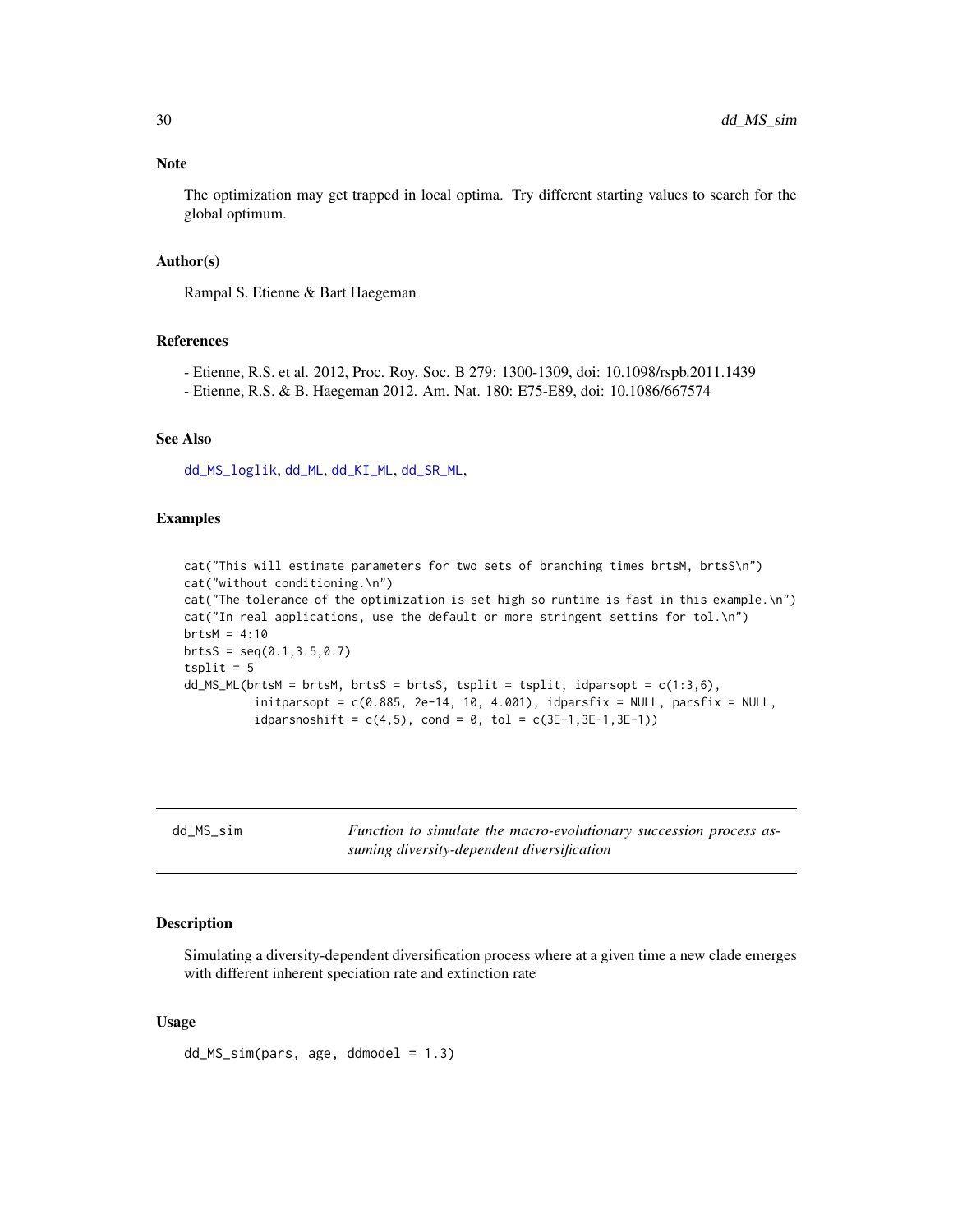# dd\_MS\_sim 31

### Arguments

| pars    | Vector of parameters:                                                                                                                                                                                                                                                                                                                                                                                                                                                                                                           |
|---------|---------------------------------------------------------------------------------------------------------------------------------------------------------------------------------------------------------------------------------------------------------------------------------------------------------------------------------------------------------------------------------------------------------------------------------------------------------------------------------------------------------------------------------|
|         | pars[1] corresponds to lambda_M (speciation rate of the main clade)<br>pars[2] corresponds to mu_M (extinction rate of the main clade)<br>pars[3] corresponds to K' (maximum number of species or a proxy for it in<br>case of exponential decline in speciation rate) pars [4] corresponds to lambda_S<br>(speciation rate of the novel subclade)<br>pars[5] corresponds to mu_S (extinction rate)<br>pars[6] tinn, the time the shift in rates occurs in the lineage leading to the<br>subclade                               |
| age     | Sets the crown age for the simulation                                                                                                                                                                                                                                                                                                                                                                                                                                                                                           |
| ddmodel | Sets the model of diversity-dependence:<br>ddmodel == $1.3$ : linear dependence in speciation rate with parameter K' (= di-<br>versity where speciation = 0); ddmodel = 1 will be interpreted as this model<br>$d$ dmodel == 2.1 : variant of exponential dependence in speciation rate with off-<br>set at infinity; ddmodel $= 2$ will be interpreted as this model<br>$ddmodel == 2.2: 1/n$ dependence in speciation rate<br>$ddmodel == 2.3$ : exponential dependence in speciation rate with parameter x<br>$(=$ exponent) |

# Value

| out | A list with the following elements: The first element is the tree of extant species |
|-----|-------------------------------------------------------------------------------------|
|     | in phylo format                                                                     |
|     | The second element is the tree of all species, including extinct species, in phylo  |
|     | format                                                                              |
|     | The third element is a matrix of all species where                                  |
|     | - the first column is the time at which a species is born                           |
|     | - the second column is the label of the parent of the species; positive and nega-   |
|     | tive values only indicate whether the species belongs to the left or right crown    |
|     | lineage                                                                             |
|     | - the third column is the label of the daughter species itself; positive and nega-  |
|     | tive values only indicate whether the species belongs to the left or right crown    |
|     | lineage                                                                             |
|     | - the fourth column is the time of extinction of the species                        |
|     | If the fourth element equals -1, then the species is still extant.                  |
|     | - the fifth column indicates whether the species belong to the main clade (0) or    |
|     | the subclade $(1)$                                                                  |
|     | The fourth element is the subclade tree of extant species (without stem)            |
|     | The fifth element is the subclade tree of all species (without stem)                |
|     | The sixth element is the same as the first, except that it has attributed 0 for the |
|     | main clade and 1 for the subclade                                                   |
|     | The seventh element is the same as the Second, except that it has attributed 0 for  |
|     | the main clade and 1 for the subclade                                               |
|     | The sixth and seventh element will be NULL if the subclade does not exist (be-      |
|     | cause it went extinct).                                                             |
|     |                                                                                     |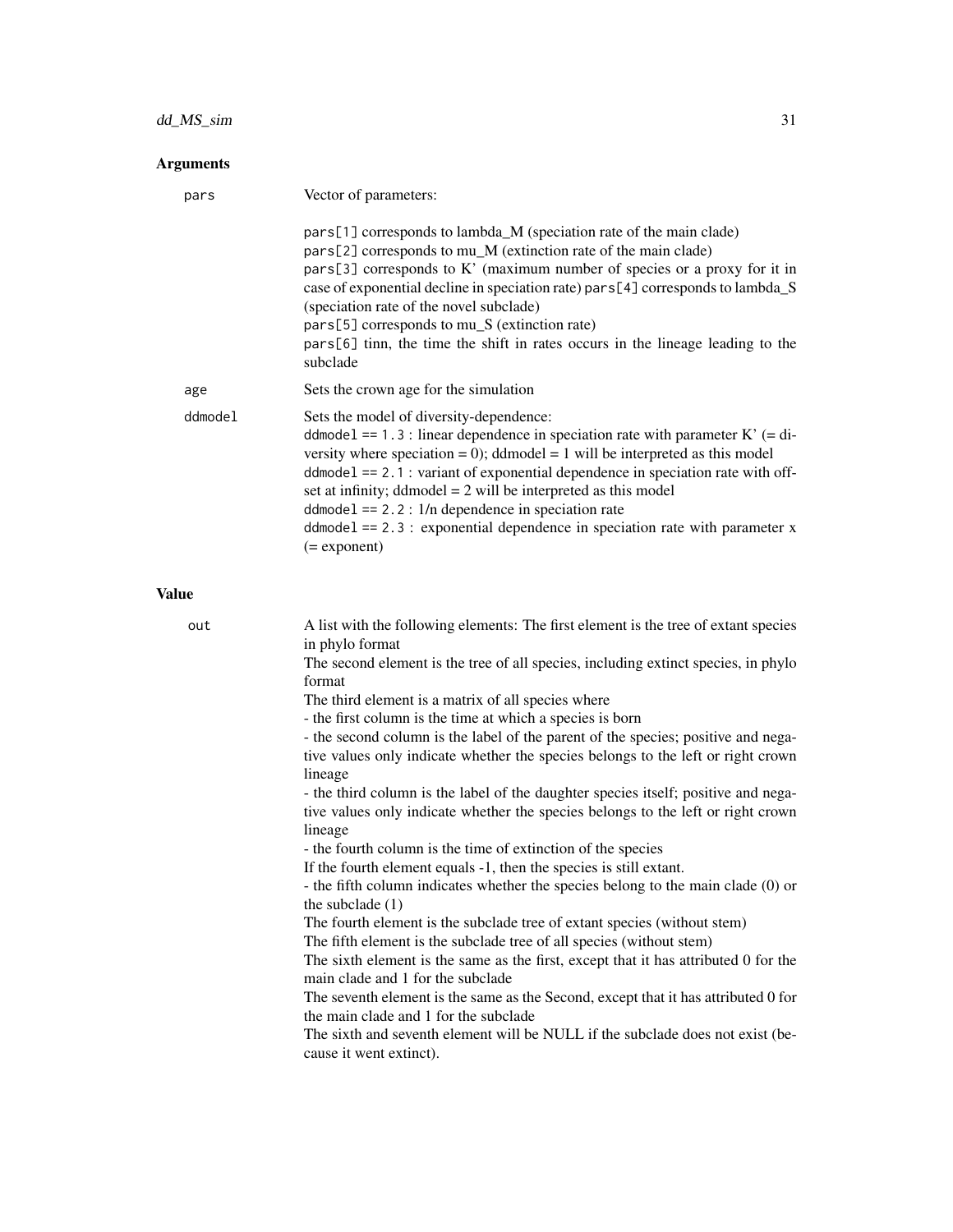#### <span id="page-31-0"></span>Author(s)

Rampal S. Etienne

#### References

- Etienne, R.S. et al. 2012, Proc. Roy. Soc. B 279: 1300-1309, doi: 10.1098/rspb.2011.1439 - Etienne, R.S. & B. Haegeman 2012. Am. Nat. 180: E75-E89, doi: 10.1086/667574

#### Examples

```
dd_MS_sim(c(0.2,0.1,20,0.1,0.05,4),10)
```
dd\_multiple\_KI\_loglik *Loglikelihood for diversity-dependent diversification models with multiple decoupling (rate shift) events*

#### Description

This function computes loglikelihood of a diversity-dependent diversification model for a given set of branching times and parameter values where the diversity-dependent dynamics of subclades decouple from the dynamics of main clades, potentially accompanied by a shift in parameters.

#### Usage

```
dd_multiple_KI_loglik(
 pars1_list,
 pars2,
  brts_k_list,
 missnumspec_list,
  reltol = 1e-14,abstol = 1e-16,
  methode = "odeint::runge_kutta_cash_karp54"
)
```

| pars1_list | list of paramater sets one for each rate regime (subclade). The parameters are:<br>lambda (speciation rate), mu (extinction rate), and K (clade-level carrying ca-<br>pacity).     |
|------------|------------------------------------------------------------------------------------------------------------------------------------------------------------------------------------|
| pars2      | Vector of model settings:                                                                                                                                                          |
|            | pars2[1] sets the maximum number of species for which a probability must<br>be computed. This must be larger than $1 +$ missnumspec + length(brts).                                |
|            | pars2[2] sets the model of diversity-dependence:<br>- pars2[2] = $=$ 1 linear dependence in speciation rate with parameter K ( $=$ diver-<br>sity where speciation $=$ extinction) |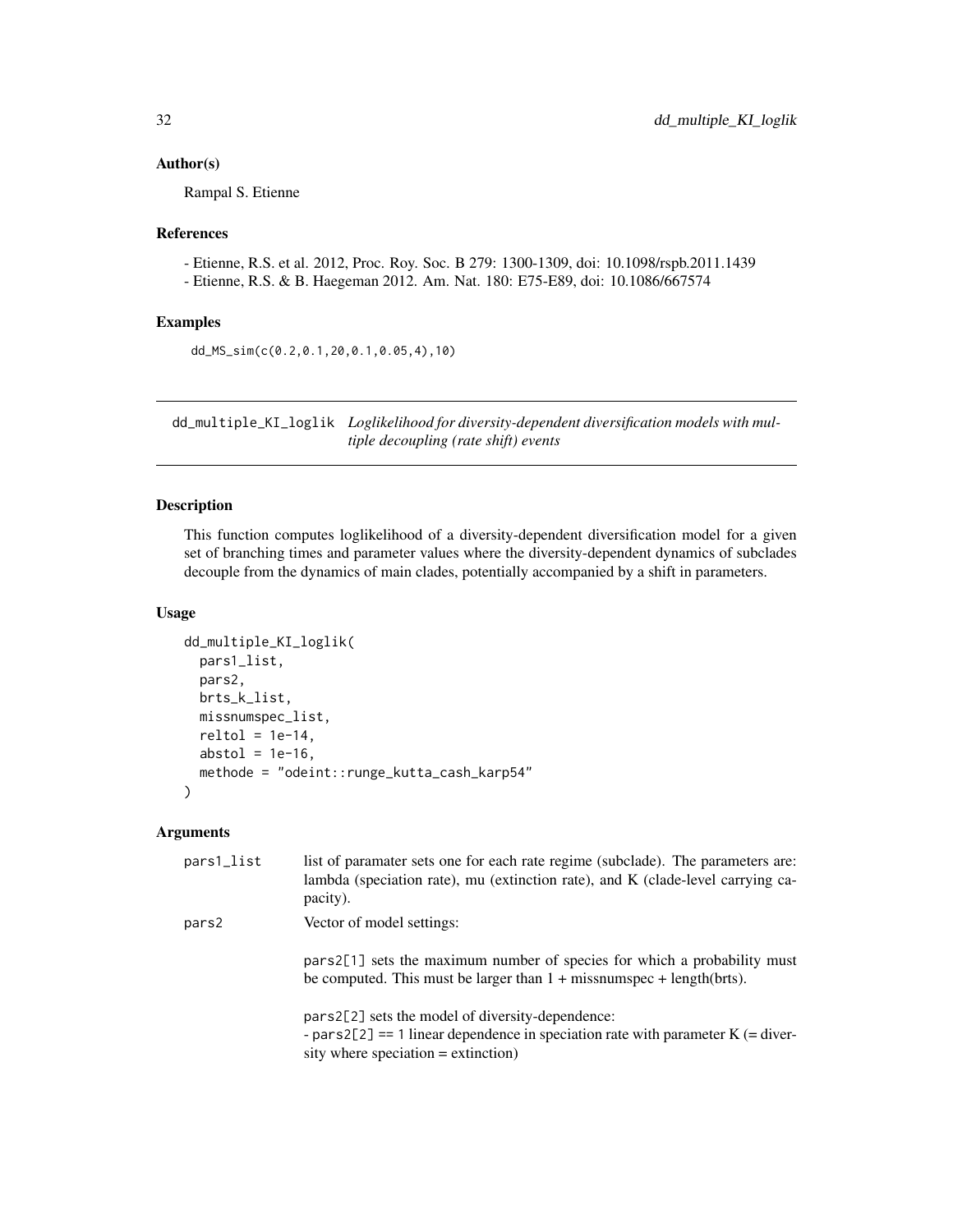- pars2[2] == 1.3 linear dependence in speciation rate with parameter  $K'$  (= diversity where speciation  $= 0$ )

- pars2[2] == 2 exponential dependence in speciation rate with parameter  $K$  (= diversity where speciation = extinction)

- pars2[2] == 2.1 variant of exponential dependence in speciation rate with offset at infinity

 $-pars2[2] == 2.21/n$  dependence in speciation rate

- pars2[2] == 2.3 exponential dependence in speciation rate with parameter x (= exponent)

- pars2[2] == 3 linear dependence in extinction rate

- pars2[2] == 4 exponential dependence in extinction rate

- pars2[2] == 4.1 variant of exponential dependence in extinction rate with offset at infinity

 $-pars2[2] == 4.2 1/n dependence in extinction rate$ 

pars2[3] sets the conditioning:

 $-pars2[3] == 0$  no conditioning (or just crown age)

- pars2[3] == 1 conditioning on non-extinction of the phylogeny

- pars2[3] == 2 conditioning on number of species and crown age; not yet implemented

- pars2[3] == 3 conditioning on number of species only; not yet implemented

- pars2[3] == 4 conditioning on survival of the subclade

- pars2[3] == 5 conditioning on survival of all subclades and of both crown lineages in the main clade. This assumes that subclades that have already shifted do not undergo another shift, i.e. shifts only occur in the main clade.

pars2[4] Obsolete.

pars2[5] sets whether the parameters and likelihood should be shown on screen (1) or not (0)

pars2[6] sets whether the first data point is stem age (1) or crown age (2)

pars2[7] sets whether the old (incorrect) likelihood should be used (0), or whether the new corrected likelihood should be used (1).

brts\_k\_list list of matrices, one for each rate regime (subclade). Each matrix has in the first row the branching times including the shift/decoupling time and the present time (0) in negative time (i.e. 10 mya =  $-10$ ). In the second row it has the number of lineages, i.e. starting at 2 for a phylogeny with a crown and increasing by one at each branching time and decreasing by one at each decoupling/shift time. The last element is the same as the second last.

missnumspec\_list

list containing the number of missing species for each clade. If only a single number m of missing species is known for the entire phylogeny, then each element of the list should be 0:m. One can also create this from m using the function create missnumspec list

- reltol relative tolerance in integration of the ODE system, default at 1e-14
- abstol tolerance tolerance in integration of the ODE system, default at 1e-16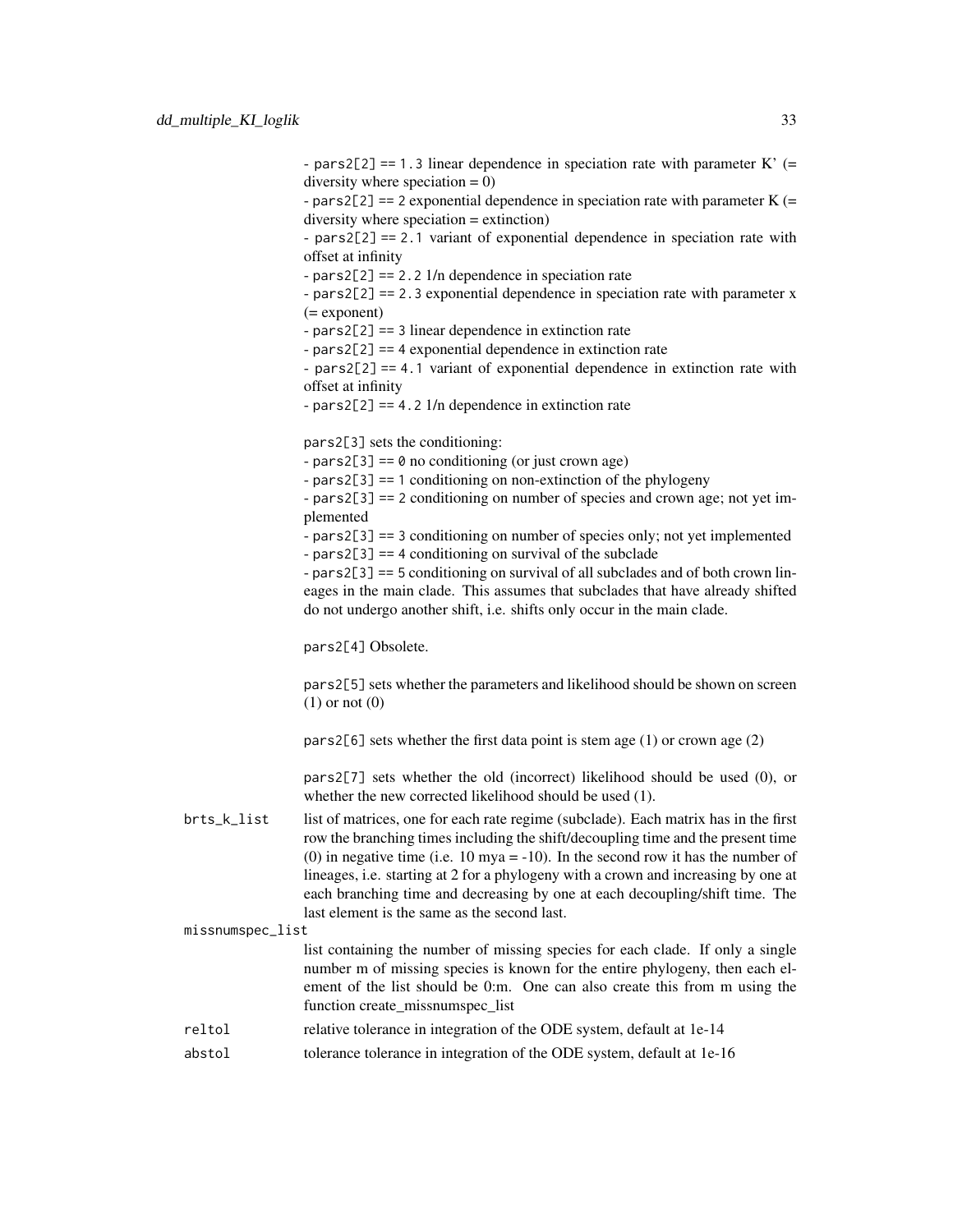<span id="page-33-0"></span>

| methode | The method used to solve the master equation, default is 'analytical' which uses |
|---------|----------------------------------------------------------------------------------|
|         | matrix exponentiation; alternatively numerical ODE solvers can be used, such     |
|         | as 'odeint::runge kutta cash karp54'. These were used in the package before      |
|         | version $3.1$ .                                                                  |

dd\_sim *Function to simulate the diversity-dependent diversification process*

# Description

Simulating the diversity-dependent diversification process

# Usage

dd\_sim(pars, age, ddmodel = 1)

| pars    | Vector of parameters:                                                                                                                                                                                                                                                                                                                                                                                                                                                                                                                                                                                                                                                                                                                                                                                                                                                                                                                                                                                                                                                                      |
|---------|--------------------------------------------------------------------------------------------------------------------------------------------------------------------------------------------------------------------------------------------------------------------------------------------------------------------------------------------------------------------------------------------------------------------------------------------------------------------------------------------------------------------------------------------------------------------------------------------------------------------------------------------------------------------------------------------------------------------------------------------------------------------------------------------------------------------------------------------------------------------------------------------------------------------------------------------------------------------------------------------------------------------------------------------------------------------------------------------|
|         | pars[1] corresponds to lambda (speciation rate)<br>pars[2] corresponds to mu (extinction rate)<br>pars[3] corresponds to K (clade-level carrying capacity)                                                                                                                                                                                                                                                                                                                                                                                                                                                                                                                                                                                                                                                                                                                                                                                                                                                                                                                                 |
| age     | Sets the crown age for the simulation                                                                                                                                                                                                                                                                                                                                                                                                                                                                                                                                                                                                                                                                                                                                                                                                                                                                                                                                                                                                                                                      |
| ddmodel | Sets the model of diversity-dependence:<br>ddmodel == 1 : linear dependence in speciation rate with parameter $K$ (= diver-<br>sity where speciation $=$ extinction)<br>ddmodel == 1.3 : linear dependence in speciation rate with parameter $K'$ (= di-<br>versity where speciation $= 0$ )<br>ddmode1 == 2 : exponential dependence in speciation rate with parameter $K$ (=<br>$diversity$ where speciation = extinction)<br>$ddmodel == 2.1$ : variant of exponential dependence in speciation rate with off-<br>set at infinity<br>$ddmodel == 2.2: 1/n$ dependence in speciation rate<br>$ddmodel == 2.3$ : exponential dependence in speciation rate with parameter x<br>$(=$ exponent $)$<br>$ddmodel == 3$ : linear dependence in extinction rate<br>$ddmodel == 4$ : exponential dependence in extinction rate<br>$ddmodel == 4.1$ : variant of exponential dependence in extinction rate with off-<br>set at infinity<br>$ddmodel == 4.2$ : $1/n$ dependence in extinction rate with offset at infinity<br>$ddmodel == 5$ : linear dependence in speciation and extinction rate |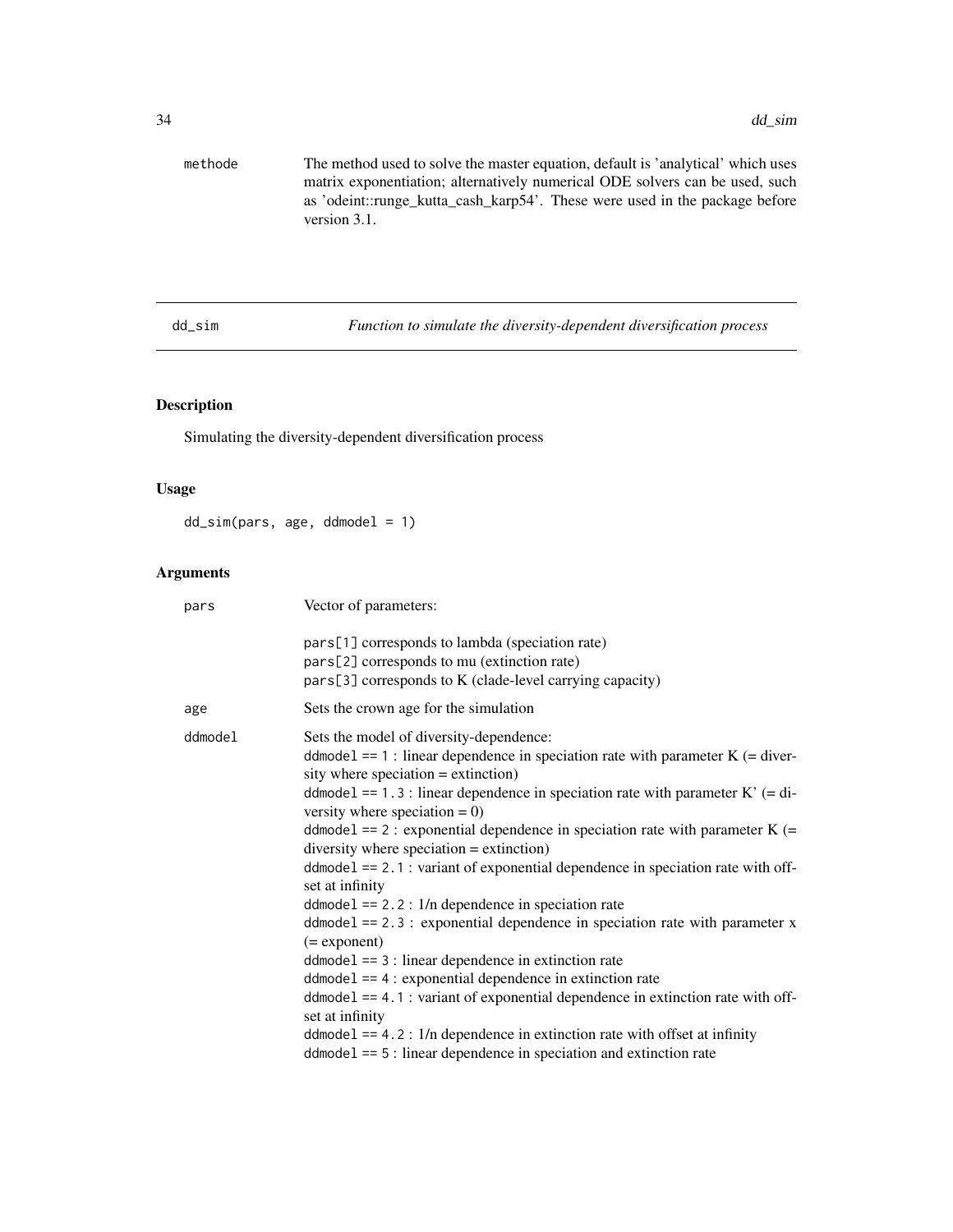<span id="page-34-0"></span>Value

| out | A list with the following four elements: The first element is the tree of extant<br>species in phylo format |
|-----|-------------------------------------------------------------------------------------------------------------|
|     | The second element is the tree of all species, including extinct species, in phylo<br>format                |
|     | The third element is a matrix of all species where                                                          |
|     | - the first column is the time at which a species is born                                                   |
|     | - the second column is the label of the parent of the species; positive and nega-                           |
|     | tive values only indicate whether the species belongs to the left or right crown                            |
|     | lineage                                                                                                     |
|     | - the third column is the label of the daughter species itself; positive and nega-                          |
|     | tive values only indicate whether the species belongs to the left or right crown                            |
|     | lineage                                                                                                     |
|     | - the fourth column is the time of extinction of the species. If this equals -1, then                       |
|     | the species is still extant.                                                                                |
|     | The fourth element is the set of branching times of the tree of extant species.                             |

#### Author(s)

Rampal S. Etienne

#### References

- Etienne, R.S. et al. 2012, Proc. Roy. Soc. B 279: 1300-1309, doi: 10.1098/rspb.2011.1439

- Etienne, R.S. & B. Haegeman 2012. Am. Nat. 180: E75-E89, doi: 10.1086/667574

#### Examples

dd\_sim(c(0.2,0.1,20),10)

<span id="page-34-1"></span>dd\_SR\_loglik *Loglikelihood for diversity-dependent diversification models with a shift in the parameters at time t = tshift*

#### Description

This function computes loglikelihood of a diversity-dependent diversification model for a given set of branching times and parameter values where the parameters are allowed to shift at time t = tshift

#### Usage

dd\_SR\_loglik(pars1, pars2, brts, missnumspec, methode = "analytical")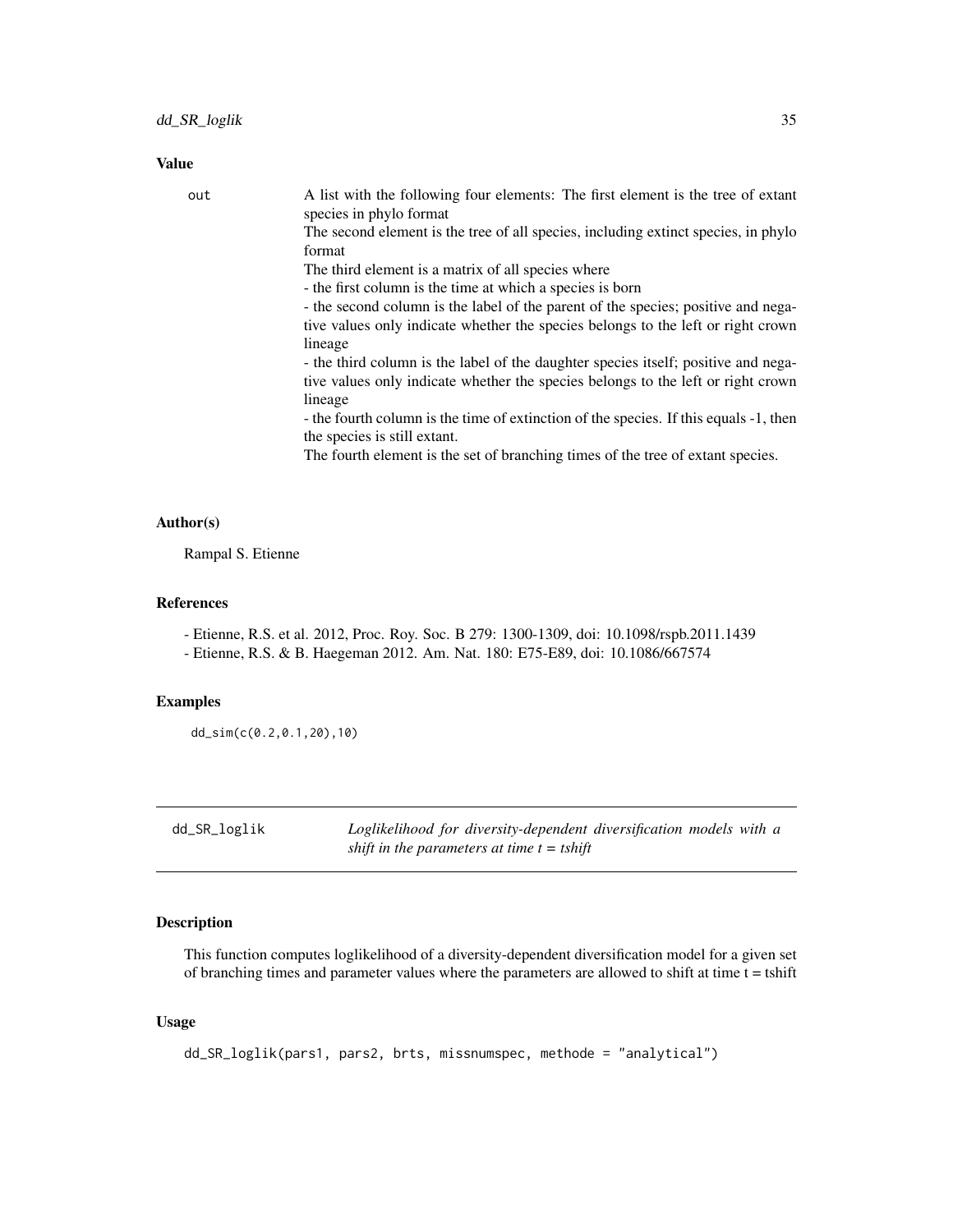| pars1 | Vector of parameters:                                                                                                                                                                                                                                                                                                                                                                                                                                                                                                                                                                                                                                                                                                                                                                                                                                                                                                                                                                                                                                                                                                                                                                                                                                                                                                                                                                                                                                                                                                                                                                              |
|-------|----------------------------------------------------------------------------------------------------------------------------------------------------------------------------------------------------------------------------------------------------------------------------------------------------------------------------------------------------------------------------------------------------------------------------------------------------------------------------------------------------------------------------------------------------------------------------------------------------------------------------------------------------------------------------------------------------------------------------------------------------------------------------------------------------------------------------------------------------------------------------------------------------------------------------------------------------------------------------------------------------------------------------------------------------------------------------------------------------------------------------------------------------------------------------------------------------------------------------------------------------------------------------------------------------------------------------------------------------------------------------------------------------------------------------------------------------------------------------------------------------------------------------------------------------------------------------------------------------|
|       | pars1[1] corresponds to lambda (speciation rate) before the shift<br>pars1[2] corresponds to mu (extinction rate) before the shift<br>pars1[3] corresponds to K (clade-level carrying capacity) before the shift<br>pars1[4] corresponds to lambda (speciation rate) after the shift<br>pars1[5] corresponds to mu (extinction rate) after the shift<br>pars1[6] corresponds to K (clade-level carrying capacity) after the shift<br>pars1[7] corresponds to tshift (the time of shift)                                                                                                                                                                                                                                                                                                                                                                                                                                                                                                                                                                                                                                                                                                                                                                                                                                                                                                                                                                                                                                                                                                            |
| pars2 | Vector of model settings:                                                                                                                                                                                                                                                                                                                                                                                                                                                                                                                                                                                                                                                                                                                                                                                                                                                                                                                                                                                                                                                                                                                                                                                                                                                                                                                                                                                                                                                                                                                                                                          |
|       | pars2[1] sets the maximum number of species for which a probability must<br>be computed. This must be larger than $1 +$ missnumspec + length(brts).                                                                                                                                                                                                                                                                                                                                                                                                                                                                                                                                                                                                                                                                                                                                                                                                                                                                                                                                                                                                                                                                                                                                                                                                                                                                                                                                                                                                                                                |
|       | pars2[2] sets the model of diversity-dependence:<br>- pars2[2] == 1 linear dependence in speciation rate with parameter $K$ (= diver-<br>sity where speciation $=$ extinction)<br>- pars2[2] == 1.3 linear dependence in speciation rate with parameter $K'$ (=<br>diversity where speciation $= 0$ )<br>- pars2[2] == 2 exponential dependence in speciation rate with parameter K (=<br>$diversity$ where speciation = extinction)<br>- $pars2[2] == 2.1$ variant of exponential dependence in speciation rate with<br>offset at infinity<br>- pars2[2] = $= 2.2$ 1/n dependence in speciation rate<br>- $pars2[2] == 2.3 exponential dependence in speciation rate with parameter x$<br>$(=$ exponent)<br>- $pars2[2] == 3$ linear dependence in extinction rate<br>- $pars2[2] == 4$ exponential dependence in extinction rate<br>- $pars2[2] == 4.1$ variant of exponential dependence in extinction rate with<br>offset at infinity<br>- pars2[2] == $4.2$ 1/n dependence in extinction rate<br>pars2[3] sets the conditioning:<br>- pars2[3] == $\theta$ no conditioning<br>- $pars2[3] == 1$ conditioning on non-extinction of the phylogeny<br>- $pars2[3] == 2$ conditioning on non-extinction of the phylogeny and on the to-<br>tal number of extant taxa (including missing species)<br>$pars2[4]$ sets whether the likelihood is for the branching times $(0)$ or the phy-<br>logeny $(1)$<br>pars2[5] sets whether the parameters and likelihood should be shown on screen<br>$(1)$ or not $(0)$<br>pars2[6] sets whether the first data point is stem age $(1)$ or crown age $(2)$ |
| brts  | A set of branching times of a phylogeny, all positive                                                                                                                                                                                                                                                                                                                                                                                                                                                                                                                                                                                                                                                                                                                                                                                                                                                                                                                                                                                                                                                                                                                                                                                                                                                                                                                                                                                                                                                                                                                                              |
|       |                                                                                                                                                                                                                                                                                                                                                                                                                                                                                                                                                                                                                                                                                                                                                                                                                                                                                                                                                                                                                                                                                                                                                                                                                                                                                                                                                                                                                                                                                                                                                                                                    |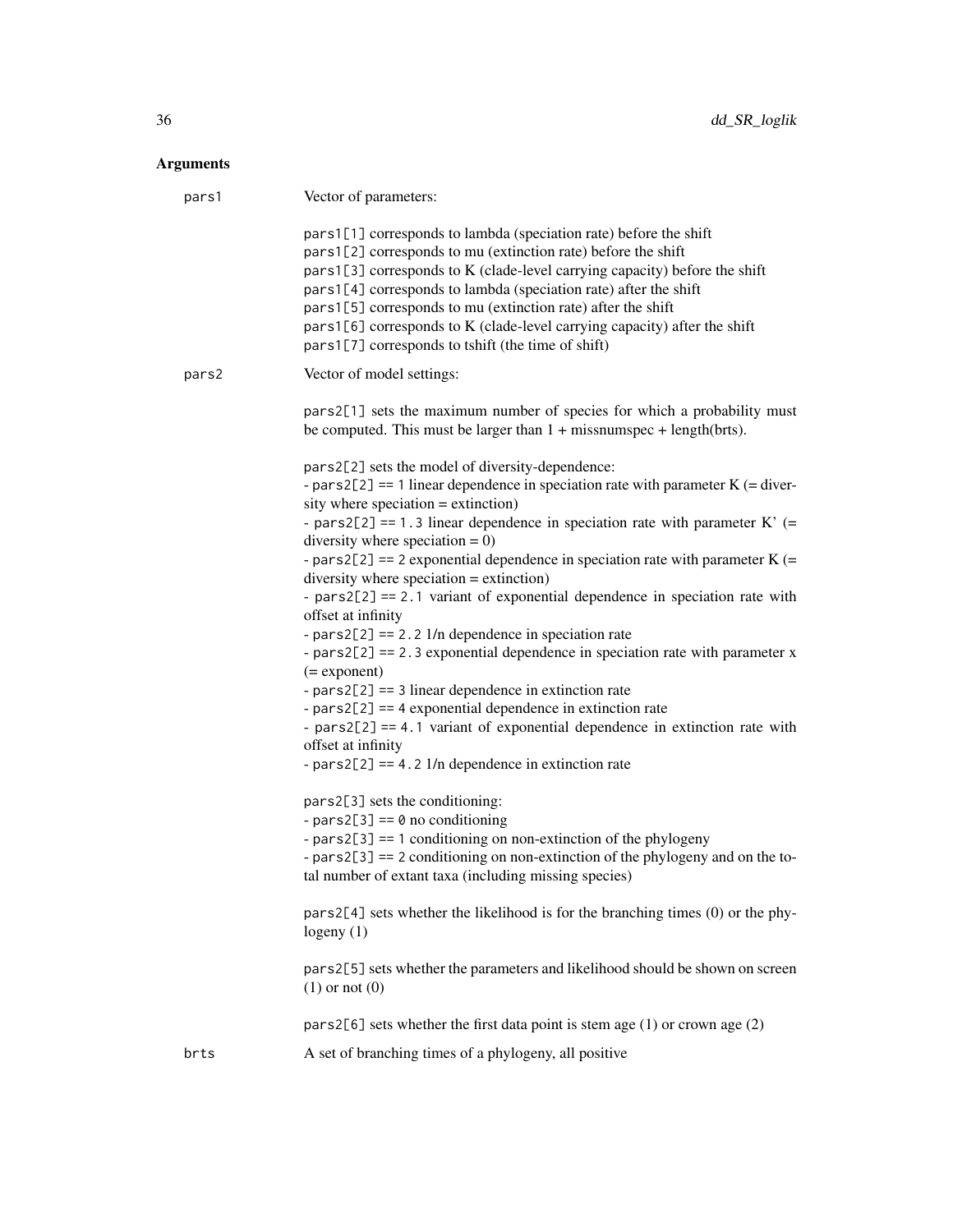<span id="page-36-0"></span>

| missnumspec | The number of species that are in the clade but missing in the phylogeny                                                                                                                                                                                        |
|-------------|-----------------------------------------------------------------------------------------------------------------------------------------------------------------------------------------------------------------------------------------------------------------|
| methode     | The method used to solve the master equation, default is 'analytical' which uses<br>matrix exponentiation; alternatively numerical ODE solvers can be used, such<br>as 'odeint::runge_kutta_cash_karp54'. These were used in the package before<br>version 3.1. |

#### Value

The loglikelihood

#### Author(s)

Rampal S. Etienne & Bart Haegeman

#### References

- Etienne, R.S. et al. 2012, Proc. Roy. Soc. B 279: 1300-1309, doi: 10.1098/rspb.2011.1439

- Etienne, R.S. & B. Haegeman 2012. Am. Nat. 180: E75-E89, doi: 10.1086/667574

#### See Also

[dd\\_SR\\_ML](#page-36-1), [dd\\_loglik](#page-15-1), [dd\\_KI\\_loglik](#page-7-1)

#### Examples

```
dd_SR_loglik(pars1 = c(0.2, 0.1, 50, 0.2, 0.1, 70, 5), pars2 = c(100, 1, 1, 1, 0, 2),
   brts = 1:10, missnumspec = 0)
```
<span id="page-36-1"></span>

| dd_SR_ML | Maximization of the loglikelihood under a diversity-dependent diver- |
|----------|----------------------------------------------------------------------|
|          | sification model with a shift in the parameters                      |

#### Description

This function computes the maximum likelihood estimates of the parameters of a diversity-dependent diversification model with shifting parameters at time  $t =$  tshift for a given set of phylogenetic branching times. It also outputs the corresponding loglikelihood that can be used in model comparisons.

#### Usage

```
dd_SR_ML(
 brts,
 initparsopt = c(0.5, 0.1, 2*(1 + length(brts) + missing message), 2*(1 + length(brts))+ missnumspec), max(brts)/2),
 partsfix = NULL,idparsept = c(1:3, 6:7),
  idparsfix = NULL,
```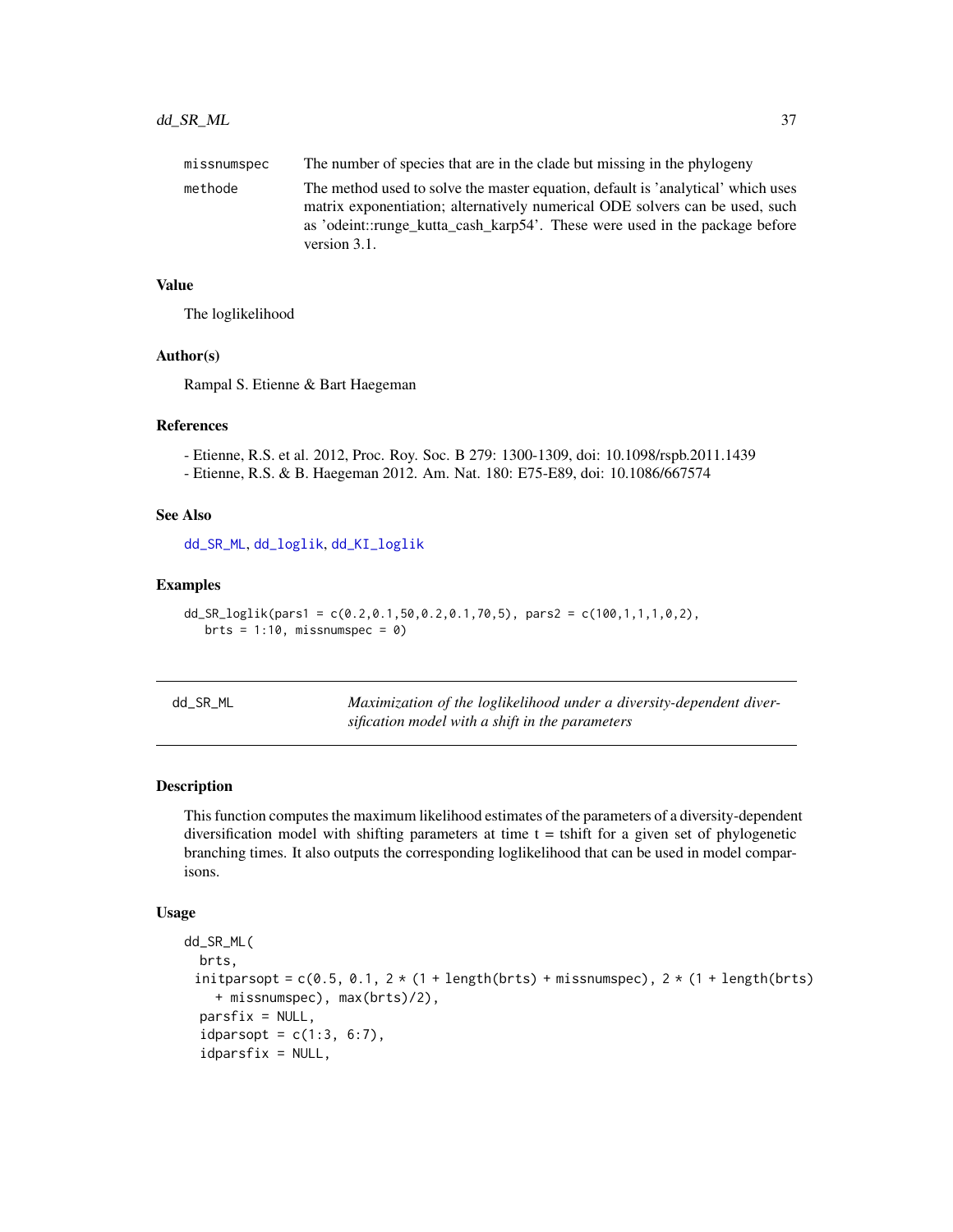```
idparsnoshift = (1:7)[c(-idparsept, (-1)^{(length(idparsefix) != 0) * idparsefix)],res = 10 * (1 + length(brts) + missing.ddmodel = 1,
 missnumspec = 0,
 cond = 1,
 btorph = 1,
 soc = 2,
 allbp = FALSE,
  tol = c(0.001, 1e-04, 1e-06),maxiter = 1000 * round((1.25)^{\text{length}}(idparsept)),changeloglikifnoconv = FALSE,
 optimmethod = "subplex",
 num_cycles = 1,
 methode = "analytical",
 verbose = FALSE
\mathcal{L}
```

| brts          | A set of branching times of a phylogeny, all positive                                                                                                                                                                                                                                                                                                                                                                                                                                                                                                                                                               |
|---------------|---------------------------------------------------------------------------------------------------------------------------------------------------------------------------------------------------------------------------------------------------------------------------------------------------------------------------------------------------------------------------------------------------------------------------------------------------------------------------------------------------------------------------------------------------------------------------------------------------------------------|
| initparsopt   | The initial values of the parameters that must be optimized                                                                                                                                                                                                                                                                                                                                                                                                                                                                                                                                                         |
| parsfix       | The values of the parameters that should not be optimized                                                                                                                                                                                                                                                                                                                                                                                                                                                                                                                                                           |
| idparsopt     | The ids of the parameters that must be optimized, e.g. 1:7 for all parameters.<br>The ids are defined as follows:<br>$id == 1$ corresponds to lambda (speciation rate) before the shift<br>$id == 2$ corresponds to mu (extinction rate) before the shift<br>$id == 3$ corresponds to K (clade-level carrying capacity) before the shift<br>$id == 4$ corresponds to lambda (speciation rate) after the shift<br>$id == 5$ corresponds to mu (extinction rate) after the shift<br>$id == 6$ corresponds to K (clade-level carrying capacity) after the shift<br>$id == 7$ corresponds to tshift (the time of shift) |
| idparsfix     | The ids of the parameters that should not be optimized, e.g. $c(1,3,4,6)$ if lambda<br>and K should not be optimized, but only mu. In that case idparsopt must be<br>$c(2,5,7)$ . The default is to fix all parameters not specified in idparsopt.                                                                                                                                                                                                                                                                                                                                                                  |
| idparsnoshift | The ids of the parameters that should not shift; This can only apply to ids 4,<br>5 and 6, e.g. idparsnoshift = $c(4,5)$ means that lambda and mu have the same<br>values before and after tshift                                                                                                                                                                                                                                                                                                                                                                                                                   |
| res           | sets the maximum number of species for which a probability must be computed,<br>must be larger than $1 + \text{length}(brts)$                                                                                                                                                                                                                                                                                                                                                                                                                                                                                       |
| ddmodel       | sets the model of diversity-dependence:<br>$dd model == 1: linear dependence in speciation rate$<br>$d$ ddmodel = $= 2$ : exponential dependence in speciation rate<br>ddmodel $== 2.1$ : variant of exponential dependence in speciation rate with<br>offset at infinity<br>ddmodel $== 2.2$ : 1/n dependence in speciation rate<br>$dd model == 3: linear dependence in extinction rate$<br>$dd model = 4$ : exponential dependence in extinction rate                                                                                                                                                            |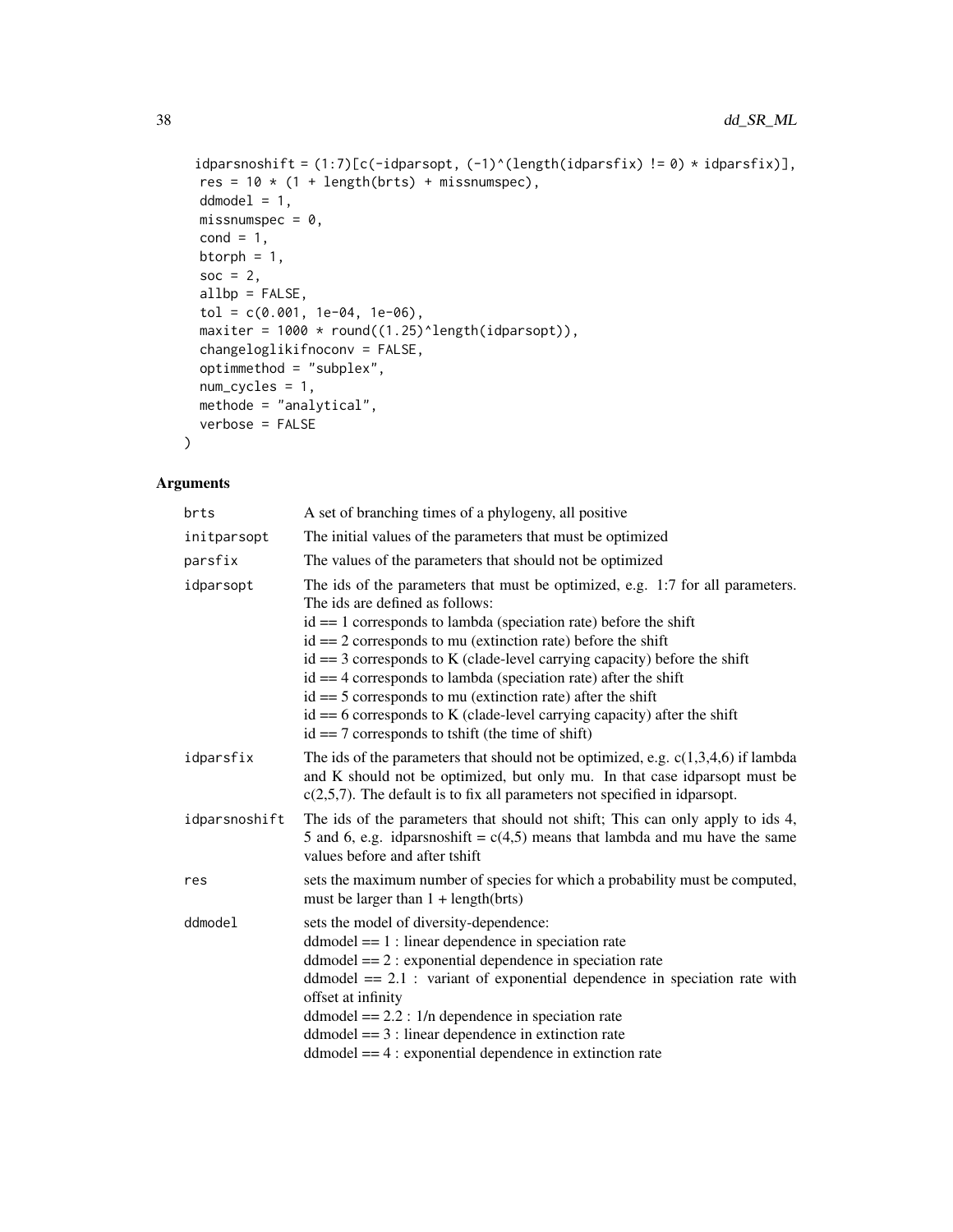|                                                                                        | $dd model = 4.1$ : variant of exponential dependence in extinction rate with offset<br>at infinity<br>ddmodel $== 4.2$ : 1/n dependence in extinction rate with offset at infinity                                                                                                                                                                                         |
|----------------------------------------------------------------------------------------|----------------------------------------------------------------------------------------------------------------------------------------------------------------------------------------------------------------------------------------------------------------------------------------------------------------------------------------------------------------------------|
| missnumspec                                                                            | The number of species that are in the clade but missing in the phylogeny                                                                                                                                                                                                                                                                                                   |
| cond                                                                                   | Conditioning:<br>$cond == 0: no conditioning$<br>$\text{cond} == 1$ : conditioning on non-extinction of the phylogeny<br>$\text{cond} == 2$ : conditioning on non-extinction of the phylogeny and on the total<br>number of extant taxa (including missing species)<br>$\text{cond} == 3$ : conditioning on the total number of extant taxa (including missing<br>species) |
|                                                                                        | Note: cond $== 3$ assumes a uniform prior on stem age, as is the standard in<br>constant-rate birth-death models, see e.g. D. Aldous & L. Popovic 2004. Adv.<br>Appl. Prob. 37: 1094-1115 and T. Stadler 2009. J. Theor. Biol. 261: 58-66.                                                                                                                                 |
| btorph                                                                                 | Sets whether the likelihood is for the branching times $(0)$ or the phylogeny $(1)$                                                                                                                                                                                                                                                                                        |
| SOC                                                                                    | Sets whether stem or crown age should be used (1 or 2)                                                                                                                                                                                                                                                                                                                     |
| allbp                                                                                  | Sets whether a search should be done with various initial conditions, with tshift<br>at each of the branching points (TRUE/FALSE)                                                                                                                                                                                                                                          |
| tol                                                                                    | Sets the tolerances in the optimization. Consists of:<br>$relto1x = relative tolerance of parameter values in optimization$<br>reltolf = relative tolerance of function value in optimization<br>$abstolx = absolute tolerance of parameter values in optimization$                                                                                                        |
| maxiter                                                                                | Sets the maximum number of iterations in the optimization                                                                                                                                                                                                                                                                                                                  |
| changeloglikifnoconv<br>if TRUE the loglik will be set to -Inf if ML does not converge |                                                                                                                                                                                                                                                                                                                                                                            |
| optimmethod                                                                            | Method used in optimization of the likelihood. Current default is 'subplex'.<br>Alternative is 'simplex' (default of previous versions)                                                                                                                                                                                                                                    |
| num_cycles                                                                             | the number of cycles of opimization. If set at Inf, it will do as many cycles as<br>needed to meet the tolerance set for the target function.                                                                                                                                                                                                                              |
| methode                                                                                | The method used to solve the master equation, default is 'analytical' which uses<br>matrix exponentiation; alternatively numerical ODE solvers can be used, such<br>as 'odeint::runge_kutta_cash_karp54'. These were used in the package before<br>version 3.1.                                                                                                            |
| verbose                                                                                | Show the parameters and loglikelihood for every call to the loglik function                                                                                                                                                                                                                                                                                                |

### Details

The output is a dataframe containing estimated parameters and maximum loglikelihood. The computed loglikelihood contains the factor q!  $m!/(q + m)!$  where q is the number of species in the phylogeny and m is the number of missing species, as explained in the supplementary material to Etienne et al. 2012.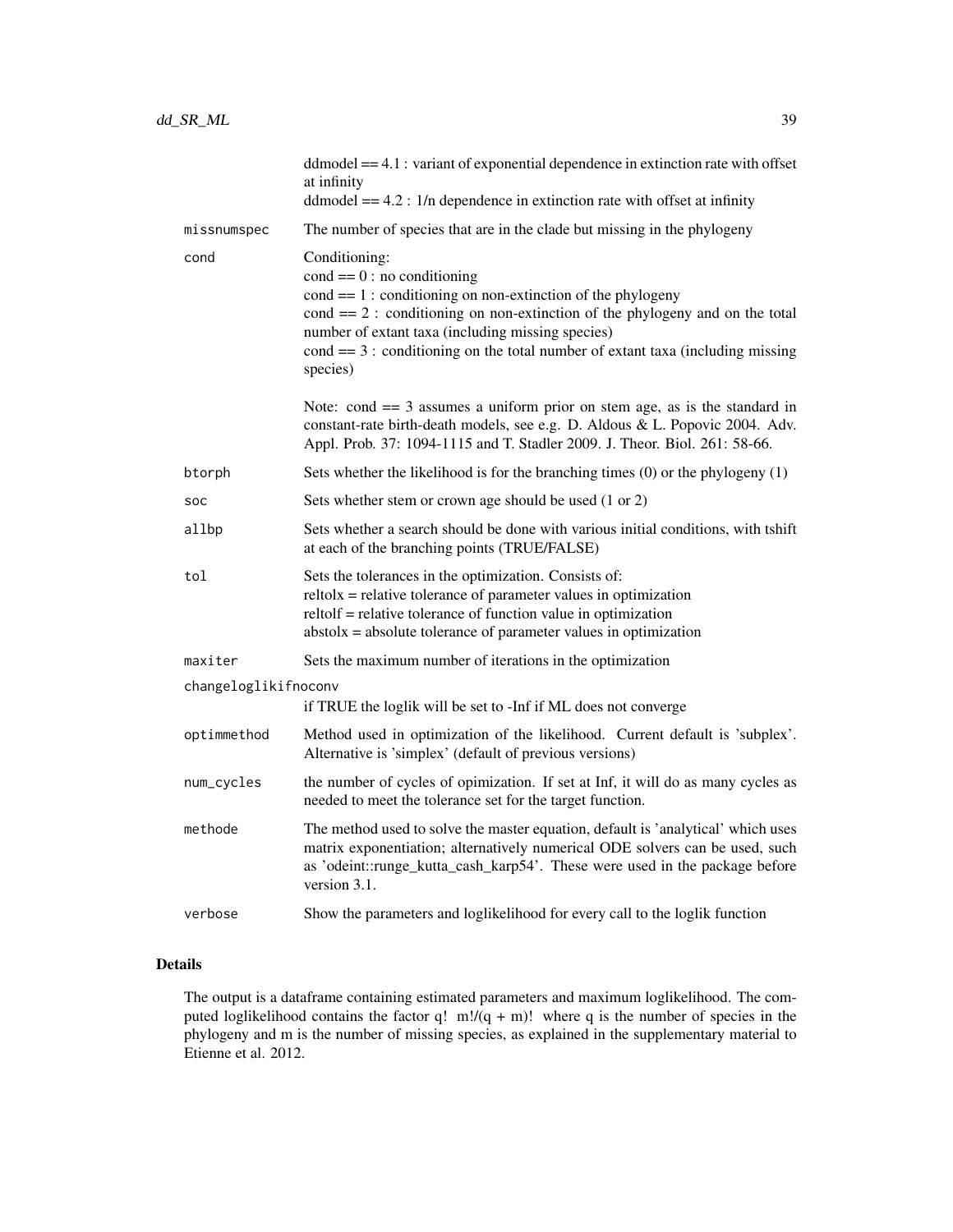#### <span id="page-39-0"></span>Value

| $lambda_1$ | gives the maximum likelihood estimate of lambda before the shift             |
|------------|------------------------------------------------------------------------------|
| $mu_1$     | gives the maximum likelihood estimate of mu before the shift                 |
| $K_{-1}$   | gives the maximum likelihood estimate of K before the shift                  |
| $lambda_2$ | gives the maximum likelihood estimate of lambda after the shift              |
| $mu_2$     | gives the maximum likelihood estimate of mu after the shift                  |
| $K_2$      | gives the maximum likelihood estimate of K after the shift                   |
| t_shift    | gives the time of the shift                                                  |
| loglik     | gives the maximum loglikelihood                                              |
| df         | gives the number of estimated parameters, <i>i.e.</i> degrees of feedom      |
| conv       | gives a message on convergence of optimization; conv = $0$ means convergence |

#### Note

The optimization may get trapped in local optima. Try different starting values to search for the global optimum.

#### Author(s)

Rampal S. Etienne & Bart Haegeman

#### References

- Etienne, R.S. et al. 2012, Proc. Roy. Soc. B 279: 1300-1309, doi: 10.1098/rspb.2011.1439
- Etienne, R.S. & B. Haegeman 2012. Am. Nat. 180: E75-E89, doi: 10.1086/667574

#### See Also

[dd\\_SR\\_loglik](#page-34-1), [dd\\_ML](#page-20-1), [dd\\_KI\\_ML](#page-10-1),

#### Examples

```
cat("This will estimate parameters for a sets of branching times brts without conditioning.\n")
cat("The tolerance of the optimization is set ridiculously high to make runtime fast.\n")
cat("In real applications, use the default or more stringent settings for tol.\n")
brts = 1:10dd_SR_ML(brts = brts, initparsopt = c(0.4581, 1E-6, 17.69, 11.09, 8.9999), idparsopt = c(1:3,6,7),
         idparsfix = NULL, parsfix = NULL, idparsnoshift = c(4,5), cond = 0,
         tol = c(1E-1, 1E-1, 1E-1), optimmethod = 'simplex'
\overline{\phantom{a}}
```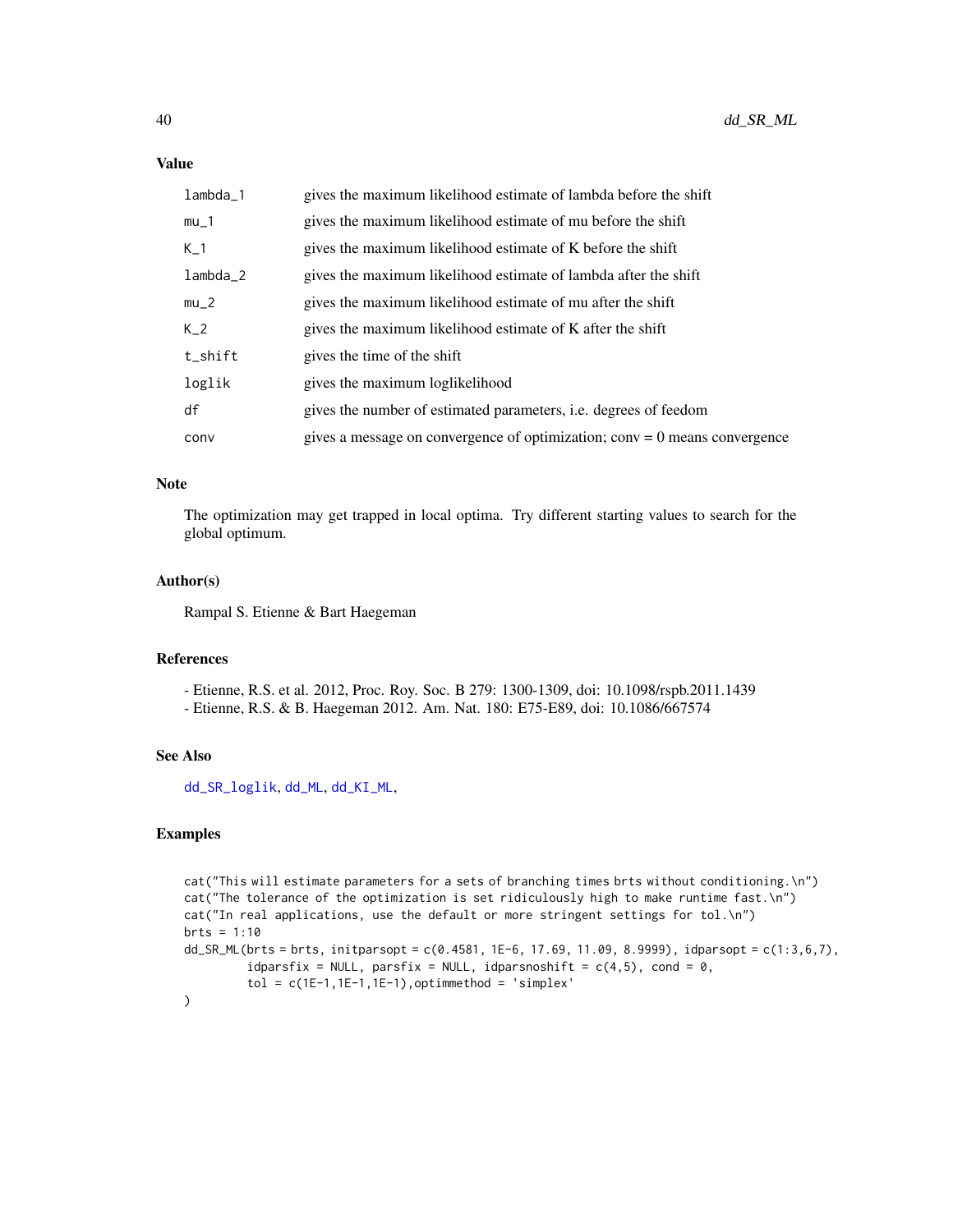<span id="page-40-0"></span>dd\_SR\_sim *Function to simulate the diversity-dependent diversification process with a shift in one or more of the parameters*

# Description

Simulating the diversity-dependent diversification process with a parameter shift at a certain time

#### Usage

dd\_SR\_sim(pars, age, ddmodel = 1)

#### Arguments

| pars         | Vector of parameters:                                                                                                                                                                                                                                                                                                                                                                                                                                                                                                                                                                                                                                                                                                                                                                                                                                                                                                                                                                                                                                                                       |  |
|--------------|---------------------------------------------------------------------------------------------------------------------------------------------------------------------------------------------------------------------------------------------------------------------------------------------------------------------------------------------------------------------------------------------------------------------------------------------------------------------------------------------------------------------------------------------------------------------------------------------------------------------------------------------------------------------------------------------------------------------------------------------------------------------------------------------------------------------------------------------------------------------------------------------------------------------------------------------------------------------------------------------------------------------------------------------------------------------------------------------|--|
|              | pars[1] corresponds to lambda1 (speciation rate before the rate shift)<br>pars[2] corresponds to mu1 (extinction rate before the rate shift)<br>pars[3] corresponds to K1 (clade-level carrying capacity before the rate shift)<br>pars[4] corresponds to lambda2 (speciation rate after the rate shift)<br>pars[5] corresponds to mu2 (extinction rate after the rate shift)<br>pars[6] corresponds to K2 (clade-level carrying capacity after the rate shift)<br>pars[7] corresponds to the time of shift                                                                                                                                                                                                                                                                                                                                                                                                                                                                                                                                                                                 |  |
| age          | Sets the crown age for the simulation                                                                                                                                                                                                                                                                                                                                                                                                                                                                                                                                                                                                                                                                                                                                                                                                                                                                                                                                                                                                                                                       |  |
| ddmodel      | Sets the model of diversity-dependence:<br>ddmodel == 1 : linear dependence in speciation rate with parameter $K$ (= diver-<br>sity where speciation $=$ extinction)<br>ddmodel == 1.3 : linear dependence in speciation rate with parameter $K'$ (= di-<br>versity where speciation = $0$ )<br>ddmodel == $2$ : exponential dependence in speciation rate with parameter K (=<br>diversity where speciation $=$ extinction)<br>$ddmodel == 2.1$ : variant of exponential dependence in speciation rate with off-<br>set at infinity<br>$ddmodel == 2.2$ : $1/n$ dependence in speciation rate<br>$ddmodel == 2.3$ : exponential dependence in speciation rate with parameter x<br>$(=$ exponent $)$<br>$ddmodel == 3$ : linear dependence in extinction rate<br>$ddmodel == 4$ : exponential dependence in extinction rate<br>ddmodel == 4.1 : variant of exponential dependence in extinction rate with off-<br>set at infinity<br>$ddmodel == 4.2$ : $1/n$ dependence in extinction rate with offset at infinity<br>$ddmodel == 5$ : linear dependence in speciation and extinction rate |  |
| <b>Value</b> |                                                                                                                                                                                                                                                                                                                                                                                                                                                                                                                                                                                                                                                                                                                                                                                                                                                                                                                                                                                                                                                                                             |  |

out A list with the following four elements: The first element is the tree of extant species in phylo format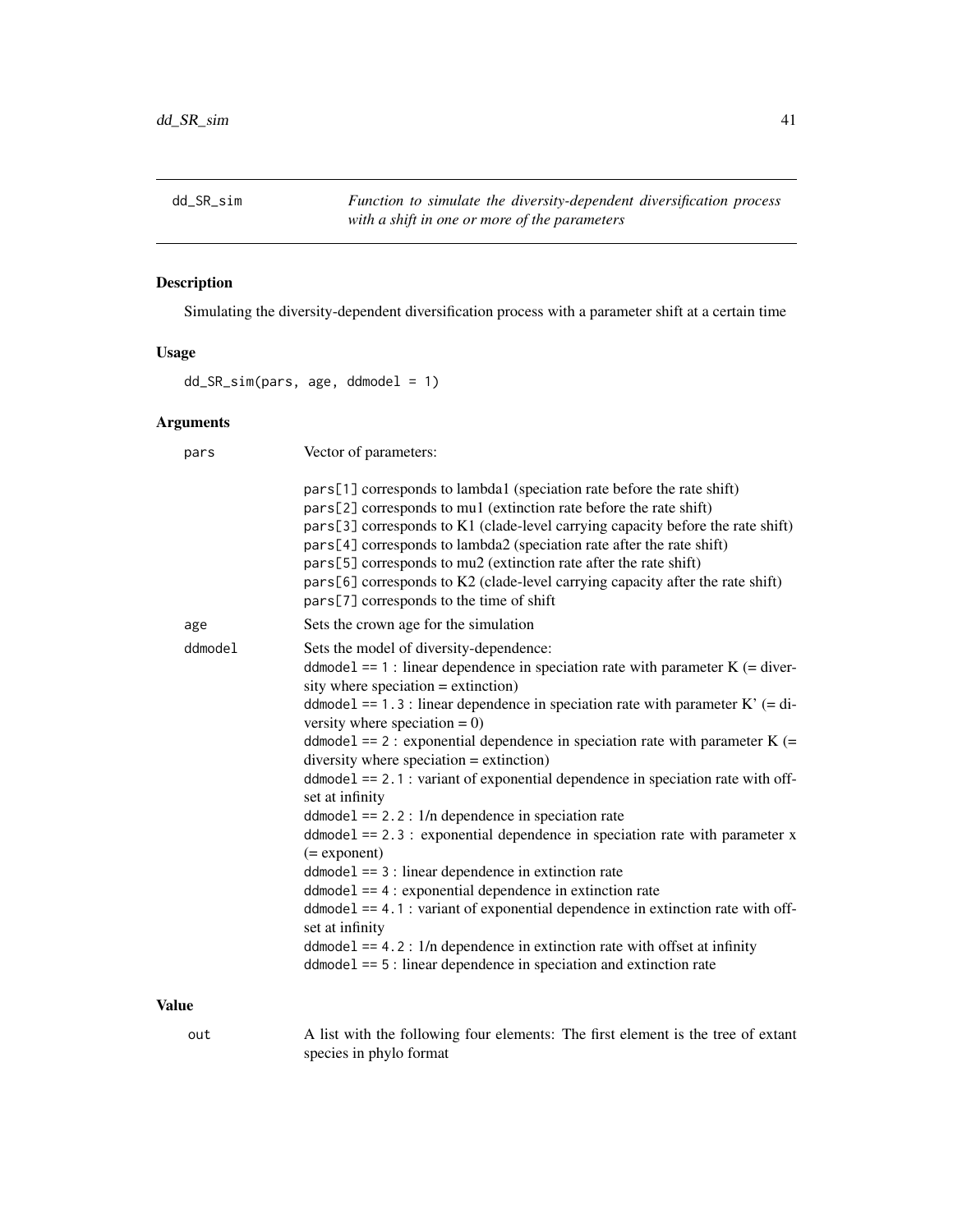<span id="page-41-0"></span>The second element is the tree of all species, including extinct species, in phylo format

The third element is a matrix of all species where

- the first column is the time at which a species is born

- the second column is the label of the parent of the species; positive and negative values only indicate whether the species belongs to the left or right crown lineage

- the third column is the label of the daughter species itself; positive and negative values only indicate whether the species belongs to the left or right crown lineage

- the fourth column is the time of extinction of the species If this equals -1, then the species is still extant.

The fourth element is the set of branching times of the tree of extant species.

#### Author(s)

Rampal S. Etienne

#### References

- Etienne, R.S. et al. 2012, Proc. Roy. Soc. B 279: 1300-1309, doi: 10.1098/rspb.2011.1439

- Etienne, R.S. & B. Haegeman 2012. Am. Nat. 180: E75-E89, doi: 10.1086/667574

#### Examples

dd\_SR\_sim(c(0.2,0.1,20,0.2,0.1,40,5),10)

| L2brts | Function to convert a table with speciation and extinction events to a |
|--------|------------------------------------------------------------------------|
|        | set of branching times                                                 |

#### Description

Converting a table with speciation and extinction events to a set of branching times

#### Usage

```
L2brts(L, dropextinct = T)
```
#### Arguments

L Matrix of events as produced by dd\_sim:

- the first column is the time at which a species is born in Mya

- the second column is the label of the parent of the species; positive and nega-

tive values indicate whether the species belongs to the left or right crown lineage

- the third column is the label of the daughter species itself; positive and negative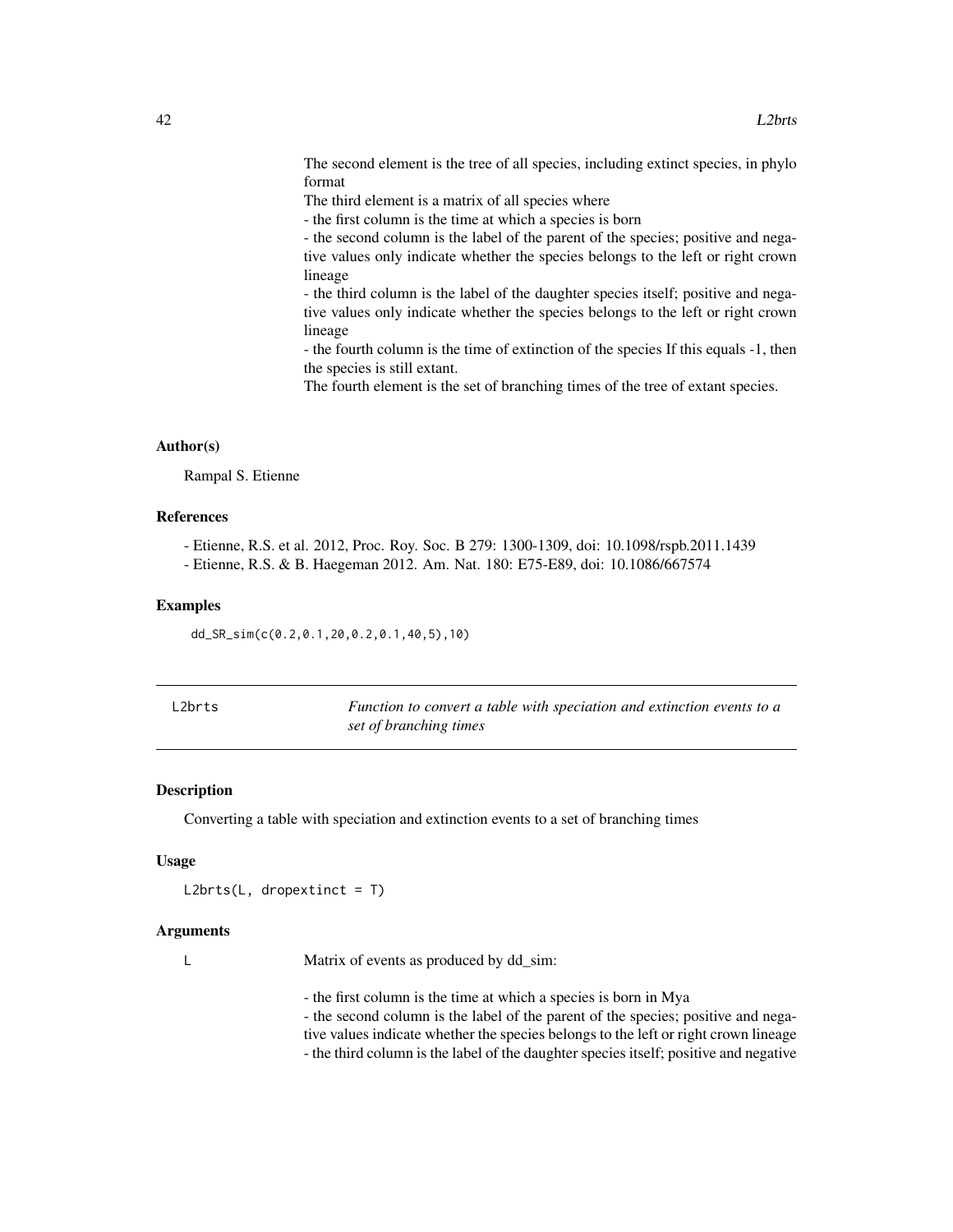#### <span id="page-42-0"></span>L2phylo 43

|             | values indicate whether the species belongs to the left or right crown lineage      |  |
|-------------|-------------------------------------------------------------------------------------|--|
|             | - the fourth column is the time of extinction of the species; if the fourth element |  |
|             | equals -1, then the species is still extant.                                        |  |
| dropextinct | Sets whether the phylogeny should drop species that are extinct at the present      |  |

#### Value

brts A set of branching times

#### Author(s)

Rampal S. Etienne

#### References

- Etienne, R.S. et al. 2012, Proc. Roy. Soc. B 279: 1300-1309, doi: 10.1098/rspb.2011.1439

- Etienne, R.S. & B. Haegeman 2012. Am. Nat. 180: E75-E89, doi: 10.1086/667574

# Examples

 $sim = dd_sim(c(0.2, 0.1, 20), 10)$ phy = L2brts(sim\$L) plot(phy)

L2phylo *Function to convert a table with speciation and extinction events to a phylogeny*

#### Description

Converting a table with speciation and extinction events to a phylogeny

#### Usage

 $L2phylo(L, dropextinct = T)$ 

#### Arguments

L Matrix of events as produced by dd\_sim:

|             | - the first column is the time at which a species is born in Mya                      |
|-------------|---------------------------------------------------------------------------------------|
|             | - the second column is the label of the parent of the species; positive and nega-     |
|             | tive values indicate whether the species belongs to the left or right crown lineage   |
|             | - the third column is the label of the daughter species itself; positive and negative |
|             | values indicate whether the species belongs to the left or right crown lineage        |
|             | - the fourth column is the time of extinction of the species; if the fourth element   |
|             | equals -1, then the species is still extant.                                          |
| dropextinct | Sets whether the phylogeny should drop species that are extinct at the present        |
|             |                                                                                       |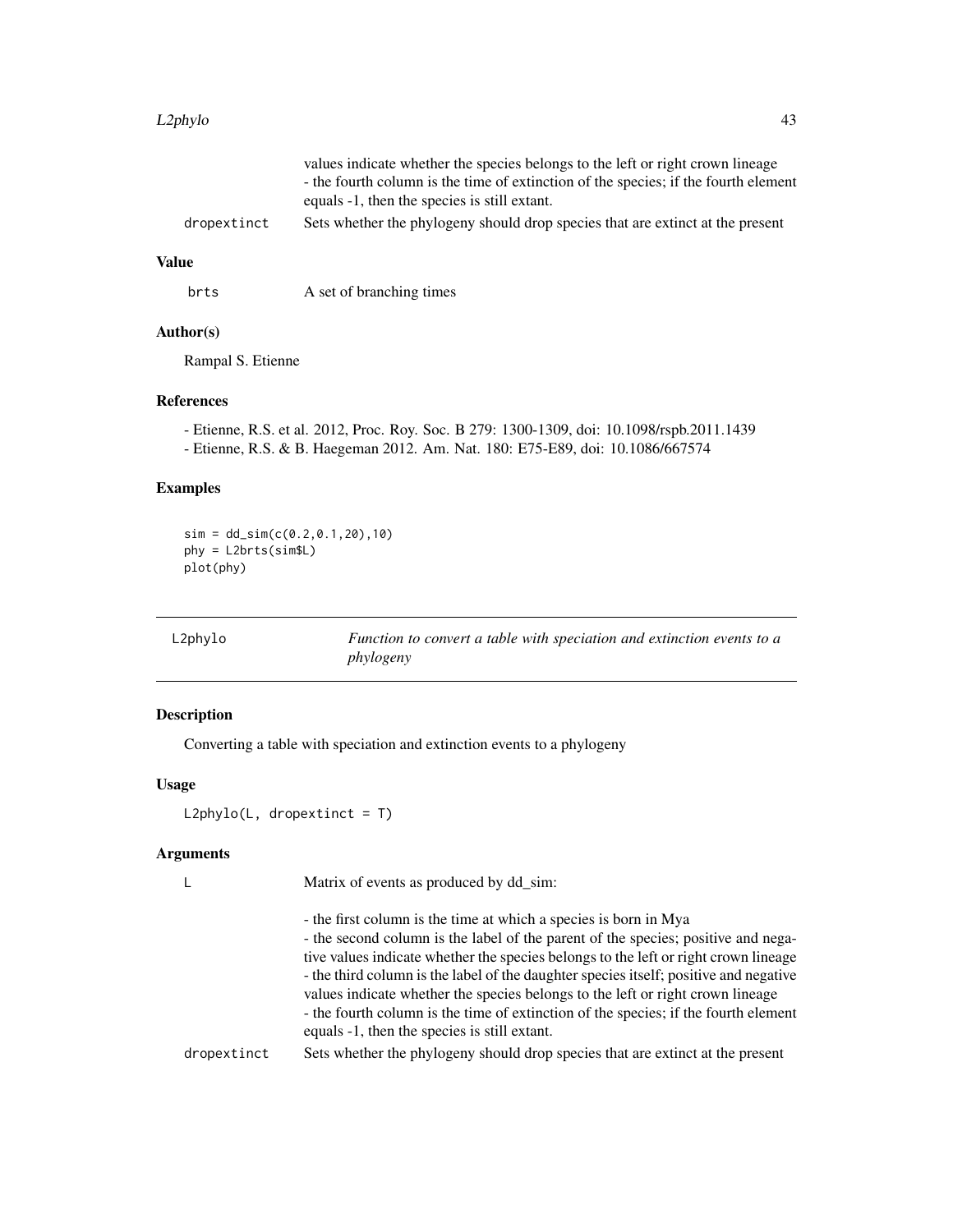#### <span id="page-43-0"></span>Value

phy A phylogeny of the phylo type

#### Author(s)

Rampal S. Etienne

# References

- Etienne, R.S. et al. 2012, Proc. Roy. Soc. B 279: 1300-1309, doi: 10.1098/rspb.2011.1439 - Etienne, R.S. & B. Haegeman 2012. Am. Nat. 180: E75-E89, doi: 10.1086/667574

#### Examples

 $sim = dd_sim(c(0.2, 0.1, 20), 10)$ phy = L2phylo(sim\$L) plot(phy)

optimizer *Carries out optimization (finding a minimum)*

#### Description

A wrapper to use several optimization routines, currently only 'simplex' (a method adopted from Matlab, or 'subplex', from the R package subplex). The function is called from several packages by the same author.

#### Usage

```
optimizer(
  optimmethod = "simplex",
  optimpars = c(1e-04, 1e-04, 1e-06, 1000),
  num_cycles = 1,
  fun,
  trparsopt,
  jitter = 0,
  ...
)
```
#### Arguments

optimmethod The method to use for optimization, either 'simplex' or 'subplex' optimpars Parameters of the optimization: relative tolerance in function arguments, rela-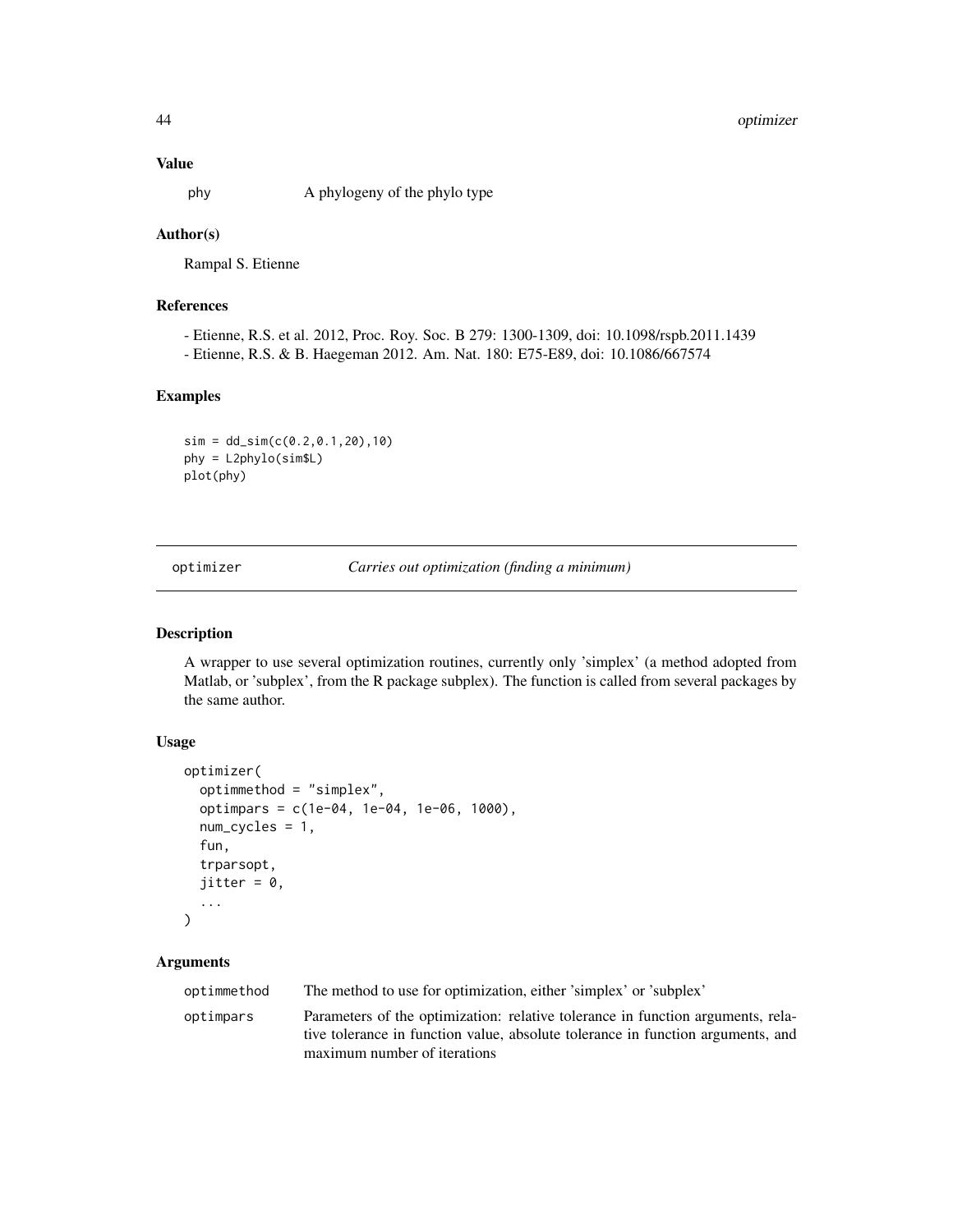#### <span id="page-44-0"></span>phylo2L 45

| num_cycles | Number of cycles of the optimization. When set to Inf, the optimization will<br>be repeated until the result is, within the tolerance, equal to the starting values,<br>with a maximum of 10 cycles.                    |
|------------|-------------------------------------------------------------------------------------------------------------------------------------------------------------------------------------------------------------------------|
| fun        | Function to be optimized                                                                                                                                                                                                |
| trparsopt  | Initial guess of the parameters to be optimized                                                                                                                                                                         |
| jitter     | Perturbation of an initial parameter value when precisely equal to 0.5; this is<br>only relevant when subplex is chosen. The default value is 0, so no jitter is<br>applied. A recommended value when using it is 1E-5. |
| $\cdot$    | Any other arguments of the function to be optimimzed, or settings of the opti-<br>mization routine                                                                                                                      |

# Value

| out | A list containing optimal function arguments (par, the optimal function value |
|-----|-------------------------------------------------------------------------------|
|     | (fvalues) and whether the optimization converged (conv)                       |

#### Author(s)

.

Rampal S. Etienne

# Examples

cat("No examples")

| phylo2L | Function to convert phylogeny to a table with speciation and extinction |
|---------|-------------------------------------------------------------------------|
|         | events                                                                  |

# Description

Converting a phylogeny to a table with speciation and extinction events

# Usage

```
phylo2L(phy)
```
# Arguments

phy A phylogeny of the phylo type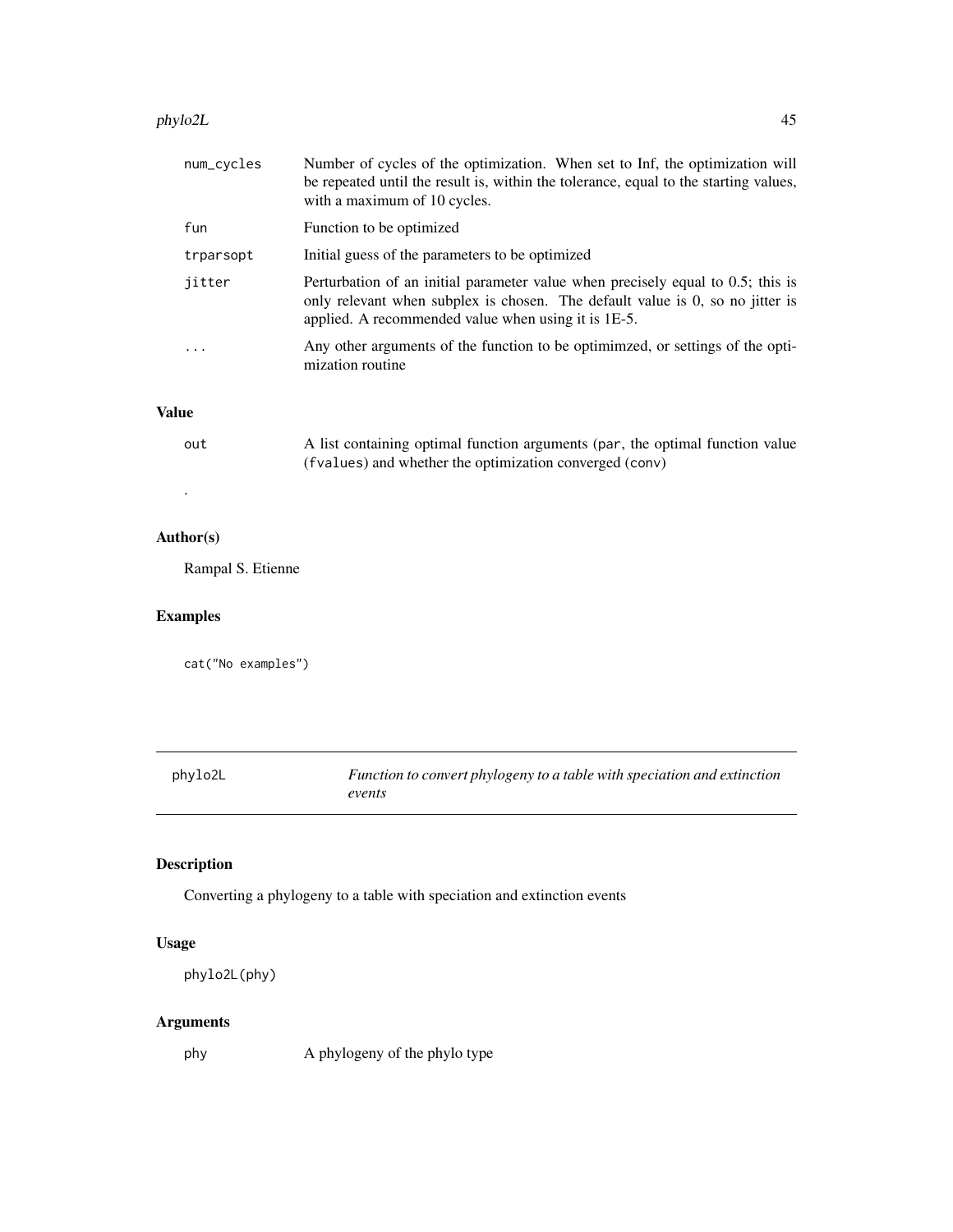#### <span id="page-45-0"></span>Value

| L. | Matrix of events as produced by dd_sim:                                               |
|----|---------------------------------------------------------------------------------------|
|    | - the first column is the time at which a species is born in Mya                      |
|    | - the second column is the label of the parent of the species; positive and nega-     |
|    | tive values indicate whether the species belongs to the left or right crown lineage   |
|    | - the third column is the label of the daughter species itself; positive and negative |
|    | values indicate whether the species belongs to the left or right crown lineage        |

- the fourth column is the time of extinction of the species; if the fourth element equals -1, then the species is still extant.

#### Author(s)

Liang Xu

#### References

- Etienne, R.S. et al. 2012, Proc. Roy. Soc. B 279: 1300-1309, doi: 10.1098/rspb.2011.1439

- Etienne, R.S. & B. Haegeman 2012. Am. Nat. 180: E75-E89, doi: 10.1086/667574

#### Examples

```
sim = dd_sim(c(0.2, 0.1, 20), 10)phy = sim$tas
L = phylo2L(phy)phy2 = L2phylo(L, dropextinct = FALSE)
graphics::par(mfrow = c(1,3))graphics::plot(phy)
graphics::plot(phy2)
graphics::plot(L2phylo(sim$L, dropextinct = FALSE))
```
rng\_respecting\_sample *Sampling in which zero probabilities are removed*

#### Description

Sampling in which zero probabilities are removed

#### Usage

rng\_respecting\_sample(x, size, replace, prob)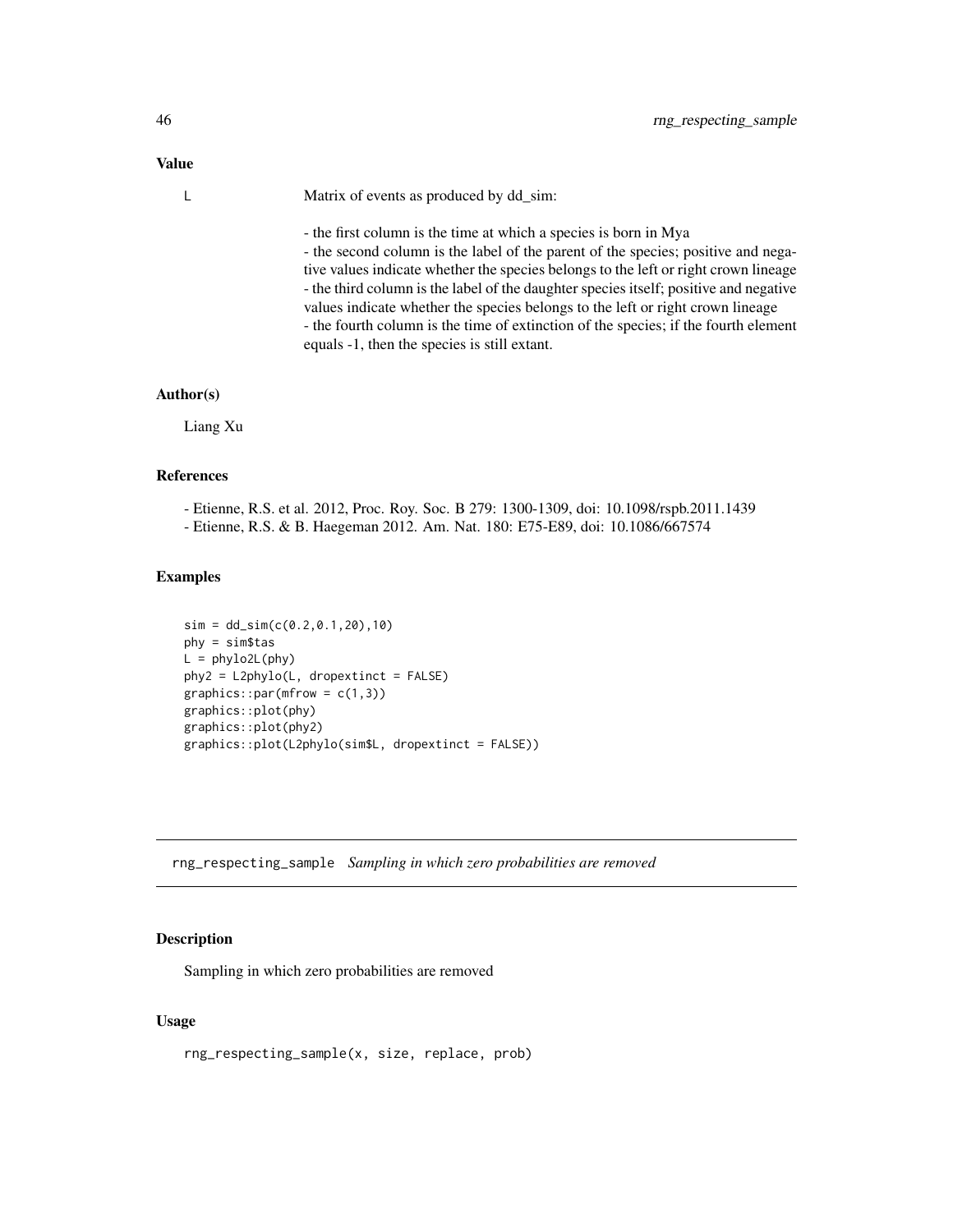#### <span id="page-46-0"></span>Arguments

| X       | either a vector of one or more elements from which to choose, or a positive<br>integer. See 'Details.' |
|---------|--------------------------------------------------------------------------------------------------------|
| size    | a non-negative integer giving the number of items to choose.                                           |
| replace | should sampling be with replacement?                                                                   |
| prob    | a vector of probability weights for obtaining the elements of the vector being<br>sampled.             |

#### Value

a vector of length size with elements drawn from either x or from the integers 1:x.

#### Note

thanks to Pedro Neves for finding this feature in base::sample

#### Author(s)

Richel J.C. Bilderbeek

#### See Also

See [sample](#page-0-0) for more details

#### Examples

```
# Number of draws
n < -1000# Do normal sampling
set.seed(42)
draws_1 <- DDD:::rng_respecting_sample(
 1:3, size = n, replace = TRUE, prob = c(1.0, 1.0, 1.0)
\lambda# Do a sampling with one element of probability zero
set.seed(42)
draws_2 <- DDD:::rng_respecting_sample(
 1:4, size = n, replace = TRUE, prob = c(1.0, 1.0, 1.0, 0.0)
\lambdatestit::assert(sum(draws_2 == 4) == 0)testit::assert(draws_1 == draws_2)
# Use base sampling will give different results,
# as it results in different RNG values
set.seed(42)
draws_3 <- sample(
 1:4, size = n, replace = TRUE, prob = c(1.0, 1.0, 1.0, 0.0)
\lambdatestit::assert(sum(draws_3 == 4) == 0)
```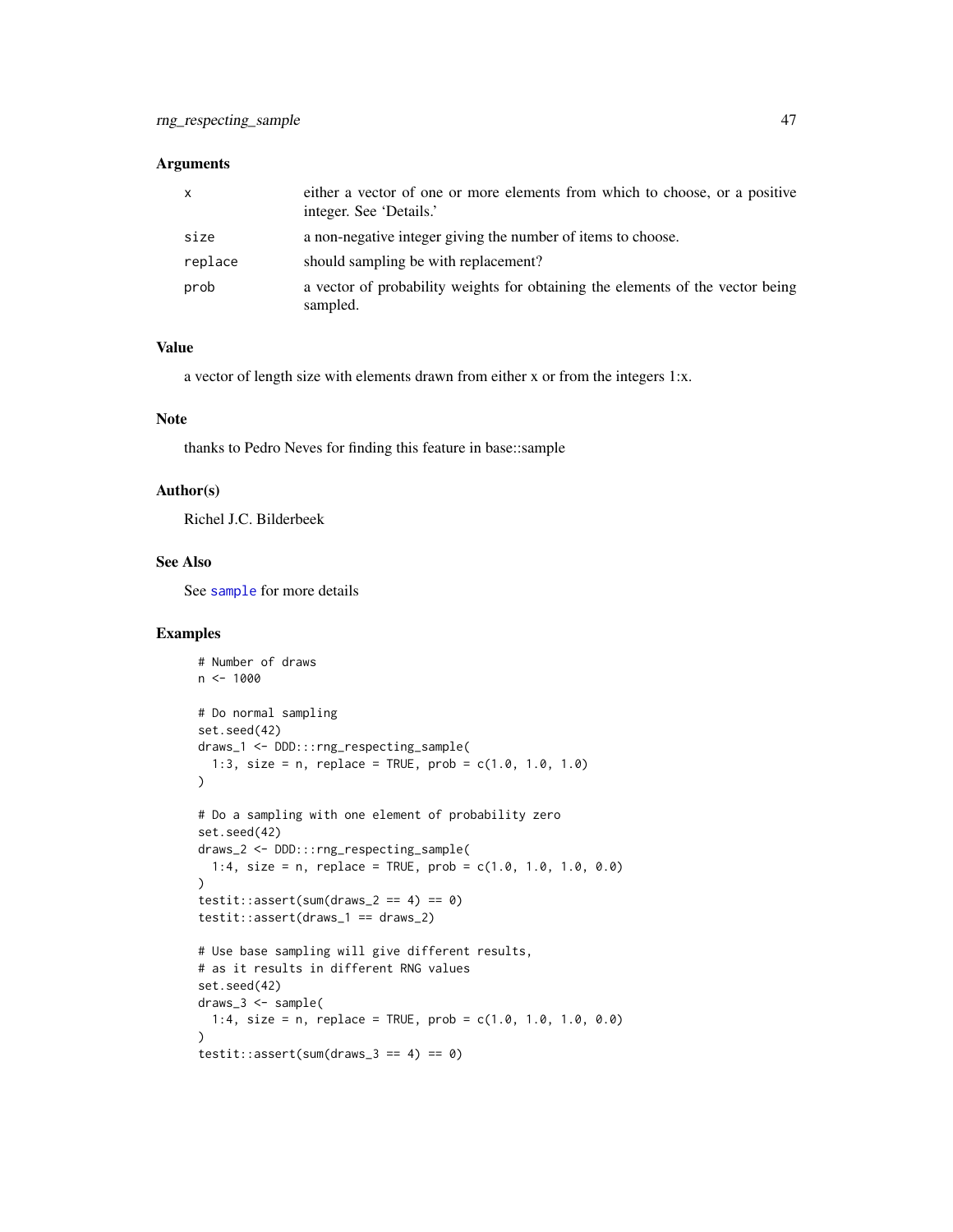```
testit::assert(!all(draws_1 == draws_3))
```
roundn *Rounds up in the usual manner*

#### Description

The standard round function in R rounds x.5 to the nearest even integer. This is odd behavior that is corrected in roundn

#### Usage

roundn(x, digits =  $0$ )

#### Arguments

| $\boldsymbol{\mathsf{x}}$ | Number to be rounded                     |
|---------------------------|------------------------------------------|
| digits                    | Sets the number of decimals in rounding. |

# Value

| n | A number |
|---|----------|
|   |          |

#### Author(s)

Rampal S. Etienne

#### Examples

```
round(2.5)
roundn(2.5)
round(3.5)
roundn(3.5)
round(2.65, digits = 1)roundn(2.65, digits = 1)round(2.75, \text{digits} = 1)roundn(2.75, digits = 1)
```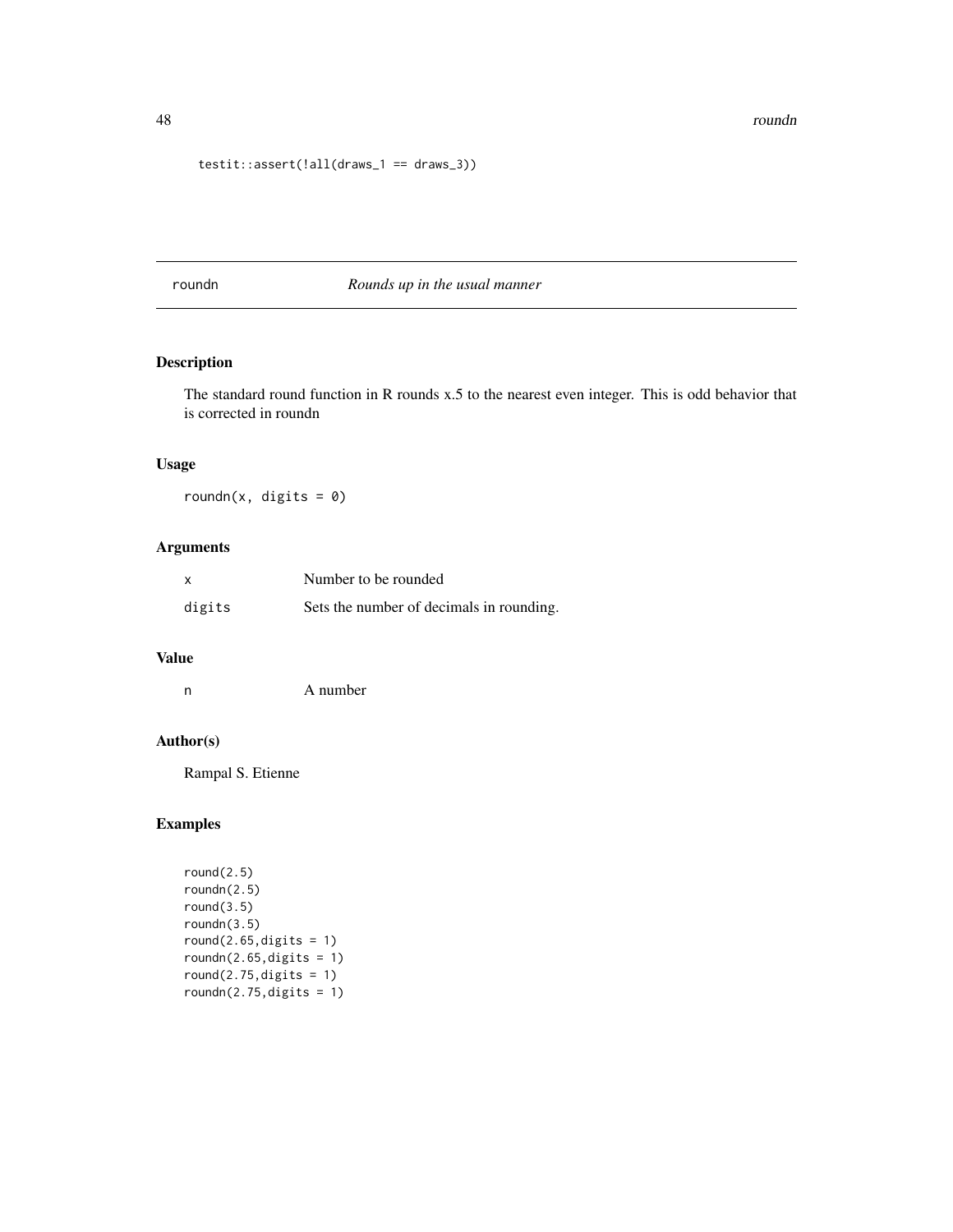<span id="page-48-0"></span>

#### Description

The standard sample function in R samples from n numbers when  $x = n$ . This is unwanted behavior when the size of the vector to sample from changes dynamically. This is corrected in sample2

#### Usage

sample2(x, size, replace = FALSE, prob = NULL)

#### Arguments

| $\mathsf{x}$ | A vector of one or more elements                                                           |
|--------------|--------------------------------------------------------------------------------------------|
| size         | A non-negative integer giving the number of items to choose.                               |
| replace      | Should sampling be with replacement?                                                       |
| prob         | A vector of probability weights for obtaining the elements of the vector being<br>sampled. |

#### Value

| sam | A vector of length size that is sampled from x. |
|-----|-------------------------------------------------|
|-----|-------------------------------------------------|

#### Author(s)

Rampal S. Etienne

#### Examples

```
sample(x = 10, size = 5, replace = TRUE)sample2(x = 10, size = 5, replace = TRUE)
```

| simplex |      | Carries out optimization using a simplex algorithm (finding a mini- |  |  |  |
|---------|------|---------------------------------------------------------------------|--|--|--|
|         | mum) |                                                                     |  |  |  |

# Description

Function to optimize target function using a simplex method adopted from Matlab

#### Usage

```
simplex(fun, trparsopt, optimpars, ...)
```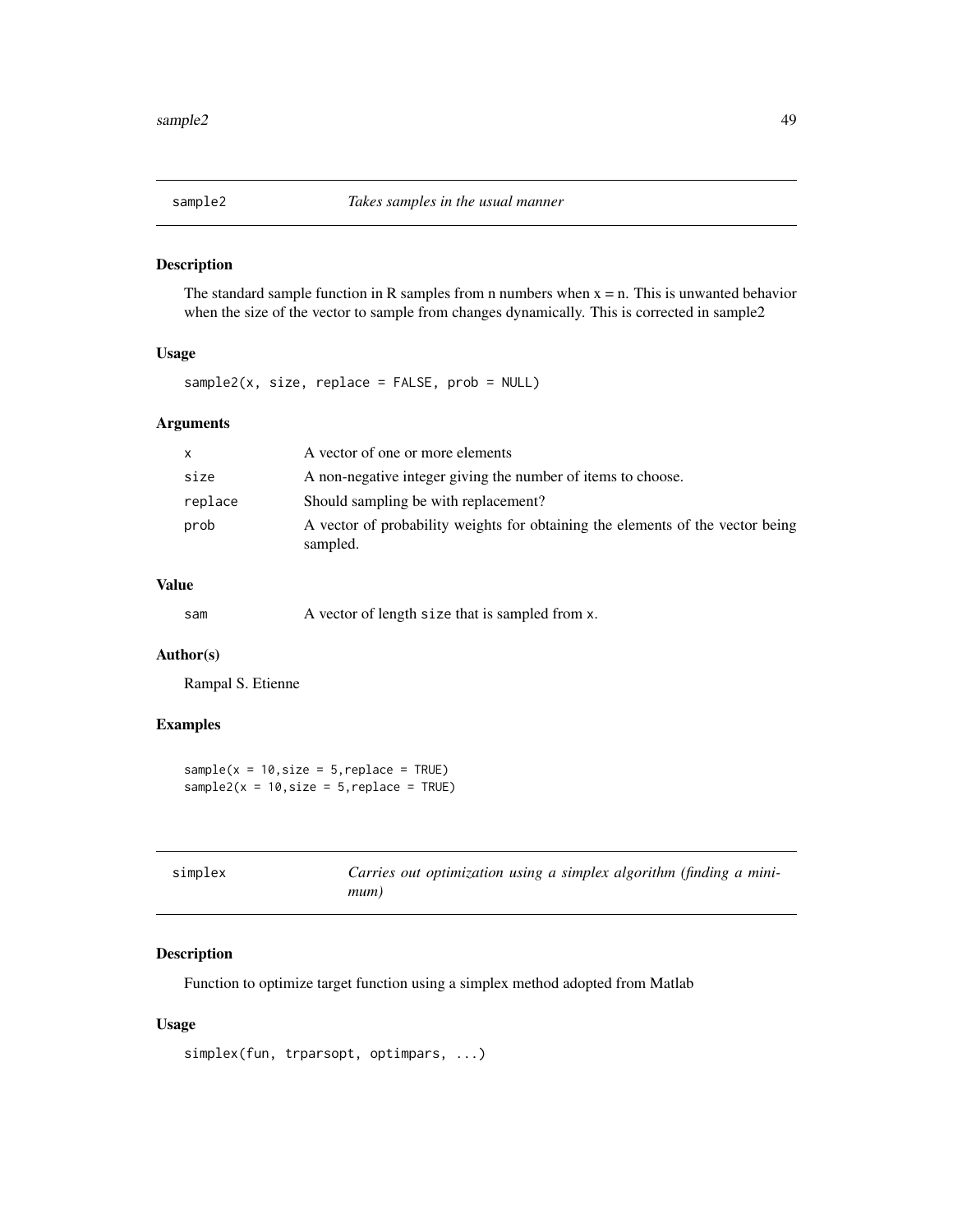#### <span id="page-49-0"></span>Arguments

| fun       | Function to be optimized                                                                                                                                                                           |
|-----------|----------------------------------------------------------------------------------------------------------------------------------------------------------------------------------------------------|
| trparsopt | Initial guess of the parameters to be optimized                                                                                                                                                    |
| optimpars | Parameters of the optimization: relative tolerance in function arguments, rela-<br>tive tolerance in function value, absolute tolerance in function arguments, and<br>maximum number of iterations |
|           | Any other arguments of the function to be optimimzed, or settings of the opti-<br>mization routine                                                                                                 |

#### Value

| out | A list containing optimal function arguments (par, the optimal function value |
|-----|-------------------------------------------------------------------------------|
|     | (fvalues) and whether the optimization converged (conv)                       |
|     |                                                                               |

#### Author(s)

Rampal S. Etienne

#### Examples

cat("No examples")

td\_sim *Simulation of a diversity-dependent-like time-dependent process*

#### Description

Simulates a phylogenetic tree branching according to a time-dependent process calibrated on the expected number of species under a diversity-dependent process over time.

#### Usage

td\_sim(pars, age, ddmodel = 1, methode = "ode45")

#### Arguments

pars Vector of parameters:

pars[1] corresponds to lambda0 (speciation rate) pars[2] corresponds to mu0 (extinction rate) pars[3] corresponds to lambda1 (decline parameter in speciation rate) or K in diversity-dependence-like models pars[4] corresponds to mu1 (decline parameter in extinction rate)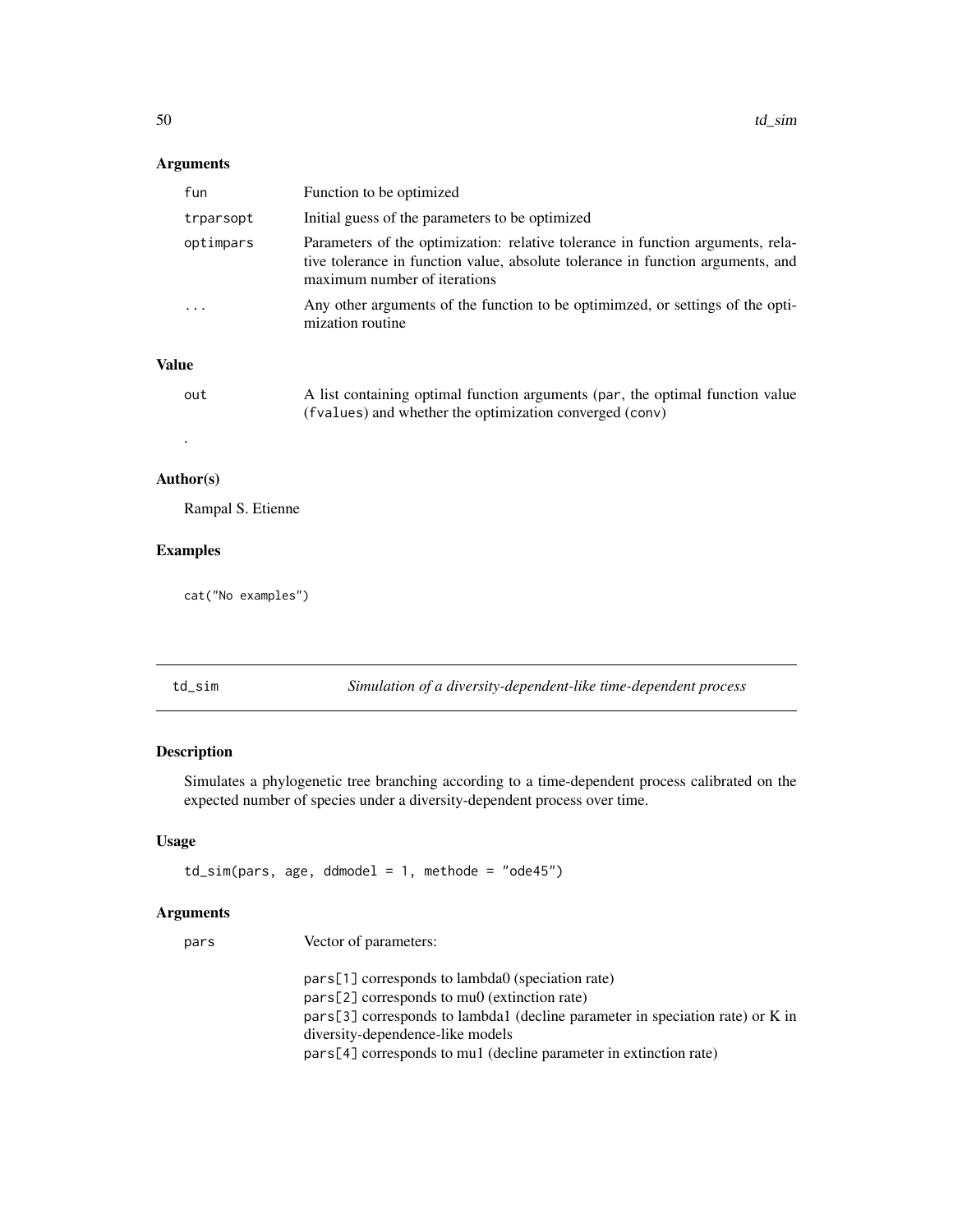<span id="page-50-0"></span>

| age     | crown age of the tree to simulate, <i>i.e.</i> the simulation time.                                     |
|---------|---------------------------------------------------------------------------------------------------------|
| ddmodel | the diversity-dependent model used as reference for the time-dependent model.                           |
| methode | The method used to solve the master equation. See deSolve::ode() documen-<br>tation for possible inputs |

#### Value

A list with the following four elements: The first element is the tree of extant species in phylo format

The second element is the tree of all species, including extinct species, in phylo format

The third element is a matrix of all species where - the first column is the time at which a species is born

- the second column is the label of the parent of the species; positive and negative values only indicate whether the species belongs to the left or right crown lineage

- the third column is the label of the daughter species itself; positive and negative values only indicate whether the species belongs to the left or right crown lineage

- the fourth column is the time of extinction of the species. If this equals -1, then the species is still extant.

#### Author(s)

César Martinez, Rampal S. Etienne

transform\_pars *Transforming parameters from -Inf to Inf into parameters from -1 to 1*

#### Description

Function to transform pars in a way that is more useful for optimization: trpars  $\lt$ - sign(pars)  $*$ pars/(sign(pars) + pars);

#### Usage

```
transform_pars(pars)
```
#### Arguments

pars Parameters to be transformed

#### Value

Transformed parameters

#### Author(s)

Rampal S. Etienne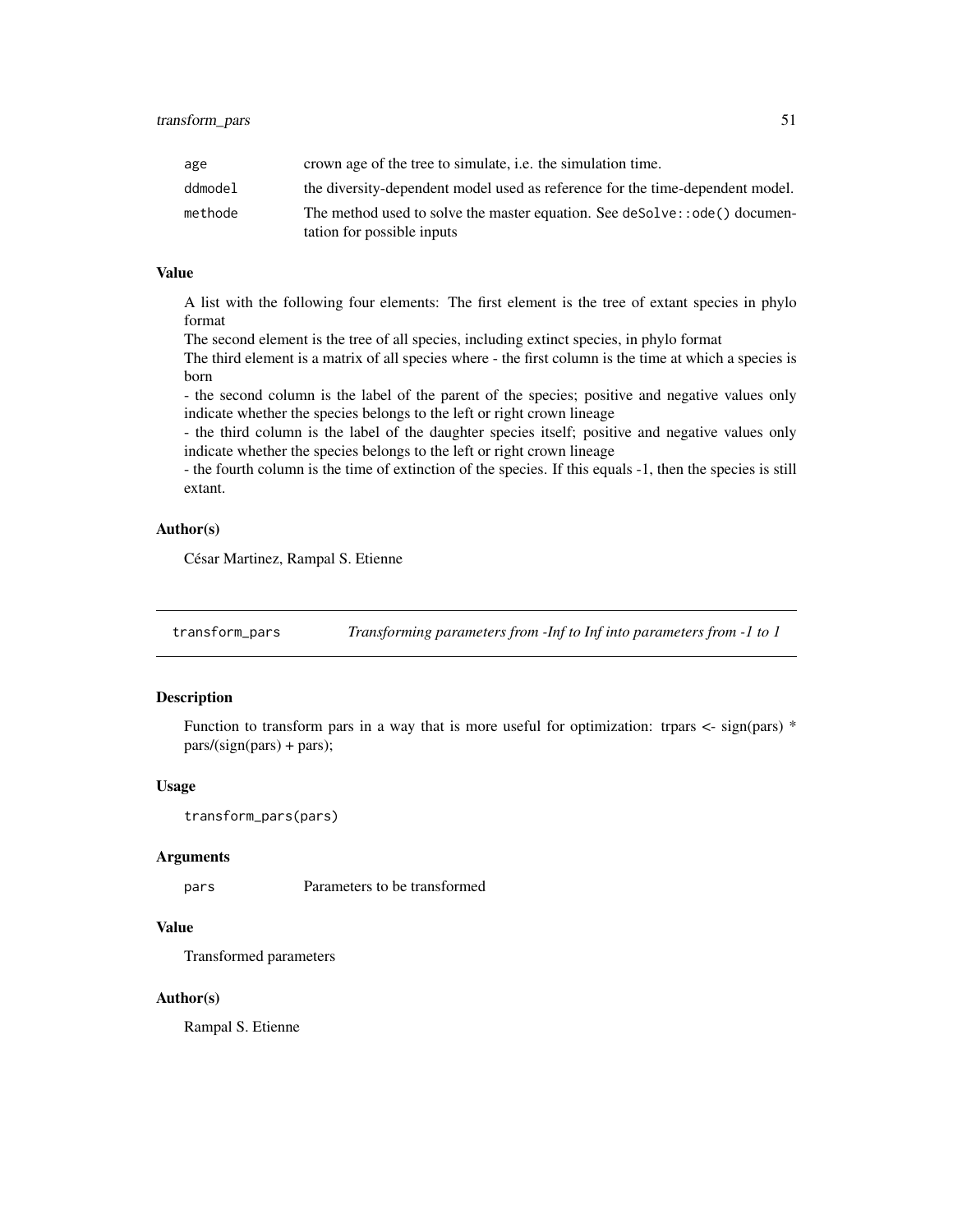<span id="page-51-0"></span>

# Description

Function to untransform pars after optimization: pars <- sign(trpars) \* trpars/(sign(trpars) - trpars);

#### Usage

```
untransform_pars(trpars)
```
#### Arguments

trpars Parameters to be untransformed

# Value

Untransformed parameters

### Author(s)

Rampal S. Etienne